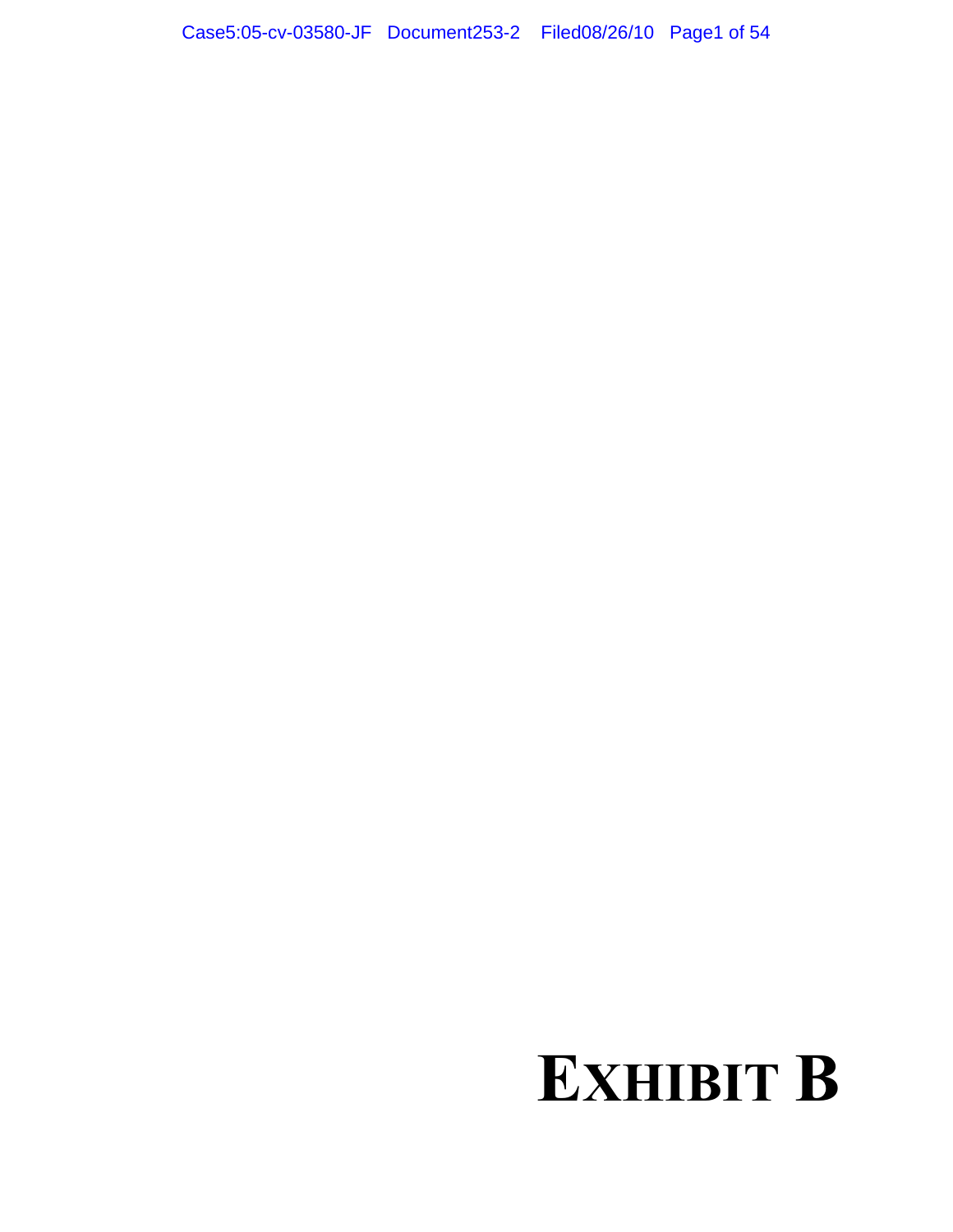|              | Case5:05-cv-03580-JF Document253-2 Filed08/26/10 Page2 of 54                              |                                        |
|--------------|-------------------------------------------------------------------------------------------|----------------------------------------|
| $\mathbf{1}$ | NIALL P. McCARTHY (SBN 160175)<br>nmccarthy@cpmlegal.com                                  |                                        |
| 2            | JUSTIN T. BERGER (SBN 250346)                                                             |                                        |
| 3            | jberger@cpmlegal.com<br>COTCHETT, PITRE & McCARTHY<br>San Francisco Airport Office Center |                                        |
| 4            | 840 Malcolm Road, Suite 200<br>Burlingame, California 94010                               |                                        |
| 5            | Telephone: (650) 697-6000<br>Facsimile: (650) 692-3606                                    |                                        |
| 6<br>7       | Attorneys for Plaintiffs and the Class<br>(Other Counsel listed on signature page)        |                                        |
| 8            | PETER SULLIVAN (SBN 101428)                                                               |                                        |
| 9            | PSullivan@gibsondunn.com<br>SAMUEL G. LIVERSIDGE (SBN 180578)                             |                                        |
| 10           | SLiversidge@gibsondunn.com<br>CHRISTOPHER CHORBA (SBN 216692)                             |                                        |
| 11           | CChorba@gibsondunn.com<br>GIBSON, DUNN & CRUTCHER LLP                                     |                                        |
| 12           | 333 South Grand Avenue<br>Los Angeles, California 90071                                   |                                        |
| 13           | Telephone: (213) 229-7000<br>Facsimile: (213) 229-7520                                    |                                        |
| 14           | Attorneys for Defendant,<br>HEWLETT-PACKARD COMPANY                                       |                                        |
| 15           |                                                                                           |                                        |
| 16           |                                                                                           | UNITED STATES DISTRICT COURT           |
| 17           |                                                                                           | <b>NORTHERN DISTRICT OF CALIFORNIA</b> |
| 18           |                                                                                           | <b>SAN JOSE DIVISION</b>               |
| 19           | In re: HP INKJET PRINTER LITIGATION                                                       | Master File No. C05-3580 JF            |
| 20           |                                                                                           | <b>STIPULATION OF SETTLEMENT</b>       |
| 21           |                                                                                           |                                        |
| 22           | This Document Relates To:                                                                 |                                        |
| 23           | All Actions                                                                               |                                        |
| 24           |                                                                                           |                                        |
| 25           |                                                                                           |                                        |
| 26           |                                                                                           |                                        |
| 27           |                                                                                           |                                        |
| 28           |                                                                                           |                                        |
|              |                                                                                           |                                        |
|              | STIPULATION OF SETTLEMENT                                                                 | Master File No. C05-3580 JF            |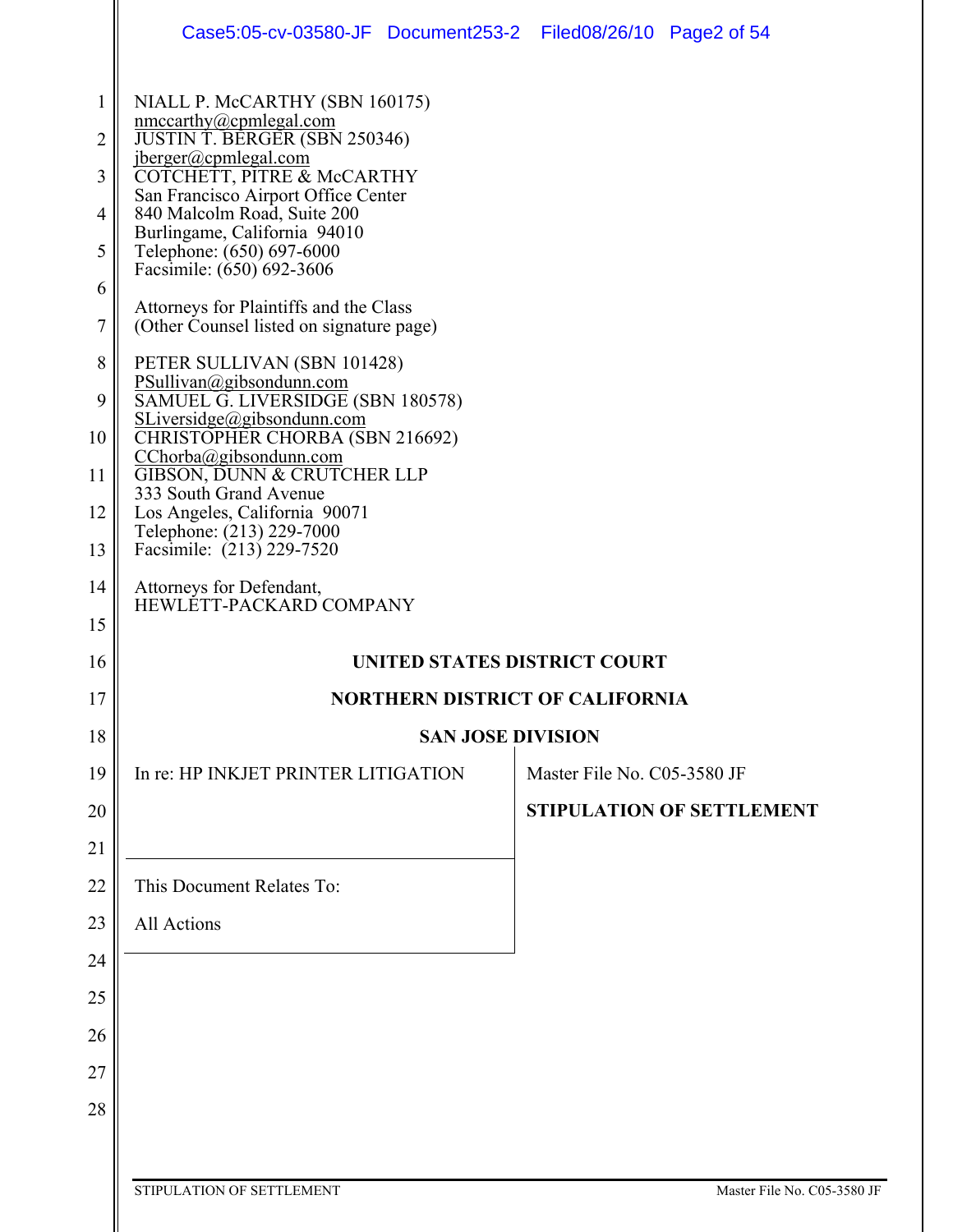3 The parties hereto, by and through their respective counsel, in consideration for and subject to the promises, terms, and conditions contained in this Stipulation of Settlement, hereby stipulate and agree, subject to Court approval pursuant to Rule 23 of the Federal Rules of Civil Procedure, as follows:

#### **I. RECITALS**

WHEREAS, on or about June 16, 2005, Plaintiff Daniel Feder initiated a class action lawsuit against Hewlett-Packard Company ("HP") in the United States District Court for the Northern District of California, Case No. C05-02462;

9 10 11 WHEREAS, on or about September 6, 2005, Plaintiff Nicklos Ciolino initiated a class action lawsuit against HP in the United States District Court for the Northern District of California, Case No. C05-03580;

12 13 14 15 WHEREAS, pursuant to an order entered by the United States District Court for the Northern District of California on October 19, 2005, these lawsuits were consolidated as one case captioned *In re: HP INKJET PRINTER LITIGATION*, Case No. C05-3580 JF (hereinafter, the "Ciolino" action);

16 17 18 19 20 21 22 23 24 25 WHEREAS, the Plaintiffs in the Ciolino action brought suit and have pursued litigation against HP based on the following claims and alleged facts and practices: (1) that HP programmed "Smart Chips" or used other low-on-ink ("LOI") messaging technology in its inkjet printers and cartridges to indicate that replacement of a cartridge is needed when the cartridge is not empty and is capable of additional printing; (2) that HP's LOI messages, gauges, warnings, or indicators were deceptive and misled and confused consumers into prematurely replacing their inkjet cartridges; (3) that HP's "SureSupply" program and related marketing materials were deceptive and misled consumers; (4) that Plaintiffs and class members were deprived of the ability to use all of the ink in their HP inkjet print cartridges; and (5) that Plaintiffs and class members purchasing the HP inkjet printers and cartridges at issue did not get the full value of what they paid for and were promised.

26 27 28 WHEREAS, the operative complaint in the Ciolino action (the Second Amended Complaint) asserts claims for alleged violations of California's Unfair Competition Law (Cal. Bus. & Prof. Code § 17200 *et seq.*), California's False Advertising Law (Cal. Bus. & Prof. Code § 17500 *et seq.*),

1

1

2

4

5

6

7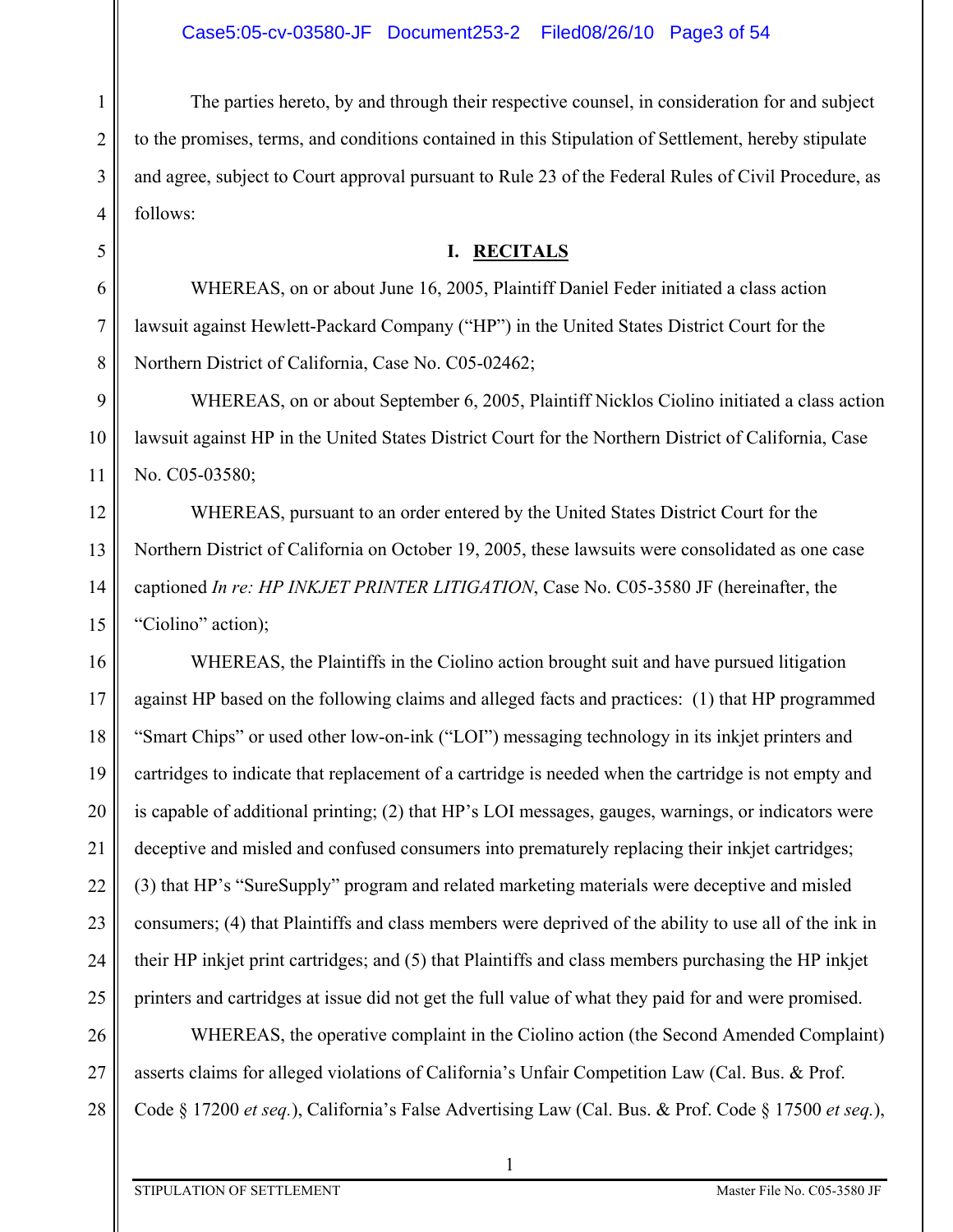## Case5:05-cv-03580-JF Document253-2 Filed08/26/10 Page4 of 54

3 California's Consumers Legal Remedies Act (Cal. Civ. Code § 1750 *et seq*.), and claims for unjust enrichment, breach of express warranty, and breach of implied warranty on behalf of a nationwide class of consumers;

WHEREAS, on July 25, 2008, the Court denied nationwide class certification in the Ciolino action on manageability grounds;

WHEREAS, on or about May 22, 2006, Plaintiff Carl Rich initiated a class action lawsuit against HP in the United States District Court for the Northern District of California, Case No. C06- 03361 JF, in a case presently captioned *Rich v. Hewlett-Packard Company* (the "Rich" action);

9 10 11 12 13 14 15 16 17 18 19 WHEREAS, the Plaintiffs in the Rich action brought suit and have pursued litigation against HP based on the following claims and alleged facts and practices: (1) that HP failed to disclose that its color inkjet printers use color ink in addition to black ink when printing black text and images; (2) that HP failed to provide consumers of HP color inkjet printers with the option of printing black text and images using ink from the black inkjet cartridge only; (3) that HP published and made representations regarding the page yield specifications for its inkjet printers and cartridges but misrepresented and/or failed to disclose the actual page yield customers would receive for the products at issue, including the true basis for the page yield and cost per page information provided to consumers; and (4) that HP failed to disclose its use of color ink when printing black in connection with stating its page yields for color inkjet printers and cartridges, thereby increasing the actual costs of printing black text and images;

20 21 22 23 WHEREAS, the operative complaint in the Rich action (the Second Amended Complaint) asserts claims for alleged violations of California's Unfair Competition Law, Cal. Bus. & Prof. Code § 17200 *et seq.*, unjust enrichment, and fraudulent concealment on behalf of a nationwide class of consumers;

24 25 26 27 WHEREAS, on or about January 17, 2007, Plaintiffs Jackie Blennis and David Brickner initiated a class action lawsuit against HP in the United States District Court for the Northern District of California, Case No. C07-00333 JF, in a case presently captioned *Blennis v. Hewlett-Packard Company* (the "Blennis" action);

28

1

2

4

5

6

7

8

WHEREAS, the plaintiffs in the Blennis action brought suit and have pursued litigation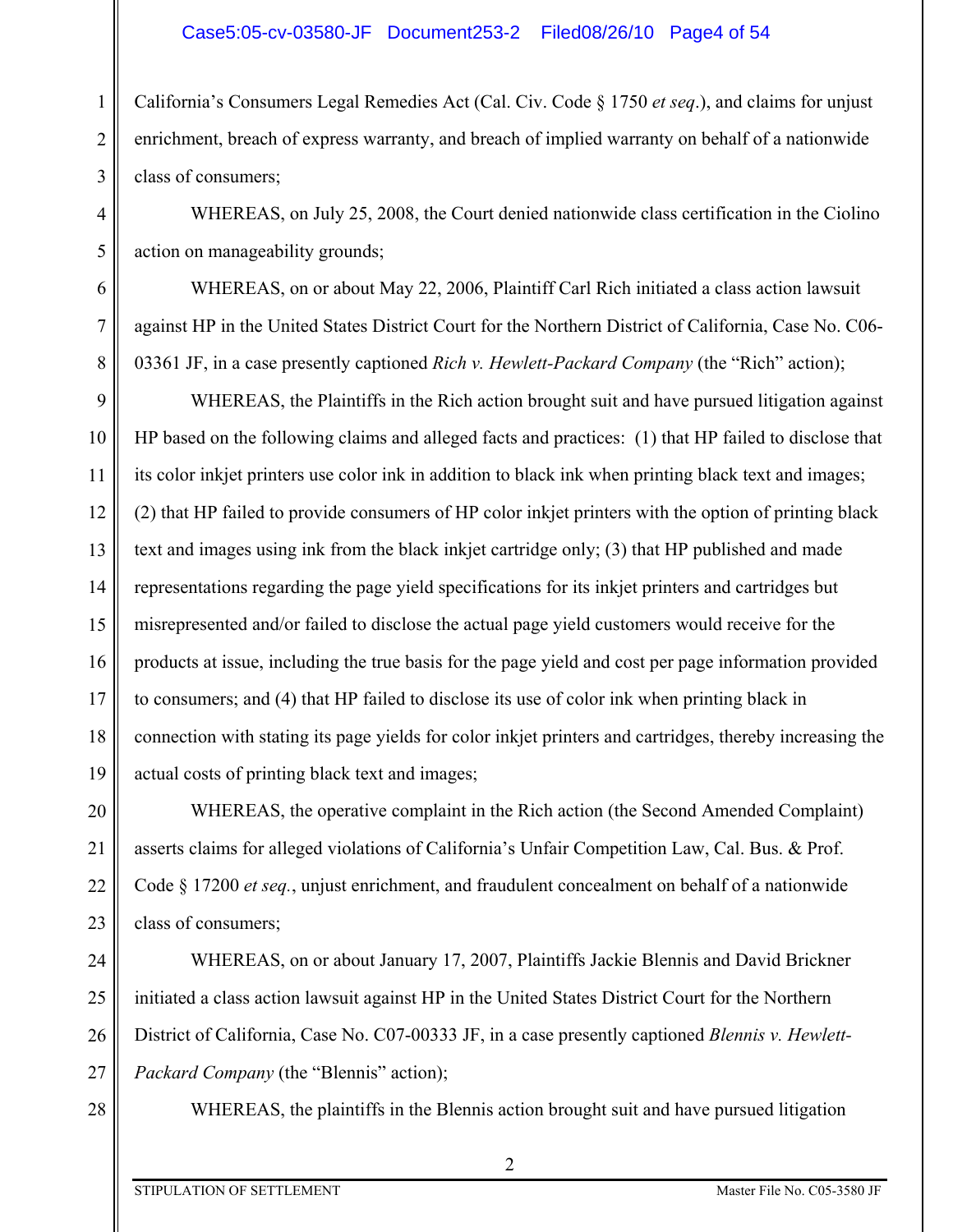## Case5:05-cv-03580-JF Document253-2 Filed08/26/10 Page5 of 54

1 2 3 4 5 6 7 8 against HP based on the following claims and alleged facts and practices: (1) that HP designed certain of its inkjet printers and cartridges to shut down on an undisclosed expiration date, at which point consumers are prevented from using the ink that remains in the expired cartridge and from using all of the printer's functions (including scanning or faxing documents) until the expired cartridge is replaced; (2) that HP failed to disclose and/or actively concealed information regarding its use of expiration dates in certain of its inkjet printers and cartridges; and (3) that HP interfered with the right of Plaintiffs and the class members to possess and use all of the ink in the HP inkjet cartridges that they purchased.

9 10 11 12 13 WHEREAS, the operative complaint in the Blennis action asserts claims for alleged violations of California's Unfair Competition Law, Cal. Bus. & Prof. Code § 17200 *et seq.*, fraudulent concealment, and unjust enrichment on behalf of a nationwide class of consumers (the complaint also asserted claims for breach of express warranty, breach of implied warranty, trespass, and conversion, which have since been dismissed);

14 15 16 17 WHEREAS, HP has vigorously denied and continues to vigorously deny all of Plaintiffs' allegations in the Ciolino, Rich, and Blennis actions, denies any and all allegations of wrongdoing, fault, liability or damage of any kind to Plaintiffs and the putative class, denies that it acted improperly or wrongfully in any way, and believes that these actions have no merit;

18 19 20 21 22 23 24 25 26 27 28 WHEREAS, Plaintiffs in the Ciolino, Rich, and Blennis actions, by and through their respective counsel, have conducted an extensive investigation into the facts and law relating to the matters alleged in their respective complaints. The investigation has included extensive pretrial discovery (including the depositions of 17 witnesses, the production of more than 250,000 pages of documents, and more than 100 written discovery requests), the inspection of several of the Affected Models (as defined below), consultations with industry personnel, extensive work with experts and testing by those experts, numerous interviews of witnesses and putative members of the classes, the evaluation of information provided by current or former employees of HP (including the HP engineers with primary responsibility for the design of some of the Affected Models and matters related thereto), as well as legal research as to the sufficiency of the claims. Plaintiffs and their counsel hereby acknowledge that in the course of their investigation they received, examined, and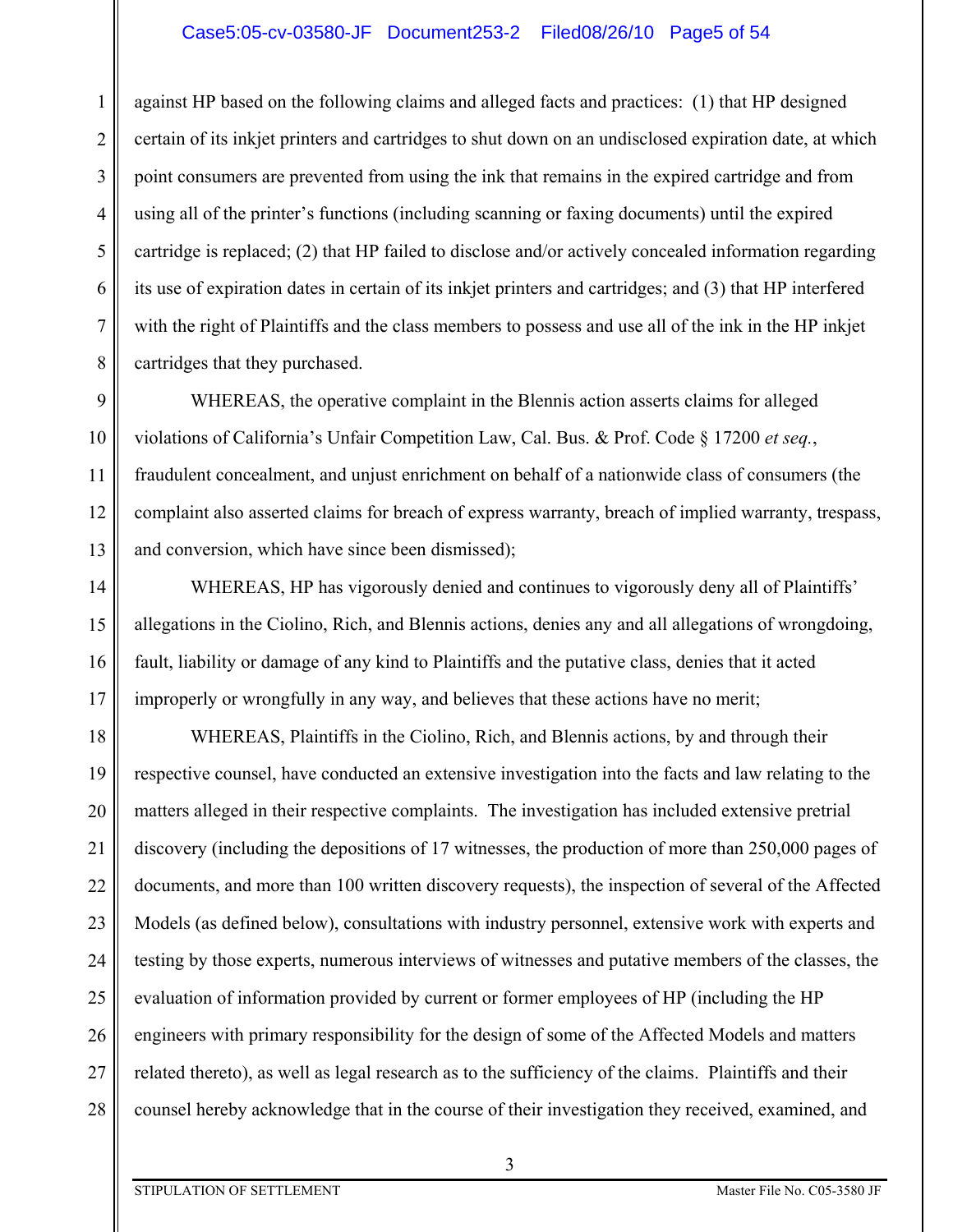analyzed information, documents, printers, components, and materials that they deem necessary and appropriate to enable them to enter into the Stipulation of Settlement on a fully informed basis;

WHEREAS, this Stipulation of Settlement was reached as a result of extensive arm's length negotiations between counsel for Plaintiffs in the Ciolino, Rich, and Blennis actions, on the one hand, and counsel for HP, on the other hand, occurring over several years and multiple mediation sessions with several respected mediators—the Honorable Daniel Weinstein of JAMS (in the Ciolino action), the Honorable James L. Warren of JAMS (in the Ciolino action and the Rich action), and Alexander S. Polsky, Esq., of JAMS (in the Blennis action);

9 10 11 12 13 14 15 16 17 18 19 20 21 WHEREAS, counsel for Plaintiffs in the Ciolino, Rich, and Blennis actions have considered that, if the claims asserted in their respective lawsuits are not settled now by voluntary agreement among the parties, future proceedings (including appeals) would be protracted and expensive, would involve highly complex legal and factual issues relating to class certification, liability, and damages, and would involve substantial uncertainties, delays, and other risks inherent in litigation. In light of these factors, counsel for Plaintiffs in the Ciolino, Rich, and Blennis actions have concluded that it is desirable and in the best interests of Plaintiffs and the members of the putative classes to settle the claims asserted in all three lawsuits at this time upon the terms set forth in this Stipulation of Settlement, and that the settlement terms confer exceptional benefits upon Settlement Class Members, particularly in light of the damages that Plaintiffs and Class Counsel believe are potentially recoverable at trial. Based on their evaluation, Plaintiffs and Class Counsel have determined that the terms and conditions of this Stipulation of Settlement are fair, reasonable, and in the best interests of Plaintiffs and the Settlement Class Members;

22 23 24 25 26 27 WHEREAS, HP has vigorously denied and continues to vigorously deny all of the claims and contentions alleged in the Ciolino, Rich, and Blennis actions, denies any wrongdoing and denies any liability to Plaintiffs or any members of the putative classes. HP has also considered the risks and potential costs of continued litigation of the Ciolino, Rich, and Blennis actions, on the one hand, and the benefits of the proposed settlement, on the other hand, and desires to settle all three lawsuits upon the terms and conditions set forth in this Stipulation of Settlement;

28

1

2

3

4

5

6

7

8

WHEREAS, HP has agreed to class action treatment of the claims alleged in the Ciolino,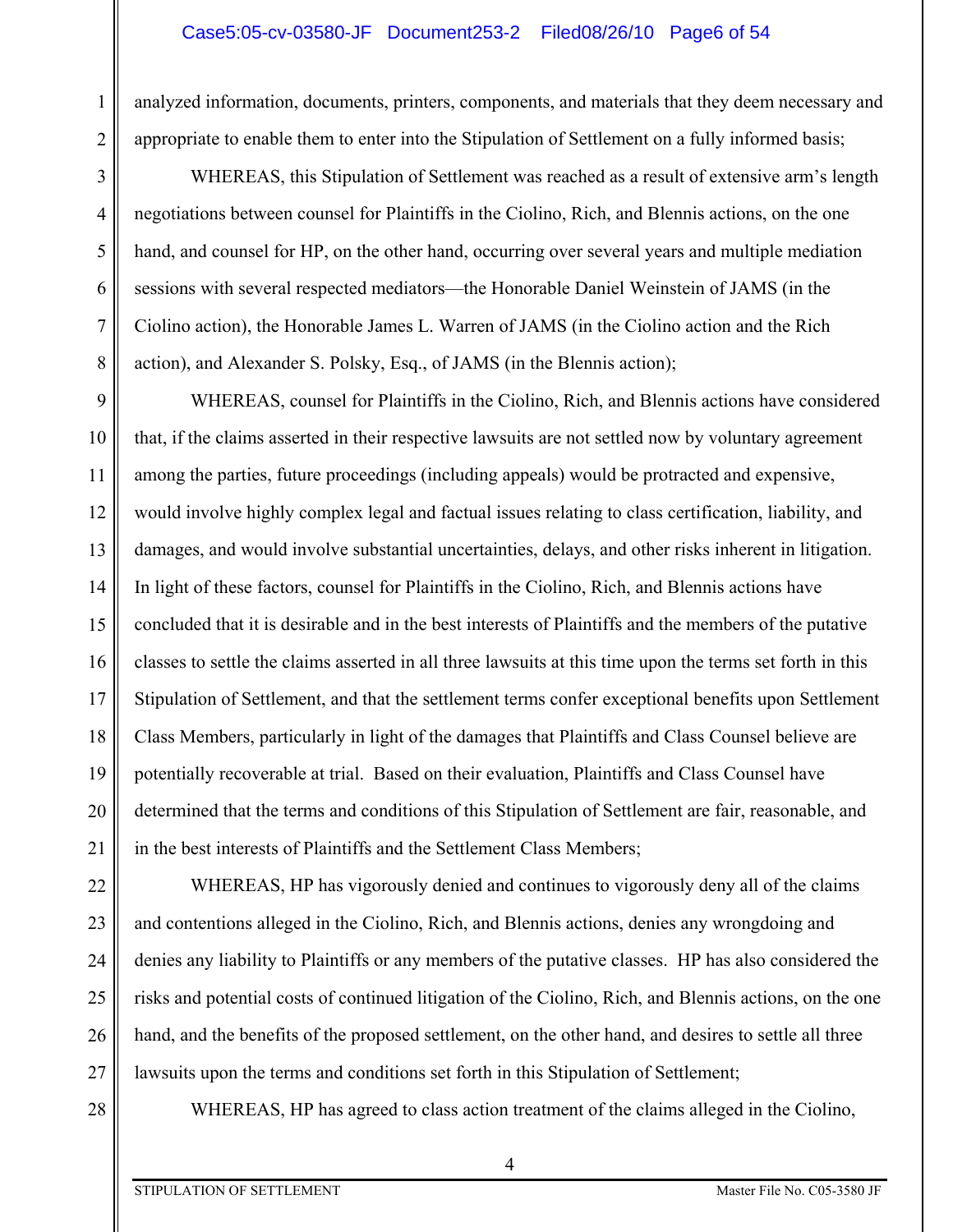Rich, and Blennis actions solely for the purpose of effecting the compromise and settlement of those claims on a class basis as set forth herein;

WHEREAS, the Ciolino, Rich, and Blennis actions involve overlapping products, claims, theories, and class members, the relief provided to HP's customers pursuant to this Stipulation of Settlement is similar for each case, Settlement Class Members (defined below) are eligible to receive settlement benefits under more than one case based on a single printer purchase, and the parties believe it will be more efficient to administer this settlement in one action rather than in three separate actions;

9 10 11 WHEREAS, Plaintiffs in the Ciolino, Rich, and Blennis actions have consented to relate and consolidate their respective lawsuits for purposes of settlement and providing notice only and, with Court permission, wish to use the following caption going forward:

In re: HP INKJET PRINTER

LITIGATION

1

2

3

4

5

6

7

8

12

13

14

22

Case No. C05-3580 JF

15 16 17 18 19 20 21 NOW THEREFORE, it is hereby STIPULATED AND AGREED, by and between the parties, through their respective counsel, that: (a) the Ciolino, Rich, and Blennis actions be fully and finally compromised, settled, and released upon final settlement approval by the Court after the hearings as provided for in this Stipulation of Settlement; and (b) upon such approval by the Court, a Final Order and Judgment, substantially in the form attached hereto as Exhibit "A," be entered dismissing the Ciolino, Rich, and Blennis actions with prejudice, once the Effective Date (as defined below) has been reached, all upon the following terms and conditions.

## **II. DEFINITIONS**

23 24 1. "Action" shall mean the Ciolino, Rich, and Blennis actions collectively, and as related and consolidated pursuant to Paragraphs 84 and 85 of this Stipulation of Settlement.

25 26 2. "Affected Models" shall mean all "Affected Ciolino Models," "Affected Rich Models," and "Affected Blennis Models."

27 28 (a) "Affected Ciolino Models" means the HP inkjet printers identified in Exhibit "F."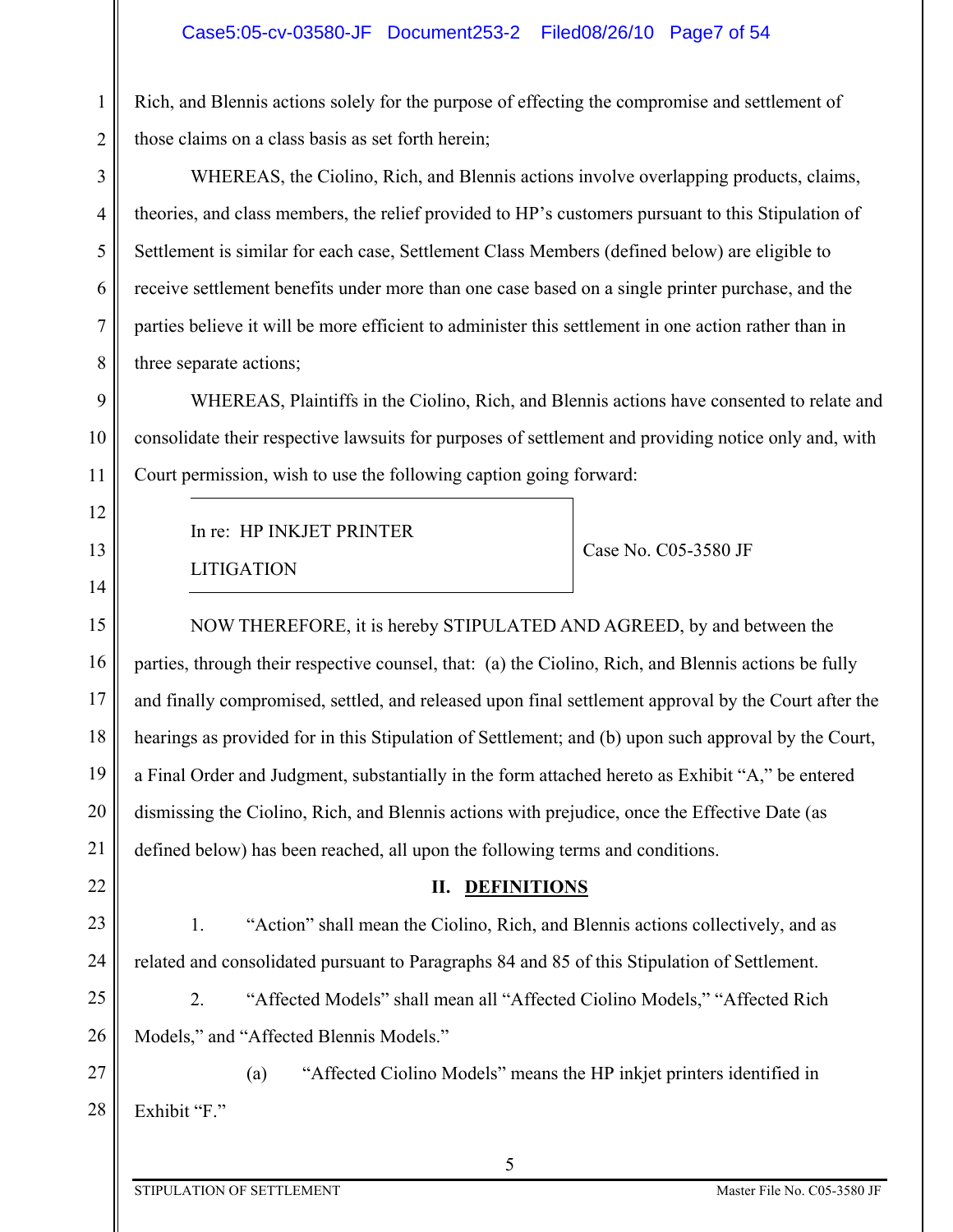1 2 (b) "Affected Rich Models" means the HP inkjet printers identified in Exhibit "F."

3 4 (c) "Affected Blennis Models" means the HP inkjet printers identified in Exhibit "F."

5 7 3. "Bar Date" means the final time and date by which a Claim Form must be received by the Settlement Administrator in order for a Settlement Class Member to be entitled to any of the settlement consideration contemplated in this Stipulation of Settlement.

8 9 10 11 4. "Claim Form" means the proof of claim and release form(s) substantially in the form attached hereto as Exhibit "D," which may be modified to meet the requirements of the Claims Administrator, pursuant to which Settlement Class Members can recover one of the benefits described in Paragraphs 33 through 43.

12 13 14 5. "Claim Period" means the time period from the Notice Date through the Bar Date, which is the time period that Settlement Class Members will have to claim the e-credits contemplated by Paragraphs 38 through 43 of this Stipulation of Settlement.

15 16 17 18 19 6. "Class Counsel" means the law firms of Cotchett, Pitre & McCarthy; Kabateck Brown Kellner, LLP; Berk Law PLLC; Chavez & Gertler LLP; Cuneo, Waldman & Gilbert, LLC; Edelson & Associates, LLC; The Garcia Law Firm; Law Offices of Michael D. Liberty; Law Offices of Scott E. Shapiro, P.C.; McNicholas & McNicholas, LLP; Pearson, Simon, Soter, Warshaw & Penny, LLP; and Seeger Weiss, LLP.

20 21 7. "Court" means the United States District Court for the Northern District of California and the Judge assigned to the Action.

22 23 8. "Defense Counsel" means the law firms of Gibson, Dunn & Crutcher LLP and Morgan, Lewis & Bockius LLP.

24 25 26 9. "Effective Date" means the date on which the Final Order and Judgment (defined below) in the Action becomes "Final." As used in this Stipulation of Settlement, "Final" means three (3) business days after all of the following conditions have been satisfied:

27 28

6

(a) the Final Order and Judgment has been entered; and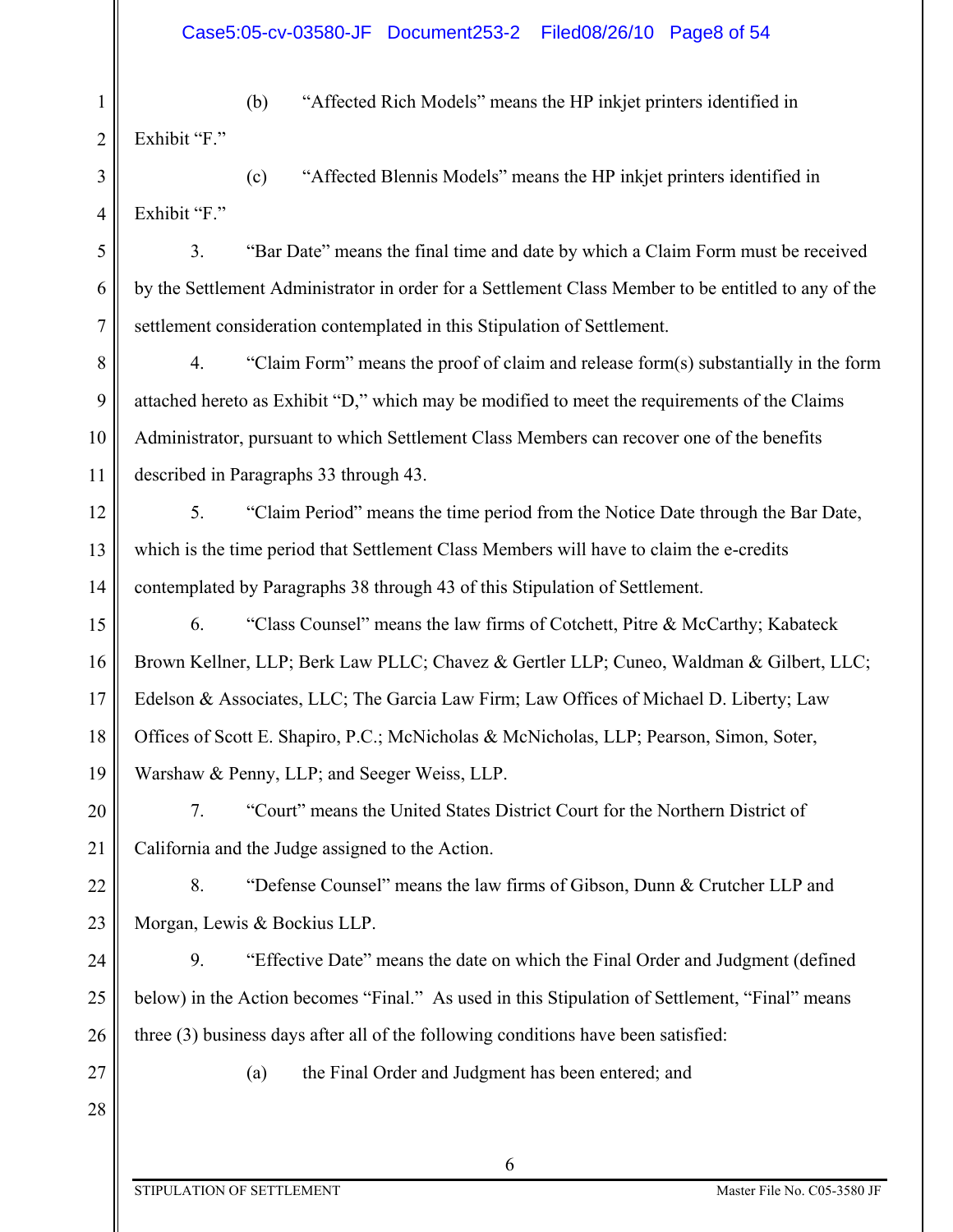| (b)(1) | if reconsideration and/or appellate review is not sought from the Final Order           |
|--------|-----------------------------------------------------------------------------------------|
|        | and Judgment, the expiration of the time for the filing or noticing of any              |
|        | motion for reconsideration, appeal, petition, and/or writ; or                           |
|        | $(b)(ii)$ if reconsideration and/or appellate review is sought from the Final Order and |
|        | Judgment: (A) the date on which the Final Order and Judgment is affirmed                |
|        | and is no longer subject to judicial review, or $(B)$ the date on which the             |

motion for reconsideration, appeal, petition, or writ is dismissed or denied and the Final Order and Judgment is no longer subject to judicial review.

9 10 11 12 13 10. "Fairness Hearing" means the hearing that is to take place after the entry of the Preliminary Approval Order and after the Notice Date for purposes of: (a) entering the Final Order and Judgment and dismissing the Action with prejudice; (b) determining whether the Settlement should be approved as fair, reasonable, adequate and in the best interests of the Settlement Class Members; and (c) to rule upon an application by Class Counsel for an award of attorneys' fees.

14 15 16 11. "Final Order and Judgment" means an order fully and finally approving the Settlement and dismissing the Action with prejudice, substantially in the form attached hereto as Exhibit "A."

17

1

2

3

4

5

6

7

8

12. "HP" means Hewlett-Packard Company, the defendant in the Action.

18 19 13. "Ink Expiration" means HP's use of built-in dates on which certain inkjet cartridges will stop working.

20

14. "LOI" means "low on ink."

21 22 23 24 25 26 27 15. "LOI Message(s)" means a warning, graphic, alert, message, or other source of information that informs a user that an inkjet cartridge is or may be low on ink. A LOI Message may include both text and a graphic image (such as a clip art image of an inkjet cartridge), including: (a) a Pop-Up LOI Message (which is a message that appears on the user's computer screen during the printing process); (b) a toolbox ink gauge; and (c) either a message on the printer LCD or CGD display screen or a light on the printer itself informing the user that the cartridge is low on ink.

28

16. "Long Form Notice" means the long form "NOTICE OF SETTLEMENT,"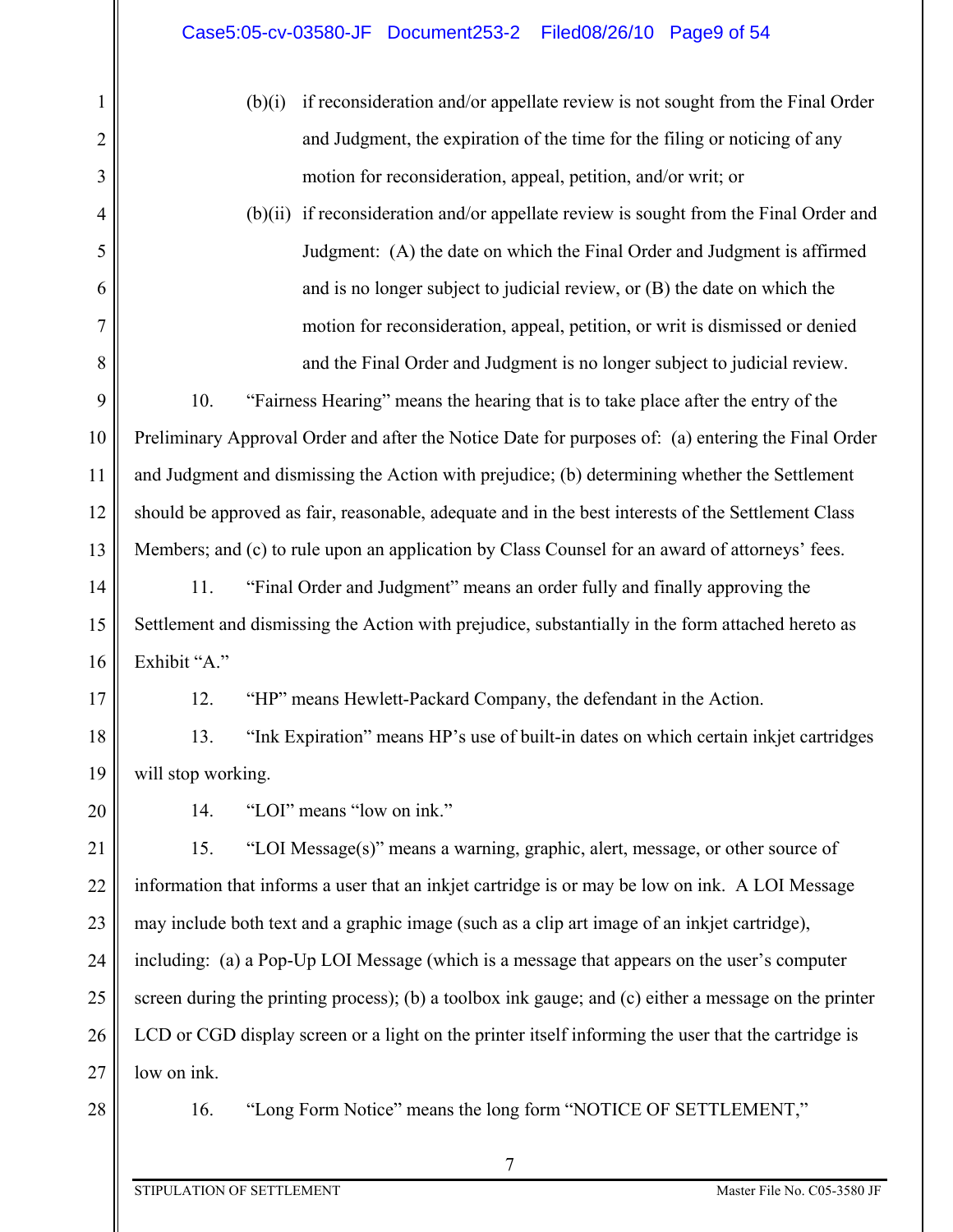## Case5:05-cv-03580-JF Document253-2 Filed08/26/10 Page10 of 54

substantially in the form attached hereto as Exhibit "B."

17. "Notice Date" means the date that the Long Form Notice and/or Summary Notice is initially e-mailed or published (as appropriate).

18. "Page Yield" or "Page Yields" means the page yield for an HP inkjet cartridge as stated or reported by HP, whether as a reference yield or yield for a given cartridge and printer.

19. "Plaintiff(s)" means Daniel Feder, Nicklos Ciolino, Carl K. Rich, David Duran, Jackie Blennis, and David Brickner.

20. "Preliminary Approval Order" means the Order Preliminarily Approving Settlement and Notice Procedures, substantially in the form attached hereto as Exhibit "C."

9 10

1

2

3

4

5

6

7

8

21. "Released Claims"

11 12 13 14 15 16 17 (a) "Released Claims" means and includes any and all claims, demands, rights, damages, obligations, suits, debts, liens, and causes of action of every nature and description whatsoever, ascertained or unascertained, suspected or unsuspected, existing or claimed to exist, including unknown claims (as described in Paragraph 52 below) as of the Effective Date by all of the Plaintiffs and all Settlement Class Members (and Plaintiffs' and Settlement Class Members' respective heirs, executors, administrators, representatives, agents, attorneys, partners, successors, predecessors-in-interest, and assigns) that:

18 19 20 21 22 23 24 25 26 (i) were brought or that could have been brought against the Released Parties (as hereinafter defined), or any of them, and that arise out of or are related in any way to any or all of the acts, omissions, facts, matters, transactions, or occurrences that were or could have been directly or indirectly alleged or referred to in the Action (including, but not limited to alleged violations of state consumer protection, unfair competition, and/or false or deceptive advertising statutes (including, but not limited to, Cal. Bus. & Prof. Code § 17200 *et seq*., Cal. Bus. & Prof. Code § 17500 *et seq*., and Cal. Civ. Code § 1750 *et seq*.); breach of contract; breach of express or implied warranty; fraud; unjust enrichment, restitution, trespass, conversion, declaratory or injunctive relief, and other equitable claims or claims sounding in contract and tort); and

27 28 (ii) relate in any way to the quantity of output, amount of usable ink or value received from the Affected Models and their corresponding inkjet cartridges, including but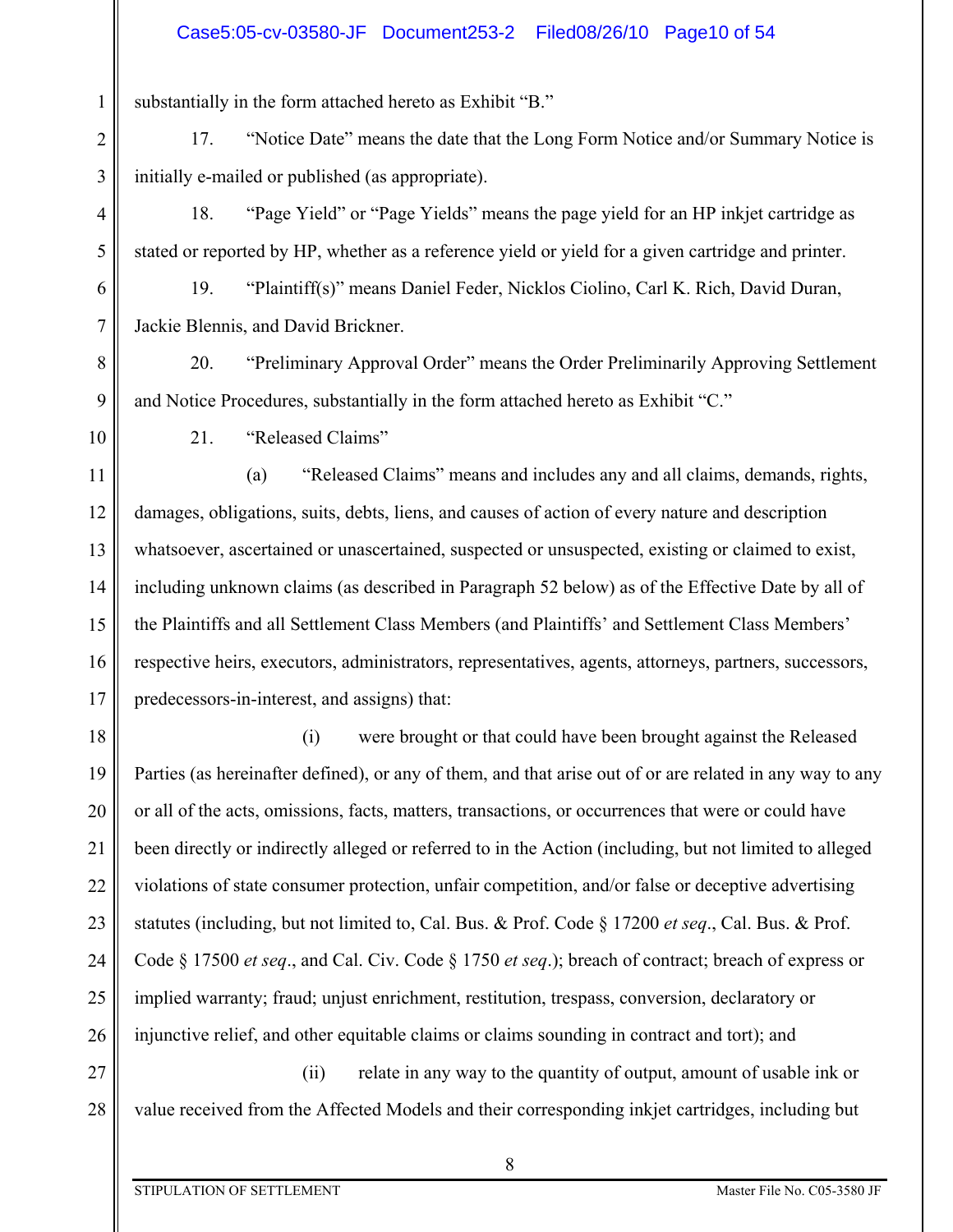| $\mathbf{1}$        | not limited to all claims that relate in any way to: |                                                                                                                                                                                                                                              |
|---------------------|------------------------------------------------------|----------------------------------------------------------------------------------------------------------------------------------------------------------------------------------------------------------------------------------------------|
| $\overline{c}$<br>3 | (A)                                                  | the end-of-life or out-of-ink behavior or messages of the<br>Affected Models and their corresponding inkjet cartridges;                                                                                                                      |
| 4<br>5              | (B)                                                  | HP's use of smart chips or other devices that electronically<br>store data in connection with the Affected Models and their<br>corresponding inkjet cartridges;                                                                              |
| 6<br>7<br>$8\,$     | (C)                                                  | HP's use of LOI Messages or any other representations<br>concerning the status of the ink remaining in an inkjet<br>cartridge, including the amount of ink or number or pages<br>remaining, in connection with the Affected Models and their |
| 9<br>10             | (D)                                                  | corresponding inkjet cartridges;<br>HP's use of Ink Expiration dates in connection with the<br>Affected Models and their corresponding inkjet cartridges;                                                                                    |
| 11<br>12            | (E)                                                  | HP's use of Underprinting in connection with the Affected<br>Models and their corresponding inkjet cartridges;                                                                                                                               |
| 13<br>14            | (F)                                                  | HP's Page Yields for the Affected Models and their<br>corresponding inkjet cartridges;                                                                                                                                                       |
| 15                  | $\left( G\right)$                                    | the quantity and other characteristics of printed output from<br>the Affected Models and their corresponding inkjet cartridges;                                                                                                              |
| 16<br>17            | (H)                                                  | the amount of usable ink in the HP inkjet cartridges used with<br>the Affected Models;                                                                                                                                                       |
| 18<br>19            | $\rm (I)$                                            | HP's SureSupply program as it relates to ink status graphics<br>and messaging and related marketing materials; and                                                                                                                           |
| 20<br>21            | $\left( \mathrm{J}\right)$                           | HP's specifications, marketing, disclosures, warranties, and<br>representations (or lack thereof) regarding the quantity of<br>output, amount of usable ink, or value of ink received from the                                               |
| 22                  | (b)                                                  | Affected Models and their corresponding inkjet cartridges.<br>"Released Claims" do not include: (i) claims for personal injury; or                                                                                                           |
| 23                  |                                                      | (ii) claims for repair or service of Affected Models that, at the time of the Effective Date, are                                                                                                                                            |
| 24                  | covered by any express product warranty by HP.       |                                                                                                                                                                                                                                              |
| 25                  | "Released Parties" means:<br>22.                     |                                                                                                                                                                                                                                              |
| 26                  | (a)                                                  | HP and each of its employees, assigns, attorneys, agents, and all of its past,                                                                                                                                                               |
| 27<br>28            | present, and future officers and directors;          |                                                                                                                                                                                                                                              |
|                     |                                                      | 9                                                                                                                                                                                                                                            |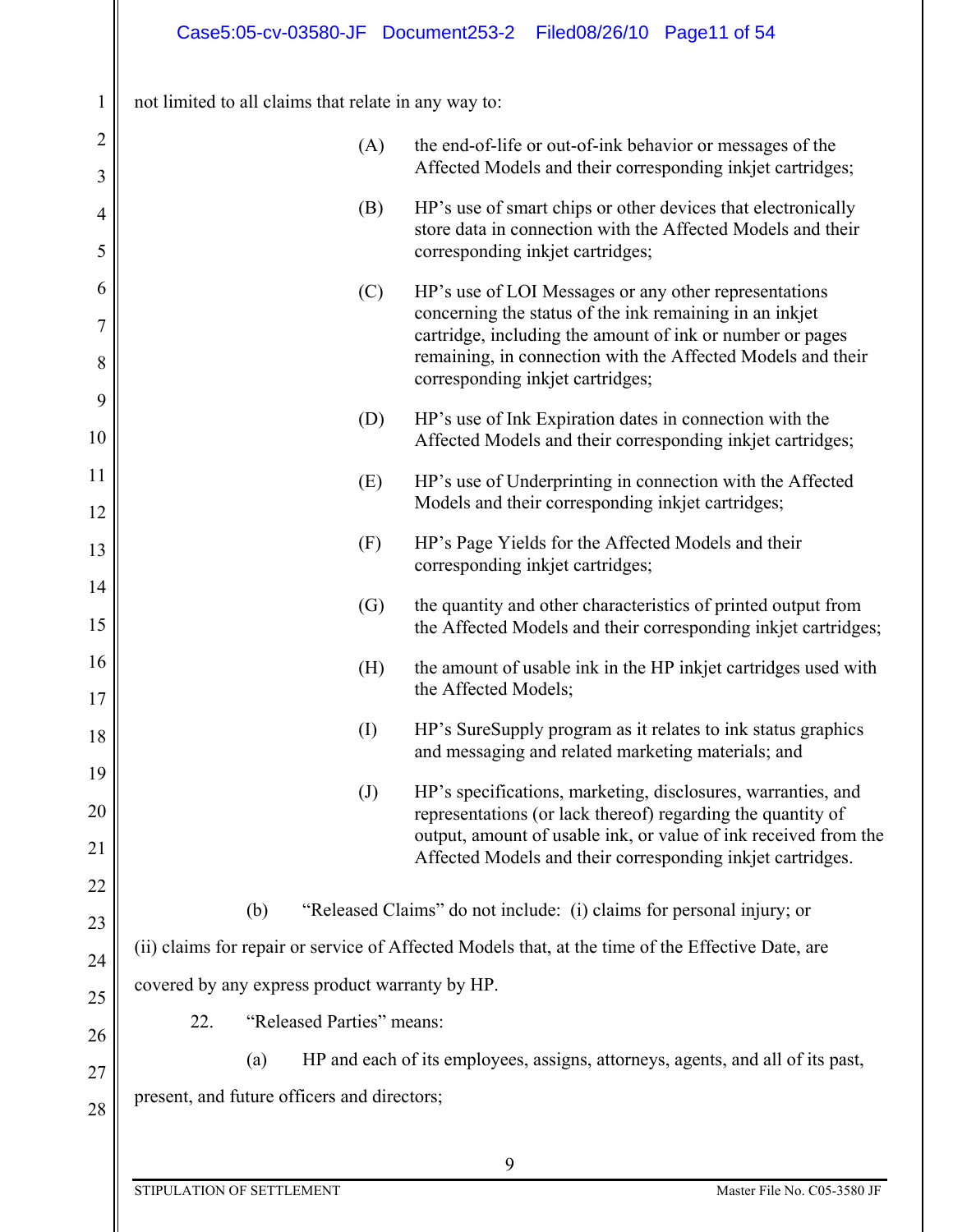3 (b) All of HP's parents, subsidiaries, divisions, affiliates, predecessors, and successors, and each of their respective employees, assigns, attorneys, agents, resellers and past, present and future officers and directors; and

(c) Any and all persons, entities, or corporations involved in any way in the design, manufacture, sale, service, or repair of the Affected Models or their corresponding print cartridges, and any other original equipment or manufacturing partner or any company that supplied any parts to HP or its original equipment or manufacturing partners for incorporation into or use in the construction of any of the Affected Models or their corresponding print cartridges.

9 10 11 23. "Releasing Parties" means Plaintiffs, proposed class representative Faust Appraiser (and Francie Faust), and all Settlement Class Members, and each of their predecessors, successors, assigns, heirs, or executors.

12

1

2

4

5

6

7

8

24. "Settlement" means the settlement embodied in this Stipulation of Settlement.

13 14 15 16 25. "Settlement Administrator" means the qualified third party selected by the parties and approved by the Court in the Preliminary Approval Order to administer the Settlement, including providing Summary Notice. The parties agree to recommend that the Court appoint Epiq Class Action & Claims Solutions, Inc., as Settlement Administrator.

17 18 19 20 21 26. "Settlement Class" means all individual or entity end-users who purchased or received as a gift in the United States an Affected Model from September 6, 2001, to September 1, 2010. Excluded from the Settlement Class are all persons who are employees, directors, officers, and agents of HP or its subsidiaries and affiliated companies, as well as the Court and its immediate family and staff.

22 23 24 27. "Settlement Class Member(s)" means any member of the Settlement Class who does not elect exclusion or opt out from the Settlement Class pursuant to the terms and conditions for exclusion set out in this Stipulation of Settlement, the Long Form Notice, and the Summary Notice.

25 26 28. "Summary Notice" means the summary "Notice of Proposed Class Action Settlement," substantially in the form attached hereto as Exhibit "E."

27 28 29. "Underprinting" means the process whereby certain HP color inkjet printers may, in certain circumstances depending on the printer settings and customer inputs, use a combination of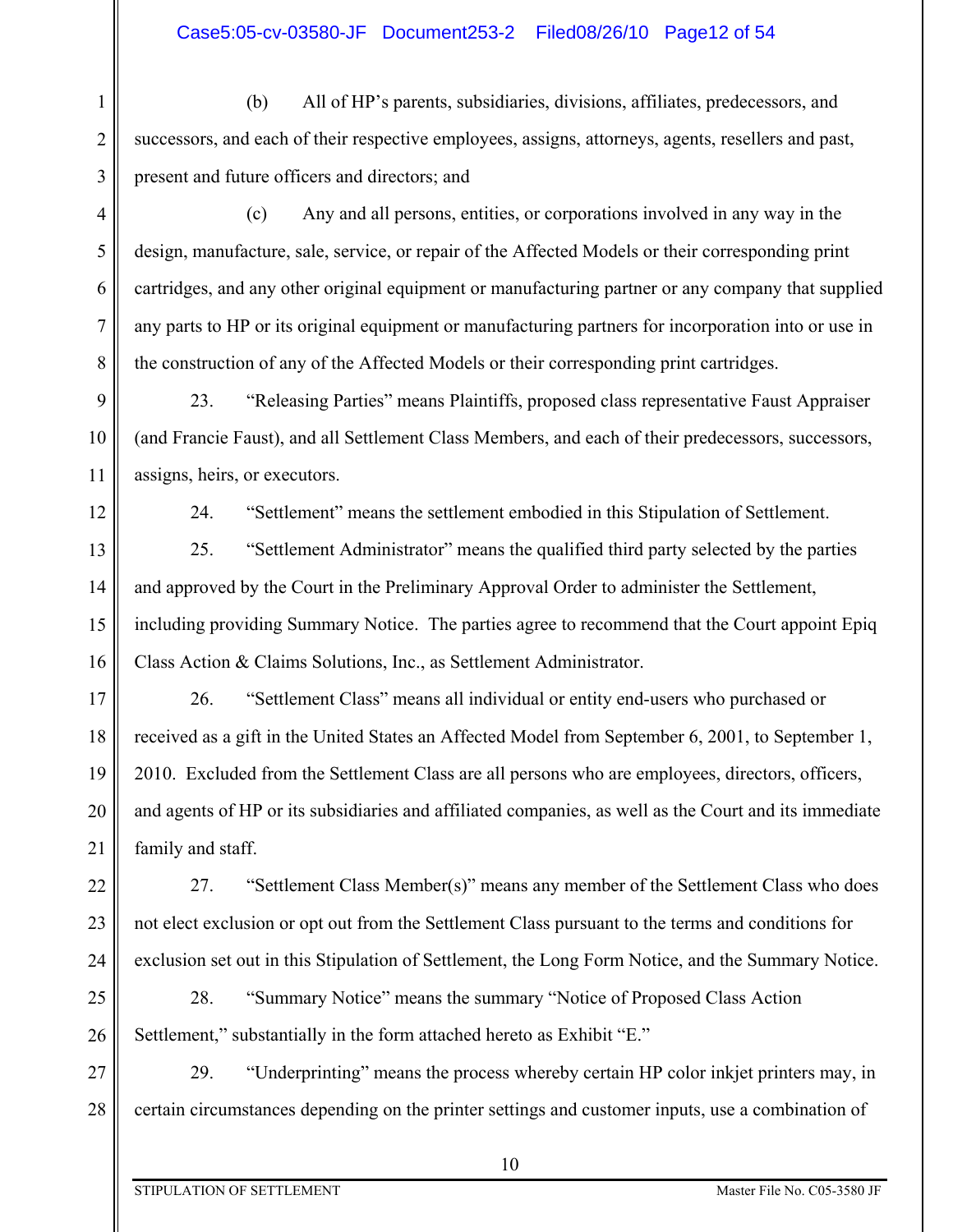1 2 3 4 inks from the tri-color (or other, non-black color) and black inkjet cartridges to produce black text and images. For purposes of this Stipulation of Settlement, "Underprinting" includes similar processes referred to as "k-fortification," and "under color addition," and the use of inks from the tri-color (or other, non-black color) cartridges to create "composite black."

5

6

7

8

9

## **III. SUBMISSION OF THE SETTLEMENT TO THE COURT FOR REVIEW**

30. As soon as is practicable but no later than twenty-one (21) days following the signing of this Stipulation of Settlement, Class Counsel shall apply to the Court for entry of the Preliminary Approval Order (substantially in the form attached as Exhibit "C"), for the purpose of, among other things:

10 11 (a) Approving the Long Form Notice and Summary Notice, substantially in the form set forth at Exhibits "B" and "E";

12 13 14 15 16 (b) Finding that the requirements for provisional certification of the Settlement Class have been satisfied, appointing Plaintiffs as the representatives of the Settlement Class, and Class Counsel as counsel for the Settlement Class, and preliminarily approving the Settlement as being within the range of reasonableness such that the Long Form Notice and Summary Notice should be provided pursuant to this Stipulation of Settlement;

17 18 19 20 21 22 (c) Scheduling the Fairness Hearing not earlier than one-hundred (100) days following the filing of this Stipulation of Settlement and not later than one-hundred and eighty (180) days following the Notice Date to determine whether the Settlement should be approved as fair, reasonable, adequate and in the best interests of the Settlement Class Members, and to determine whether a Final Order and Judgment should be entered dismissing the Action with prejudice.

23

(d) Preliminarily approving the form of the Final Order and Judgment;

24 25 (e) Directing that notice of the Settlement and of the Fairness Hearing shall be given to the Settlement Class as follows:

26 27 28 (i) by e-mailing, on or before the Notice Date as specified in the Preliminary Approval Order, the Long Form Notice substantially in the form attached as Exhibit "B" hereto, to the last known e-mail addresses of the Settlement Class to the extent such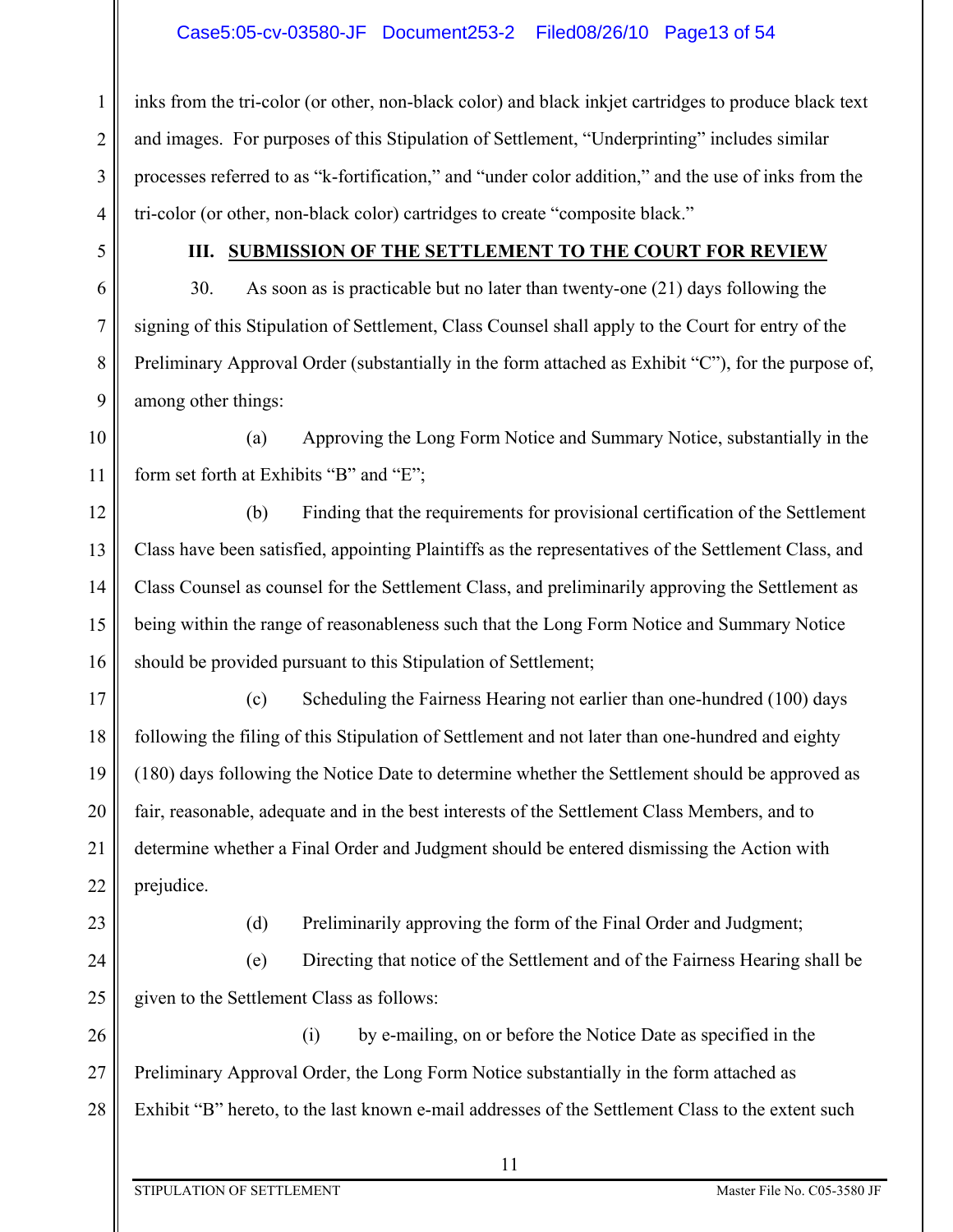## Case5:05-cv-03580-JF Document253-2 Filed08/26/10 Page14 of 54

2 3 e-mail address information exists in HP's registration database ("Registration Database"), is a valid e-mail address, and the Settlement Class Member has not withheld his/her consent to being contacted by HP via e-mail;

4 5 6 7 (ii) publishing, on or before the Notice Date as specified in the Preliminary Approval Order, the Summary Notice in USA WEEKEND, PARADE, PEOPLE, and CIO MAGAZINE publications, and in banner advertisements on Yahoo.com and on other websites through 24/7 Real Media Network; and

8 9 10 11 (iii) providing a link in the Long Form Notice and the Summary Notice to a settlement website to be designed and administered by the Settlement Administrator that will contain the settlement documents (including but not limited to the Long Form Notice and the Claim Form), a list of important dates, and any other information to which the parties may agree;

12 13 (f) Providing that Settlement Class Members will have until the Bar Date to submit Claim Forms;

14 15 16 17 18 19 20 21 (g) Providing that any objections by any Settlement Class Member to the certification of the Settlement Class and the proposed Settlement contained in this Stipulation of Settlement, and/or the entry of the Final Order and Judgment, shall be heard and any papers submitted in support of said objections shall be considered by the Court at the Fairness Hearing only if, on or before the date(s) specified in the Long Form Notice, the Summary Notice and Preliminary Approval Order, such objector files with the Court a notice of the objector's intention to appear, and otherwise complies with the requirements in Paragraphs 72 through 77 of this Stipulation of Settlement;

22 23 24 (h) Establishing dates by which the parties shall file and serve all papers in support of the application for final approval of the Settlement and/or in response to any valid and timely objections;

25 26 27 28 (i) Providing that all Settlement Class Members will be bound by the Final Order and Judgment dismissing the Action with prejudice unless such members of the Settlement Class timely file valid written requests for exclusion or opt out in accordance with this Stipulation of Settlement and the Long Form Notice;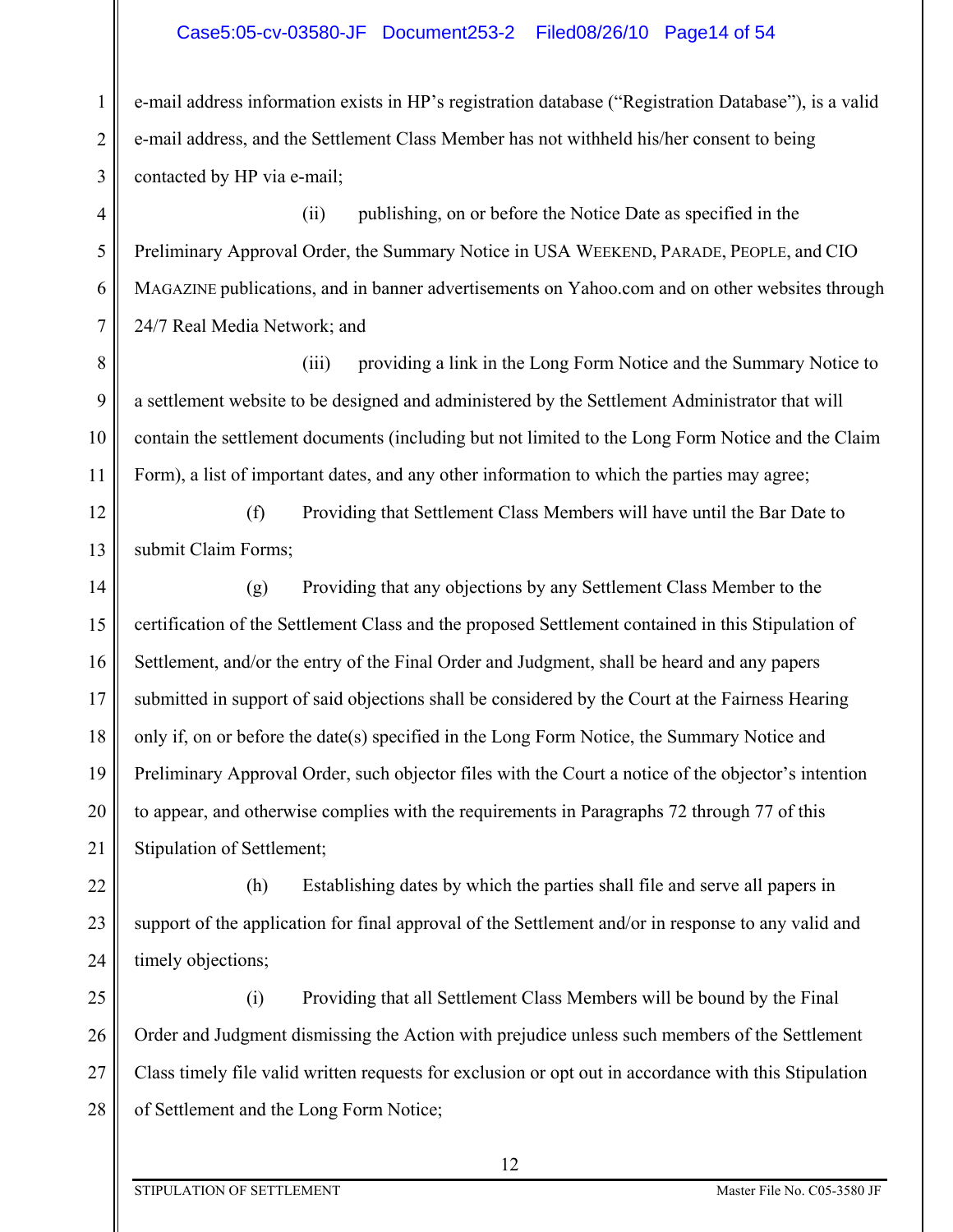1 2 3 4 (j) Providing that Settlement Class Members wishing to exclude themselves from the Settlement will have until the date specified in the Long Form Notice, the Summary Notice, and the Preliminary Approval Order to submit a valid written request for exclusion or opt out to the Settlement Administrator;

(k) Providing a procedure for Settlement Class Members to request exclusion or opt out from the Settlement;

8 9 (l) Pending the Fairness Hearing, staying all proceedings in the Action, other than proceedings necessary to carry out or enforce the terms and conditions of this Stipulation of Settlement and the Preliminary Approval Order; and

10 11 12 (m) Pending the Fairness Hearing, enjoining Plaintiffs and Settlement Class Members, or any of them, from commencing or prosecuting, either directly or indirectly, any action asserting any of the Released Claims.

31. Following the entry of the Preliminary Approval Order, the Long Form Notice and Summary Notice shall be given and published in the manner directed and approved by the Court.

32. The parties agree that the notice plan contemplated by this Stipulation of Settlement is valid and effective, that it provides reasonable notice to the Settlement Class, and that it represents the best practicable notice under the circumstances.

18

19

13

14

15

16

17

5

6

7

## **IV. THE SETTLEMENT CONSIDERATION**

## **A. Injunctive Relief.**

20 21 22 33. Ciolino Action. Not later than forty-five (45) days following the Effective Date, HP will implement the following changes and disclosures in connection with HP small-format inkjet printers sold on a going forward basis:

23 24 (a) HP will discontinue the use of Pop-Up LOI Messages that include the graphic image of an ink gauge, ruler, or container of ink;

25 26 27 (b) Where HP uses graphic images in the Toolbox to communicate ink level information, HP will include language indicating that the ink level information is an estimate only and that actual ink levels may vary;

28

(c) HP's Pop-Up LOI Messages at the low-on-ink trigger points will use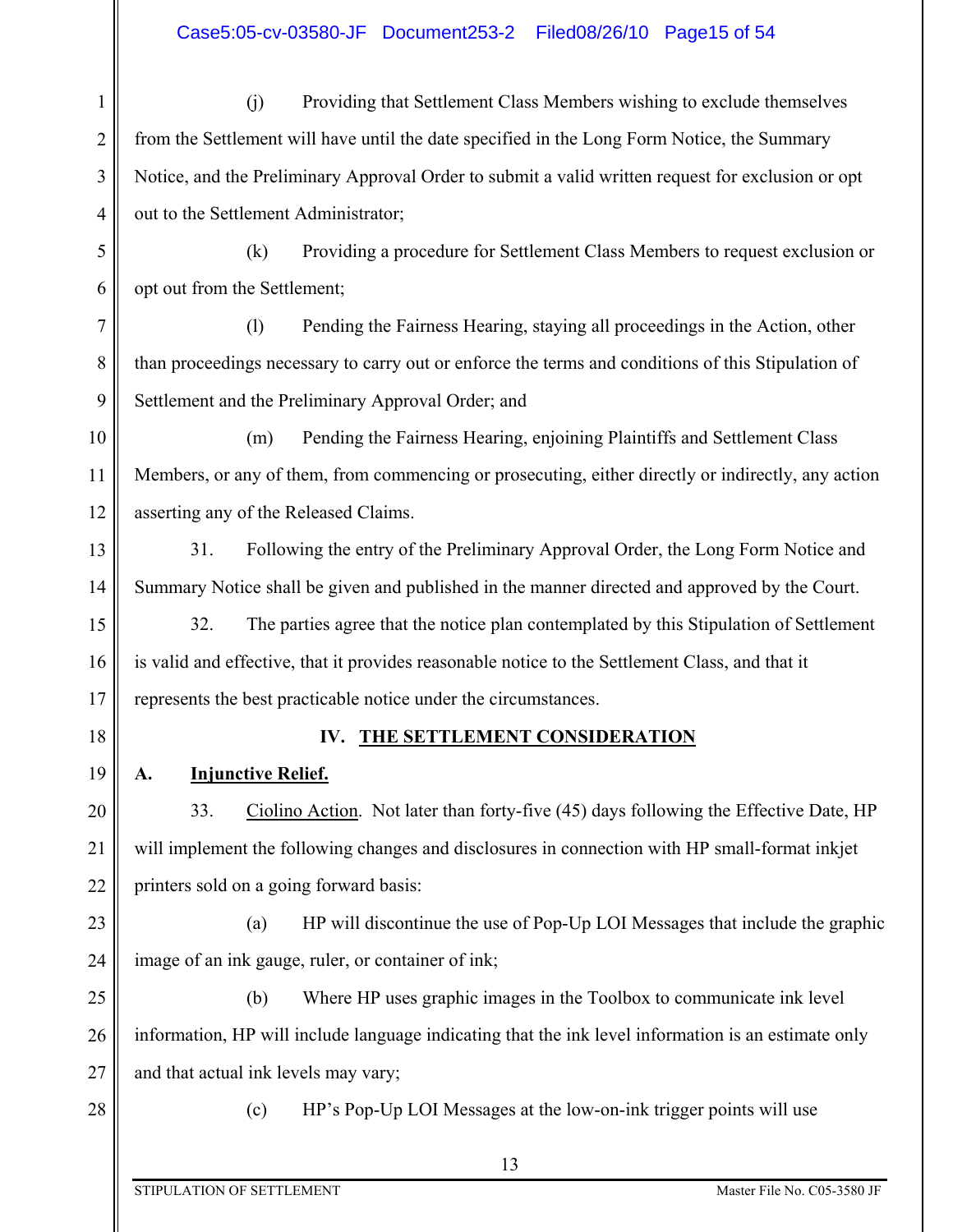## Case5:05-cv-03580-JF Document253-2 Filed08/26/10 Page16 of 54

1 2 3 language indicating that the cartridge is low on ink, without stating that a precise level of ink remains, and that HP recommends that the customer have a replacement cartridge available when print quality is no longer acceptable;

(d) HP will incorporate disclosures into its website explaining that HP's LOI Messages are based on estimated ink levels and that actual ink levels may vary. HP will further explain that the user does not have to replace a print cartridge when a LOI Message is received, but rather may continue printing until the user is not satisfied with the print quality of the printed material or, if applicable, when the user reaches a "replace cartridge" message; and

9 10 11 12 13 14 (e) Going forward for newly introduced HP color inkjet printer models that utilize LOI Messages, HP will incorporate disclosures into its user manuals explaining that HP's LOI Messages are based on estimated ink levels and that actual ink levels may vary. HP will further explain that the user does not have to replace a print cartridge when a LOI Message is received, but rather may continue printing until the user is not satisfied with the print quality of the printed material or, if applicable, when the user reaches a "replace cartridge" message.

15 16 17 34. Rich Action. Not later than forty-five (45) days following the Effective Date, HP will implement the following disclosures in connection with HP small-format inkjet printers sold on a going forward basis:

18 19 20 (a) HP will incorporate on its website disclosures regarding Underprinting, including a description of what Underprinting is, why it is used, and some of the options for disabling or minimizing the use of Underprinting;

21 22 23 24 (b) Going forward for newly introduced HP color inkjet printer models that use Underprinting, HP will incorporate into its user manuals disclosures regarding Underprinting and the available options to disable or minimize the use of the color inkjet cartridge, including the "Print in Grayscale"/"Black print cartridge only" option and "Draft" mode;

25 26 27 (c) HP will incorporate on its website disclosures regarding Page Yields, including a summary of HP's ISO testing for Page Yields and an explanation that actual yield varies depending on the content of printed pages and other factors; and

28

4

5

6

7

8

(d) Going forward for newly introduced HP color inkjet printer models, HP will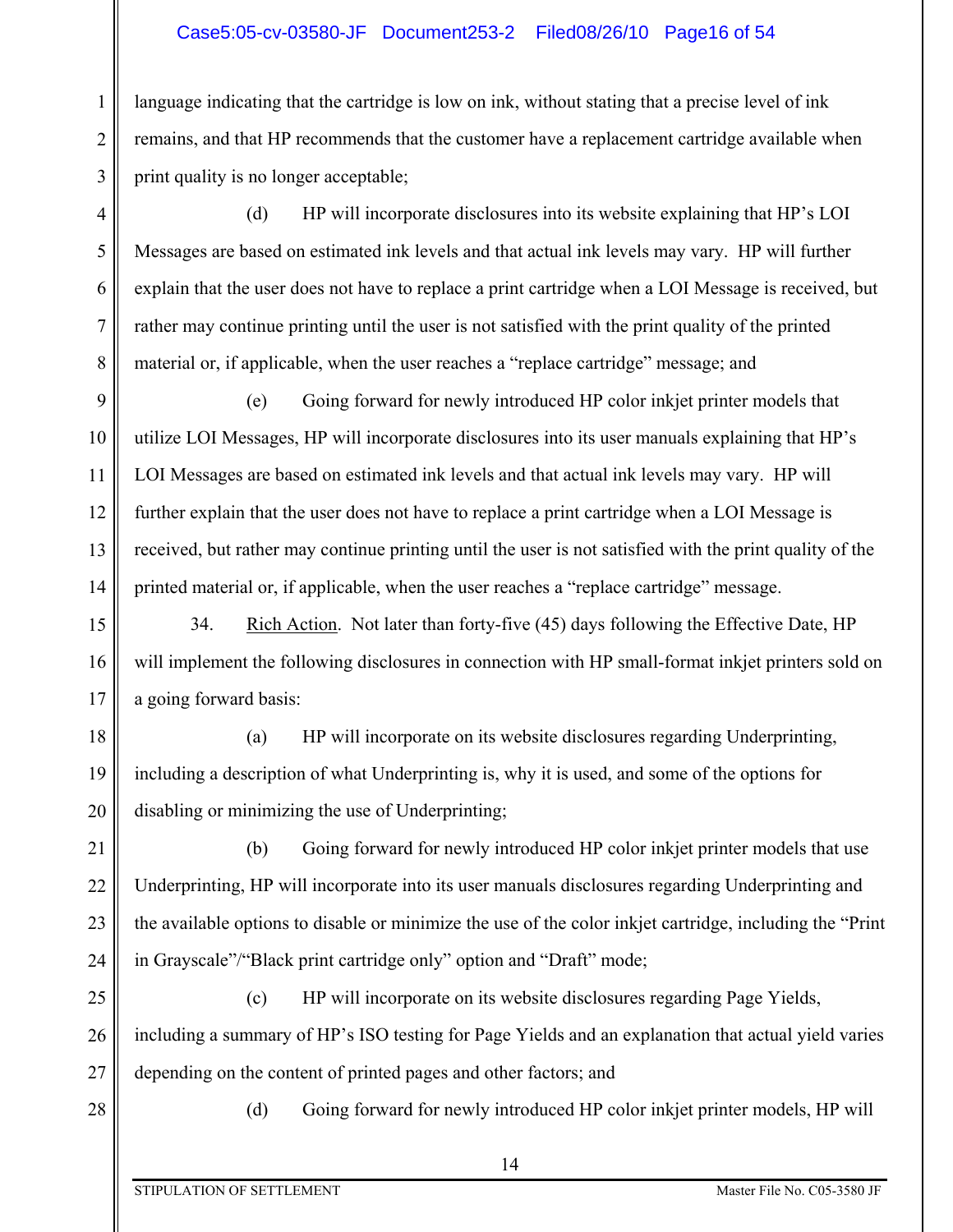## Case5:05-cv-03580-JF Document253-2 Filed08/26/10 Page17 of 54

incorporate into its user manuals disclosures regarding Page Yields, including a link to its website regarding Page Yields.

35. Blennis Action. Not later than forty-five (45) days following the Effective Date, HP will implement the following disclosures in connection with HP small-format inkjet printers sold on a going forward basis:

(a) HP will incorporate disclosures into its website regarding Ink Expiration, the inkjet printers and cartridges that are subject to Ink Expiration, why HP employs Ink Expiration dates for certain printer models, and how Ink Expiration works; and

9 10 11 (b) HP will include on the cartridge packaging for those inkjet cartridges that utilize Ink Expiration dates without an override feature a disclosure indicating that there is an Ink Expiration date and how that date is determined.

12 13 14 15 16 17 18 19 36. Nothing in this Stipulation of Settlement shall prevent HP from implementing disclosure changes prior to the Effective Date. The terms and requirements of the Injunctive Relief described in Paragraphs 33 through 35 shall expire the earliest of the following dates: (a) three (3) years after the Effective Date; or (b) the date upon which there are such changes in the technology that would render any of the disclosures described in Paragraphs 33 through 35 inaccurate; or (c) the date upon which there are changes to any applicable statute, regulation, or other law that HP reasonably believes would require a modification to any of the disclosures described in Paragraphs 33 through 35 in order to comply with the applicable statute, regulation, or law.

20 21 22 23 24 25 26 27 28 37. Plaintiffs and Class Counsel agree, on behalf of all Settlement Class Members, that this Stipulation of Settlement does not preclude HP from making further disclosures or any changes to its disclosures: (a) that HP reasonably believes are necessary to comply with any statute, regulation, or other law of any kind; (b) that are necessitated by product changes and/or to ensure that HP provides accurate product descriptions; or (c) that are more detailed than those required by this Stipulation of Settlement. HP is not responsible for changes to or removal of disclosures as a result of software changes implemented by third parties, including but not limited to changes in print driver software controlled by the operating system manufacturer. The parties agree that HP shall not be held liable or subject to any claim for relief under the terms of this Stipulation of

1

2

3

4

5

6

7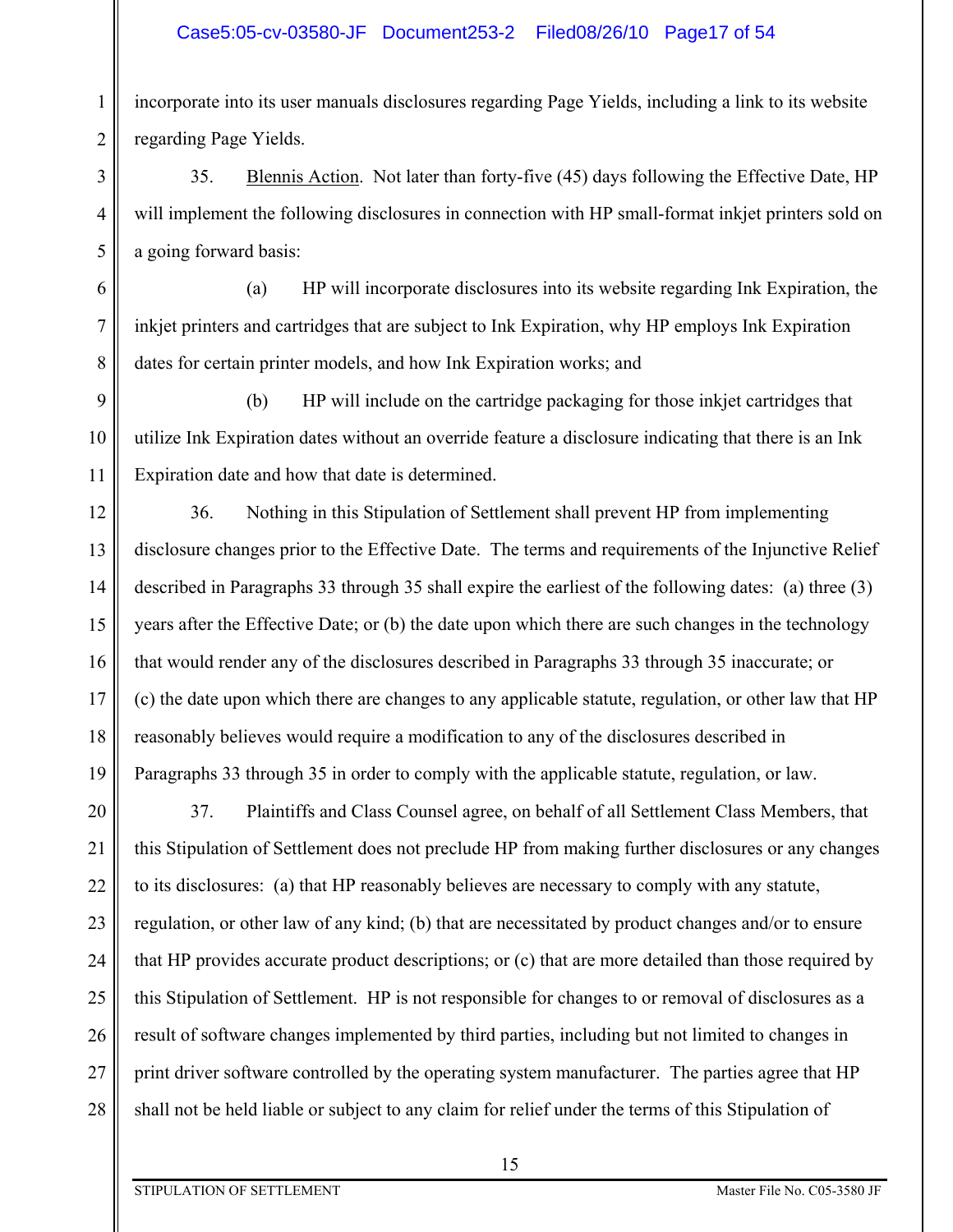Settlement for any such action described in this paragraph.

2 3

4

5

6

7

8

1

## **B. E-Credits to Settlement Class Members.**

38. HP will contribute up to Five Million Dollars (\$5,000,000.00) in e-credits to be distributed to eligible Settlement Class Members who purchased or received as a gift in the United States an Affected Ciolino Model, an Affected Rich Model, and/or an Affected Blennis Model. The e-credits will be redeemable for printers and printer supplies offered at www.shopping.hp.com. The e-credits will not be redeemable at any retail store or any website other than www.shopping.hp.com.

9 10 11 12 13 14 15 16 (a) If the aggregate value of the e-credits to be awarded to Settlement Class Members pursuant to valid Claim Forms exceeds Five Million Dollars (\$5,000,000.00), then the value of the individual e-credits to be provided to each Settlement Class Member shall be reduced on a *pro rata* basis, such that the aggregate value of e-credits does not exceed \$5,000,000.00. For example and by way of illustration only, if the aggregate value of the total number of e-credits redeemed by class members is \$10,000,000.00, then the value of each e-credit shall be reduced by fifty per cent (50%) to ensure that the aggregate value of the total number of e-credits awarded does not exceed \$5,000,000.00.

17 18 19 20 21 22 23 (b) The Settlement Administrator shall determine each authorized Settlement Class Member's pro rata share based upon each Settlement Class Member's Claim Form and the total number of valid Claim Forms received. Accordingly, the actual amount recoverable by each Settlement Class Member will not be determined until after the Claims Period has ended and all Claims Form have been received. In no event shall an individual Settlement Class Member's ecredit amount for one of the settled class actions exceed the individual recovery cap for that particular settled class action.

24

25

26

(c) HP is not obligated to provide \$5,000,000.00 in e-credits unless there are sufficient Claim Forms to reach this \$5,000,000.00 limit. The costs of notice and attorneys' fees described in Paragraphs 44 through 49 are not included in this \$5,000,000.00 limitation.

27 28 39. Ciolino Action. Settlement Class Members who purchased or received as a gift in the United States an Affected Ciolino Model may, during the Claim Period, claim up to a \$5.00 e-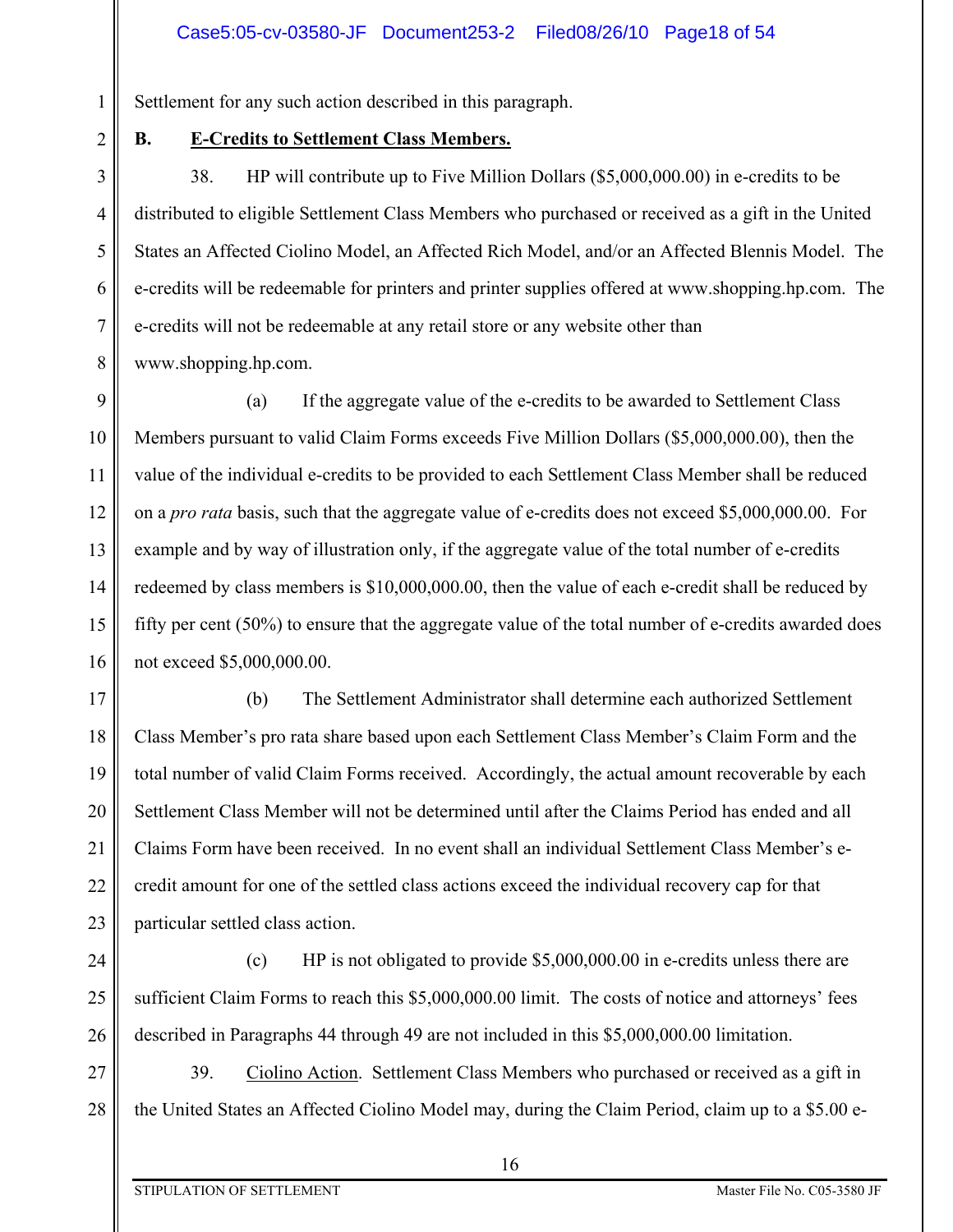## Case5:05-cv-03580-JF Document253-2 Filed08/26/10 Page19 of 54

1 2 3 4 5 6 7 8 9 10 11 12 13 14 credit for each Affected Ciolino Model purchased or received as a gift provided they satisfy the eligibility requirements set forth below. The actual amount of this e-credit may be reduced on a pro rata basis as provided in Paragraph 38. This e-credit will be redeemable for printers and printer supplies offered at www.shopping.hp.com. Settlement Class Members seeking this e-credit must complete the electronic Claim Form on the settlement website by providing their name, e-mail address, and a serial number for each Affected Ciolino Model. Settlement Class Members seeking this e-credit must further submit a signed attestation form in which they certify, under penalty of perjury, that they: (a) received a LOI Message; (b) believed that they were out of ink as a result of the LOI Message they received; and (c) removed the inkjet cartridges upon receiving the LOI Message without using the remaining ink. If a Settlement Class Member does not have the serial number for an Affected Ciolino Model, they must submit to the Claims Administrator some other proof of purchase (for example, a receipt, invoice, purchase order, and/or the UPC bar code from the printer package, or other similar documentation that reflects the eligible purchase) for each Affected Ciolino Model.

15 16 17 18 19 20 21 22 23 24 25 26 40. Rich Action. Settlement Class Members who purchased or received as a gift in the United States an Affected Rich Model may, during the Claim Period, claim up to a \$2.00 e-credit for each Affected Rich Model purchased or received as a gift provided they satisfy the eligibility requirements set forth below. The actual amount of this e-credit may be reduced on a pro rata basis as provided in Paragraph 38. This e-credit will be redeemable for printers and printer supplies offered at www.shopping.hp.com. Settlement Class Members seeking this e-credit must complete the electronic Claim Form on the settlement website by providing their name, e-mail address, and a serial number for each Affected Rich Model. If the Settlement Class Member does not have the serial number, they must submit to the Claims Administrator some other proof of purchase (a receipt, invoice, purchase order, and/or the UPC bar code from the printer package, or other similar documentation that reflects the eligible purchase) for each Affected Rich Model. No attestation or further proof of injury will be required to recover an e-credit for each Affected Rich Model.

27 28 41. Blennis Action. Settlement Class Members who purchased or received as a gift in the United States an Affected Blennis Model may, during the Claim Period, claim up to a \$6.00 e-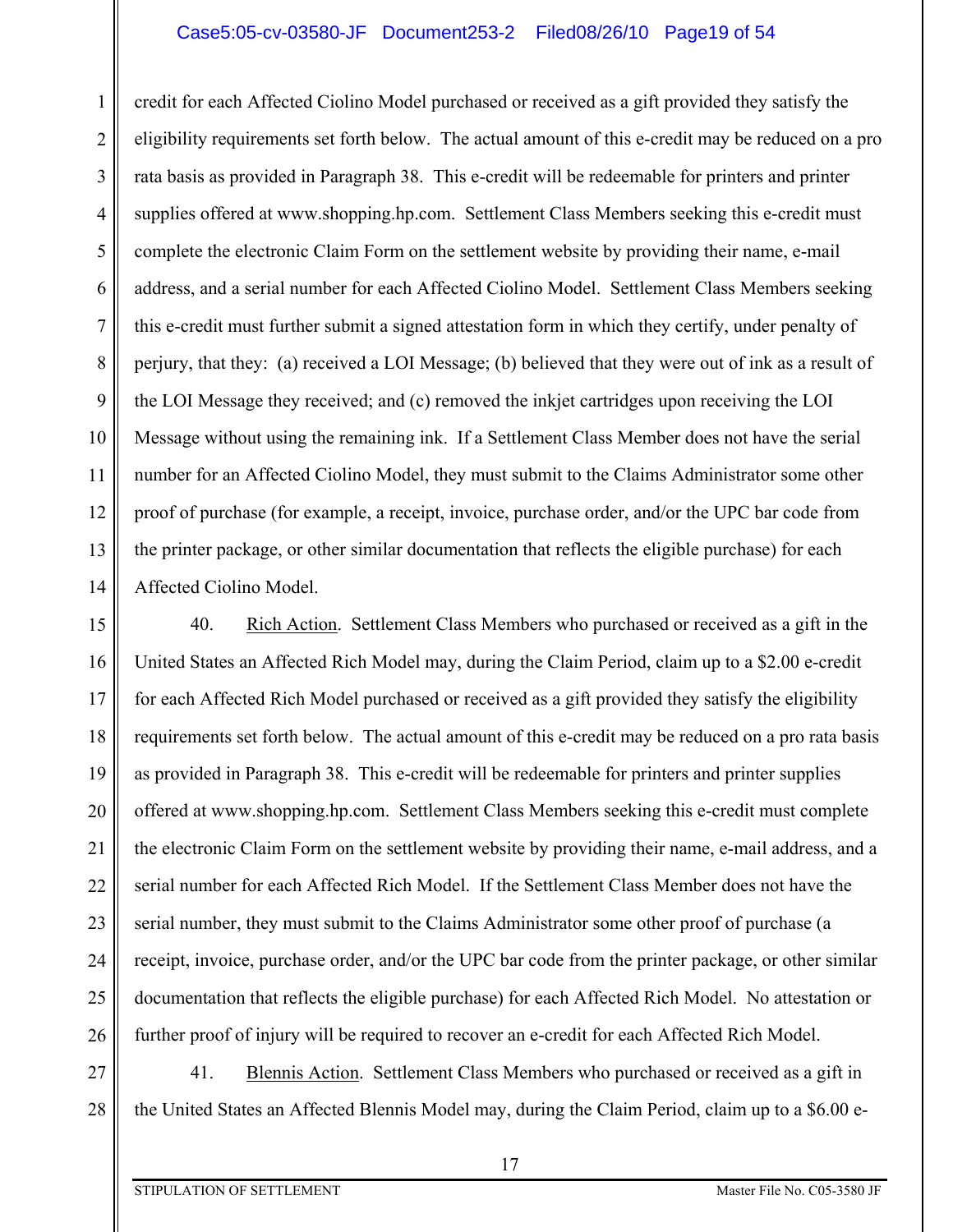## Case5:05-cv-03580-JF Document253-2 Filed08/26/10 Page20 of 54

1 2 3 4 5 6 7 8 9 10 11 12 13 credit for each Affected Blennis Model purchased or received as a gift provided they satisfy the eligibility requirements set forth below. The actual amount of this e-credit may be reduced on a pro rata basis as provided in Paragraph 38. This e-credit will be redeemable for printers and printer supplies offered at www.shopping.hp.com. Settlement Class Members seeking this e-credit must complete the electronic Claim Form on the settlement website by providing their name, e-mail address, and the serial number for each Affected Blennis Model. Settlement Class Members seeking this e-credit must further submit a signed attestation form in which they certify, under penalty of perjury, that they purchased an inkjet cartridge for their Affected Blennis Model that reached the Ink Expiration date before the cartridge had been fully used. If a Settlement Class Member does not have the serial number for an Affected Blennis Model, they must submit to the Claims Administrator some other proof of purchase (a receipt, invoice, purchase order, and/or the UPC bar code from the printer package, or other similar documentation that reflects the eligible purchase) for each Affected Blennis Model.

14 15 42. The e-credits described in Paragraphs 38 through 41 shall have the following characteristics:

(a) They will be non-transferable except to members of the immediate family of the certificate-holder;

18 19 (b) They cannot be used in combination with other rebates or coupons for HP products;

20

16

17

(c) Only one e-credit may be used per purchase order;

21

(d) An e-credit may be used only once;

22 23 24 25 26 27 28 (e) If a class member is eligible to receive multiple e-credits for a single printer, those e-credits will be combined into a single e-credit. By way of example only, if a Settlement Class Member owns a printer that is both an Affected Ciolino Model and an Affected Rich Model, that Settlement Class Member may be entitled to receive one e-credit in an amount up to \$7 in ecredits for that particular printer—which is equal to the maximum potential e-credit for each Affected Rich Model (up to \$2) plus the maximum potential e-credit for each Affected Ciolino Model (up to \$5). E-credits received for multiple different printers are not "stackable" and will not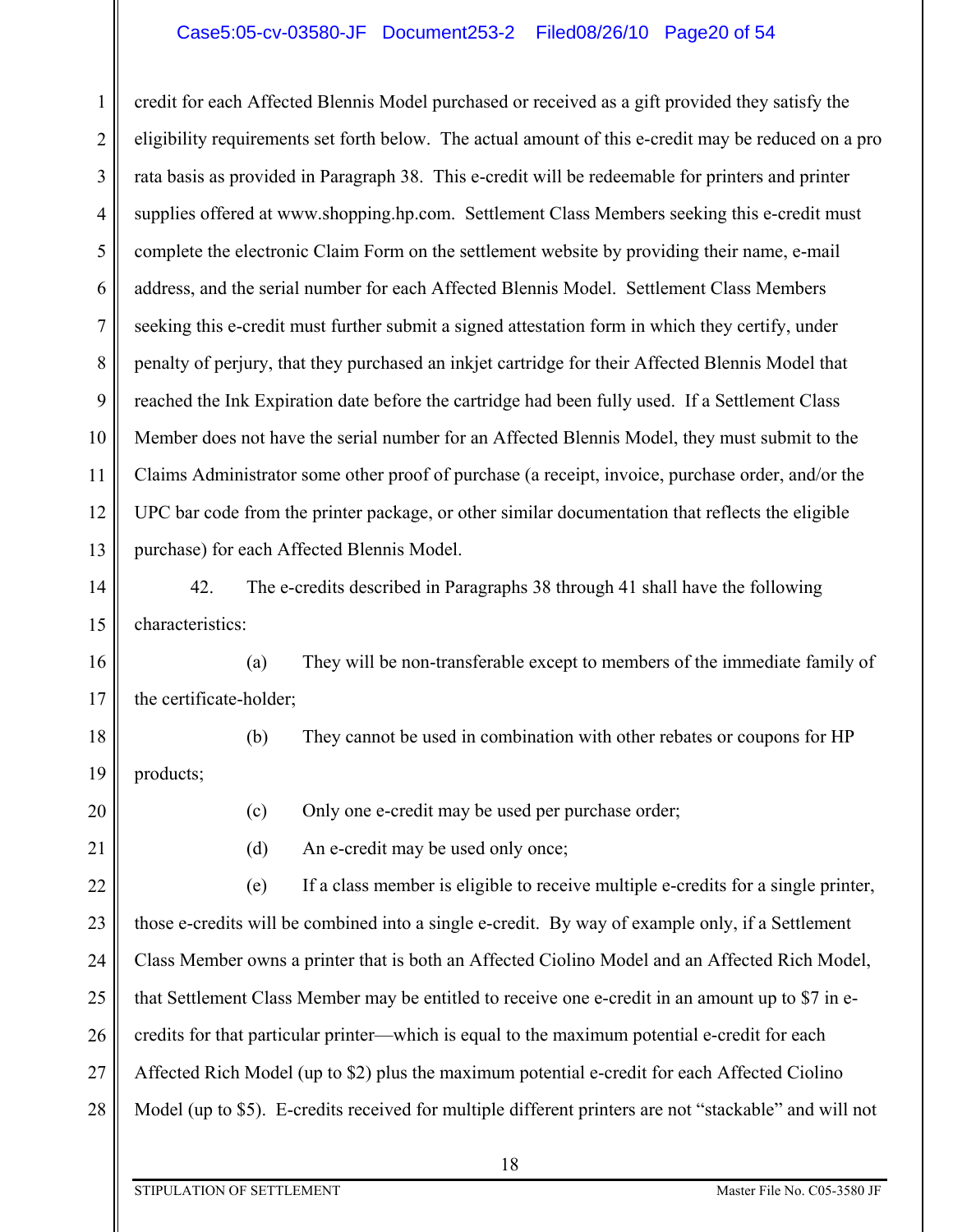## Case5:05-cv-03580-JF Document253-2 Filed08/26/10 Page21 of 54

1 2 3 4 5 6 7 be combined into a single e-credit. By way of example only, if a Settlement Class Member owns two printers that are Affected Ciolino Models and Affected Rich Models, that Settlement Class Member may be entitled to receive two e-credits in an amount up to \$7 in e-credits for each printer. These hypothetical recoveries provided in this subparagraph are subject to the other terms of this Stipulation of Settlement, including but not limited to: (1) the ability of the Settlement Class Member to provide valid evidence of ownership and/or attest to the premature discarding of an ink cartridge as provided in Paragraph 39; and (2) the pro rata reduction set forth in Paragraph 38;

8

9

10

11

(f) Each e-credit will be valid for six (6) months from the date of issuance; and

(g) E-credits will be redeemable only through www.shopping.hp.com.

43. No Settlement Class Member shall receive any benefits described in Paragraphs 38 through 43 prior to the Effective Date.

12

#### 13

## **V. ATTORNEYS' FEE-AND-EXPENSE AWARD AND CLASS REPRESENTATIVE AWARD**

14 15 16 17 44. Class Counsel may submit an application to the Court for an award of attorneys' fees, costs, and expenses. HP does not oppose, and will not encourage or assist a third party in opposing, Class Counsel's request for attorneys' fees, costs and expenses up to Two Million Nine Hundred Thousand Dollars (\$2,900,000.00), nor does HP contest the reasonableness of the amount.

18 19 20 21 22 23 24 25 26 45. Subject to Court approval, HP will pay Class Counsel the sum of Two Million Nine Hundred Thousand Dollars (\$2,900,000.00) in attorneys' fees, costs, and expenses. Such payment by HP will be in lieu of statutory fees Plaintiffs and/or their attorneys might otherwise have been entitled to recover, and this amount shall be inclusive of all fees and costs of Class Counsel in the Action. Class Counsel will not seek in excess of \$2,900,000.00 for attorneys' fees, costs and expenses and, in any event, Class Counsel agree that HP shall not pay, or be obligated to pay, in excess of \$2,900,000.00 for attorneys' fees, costs and expenses. The parties negotiated attorneys' fees, costs, and expenses only after reaching an agreement upon the relief provided to the Settlement Class as provided in Paragraphs 33 through 43.

27 28 46. The attorneys' fees are based on the amount of time class counsel reasonably expended working on this action.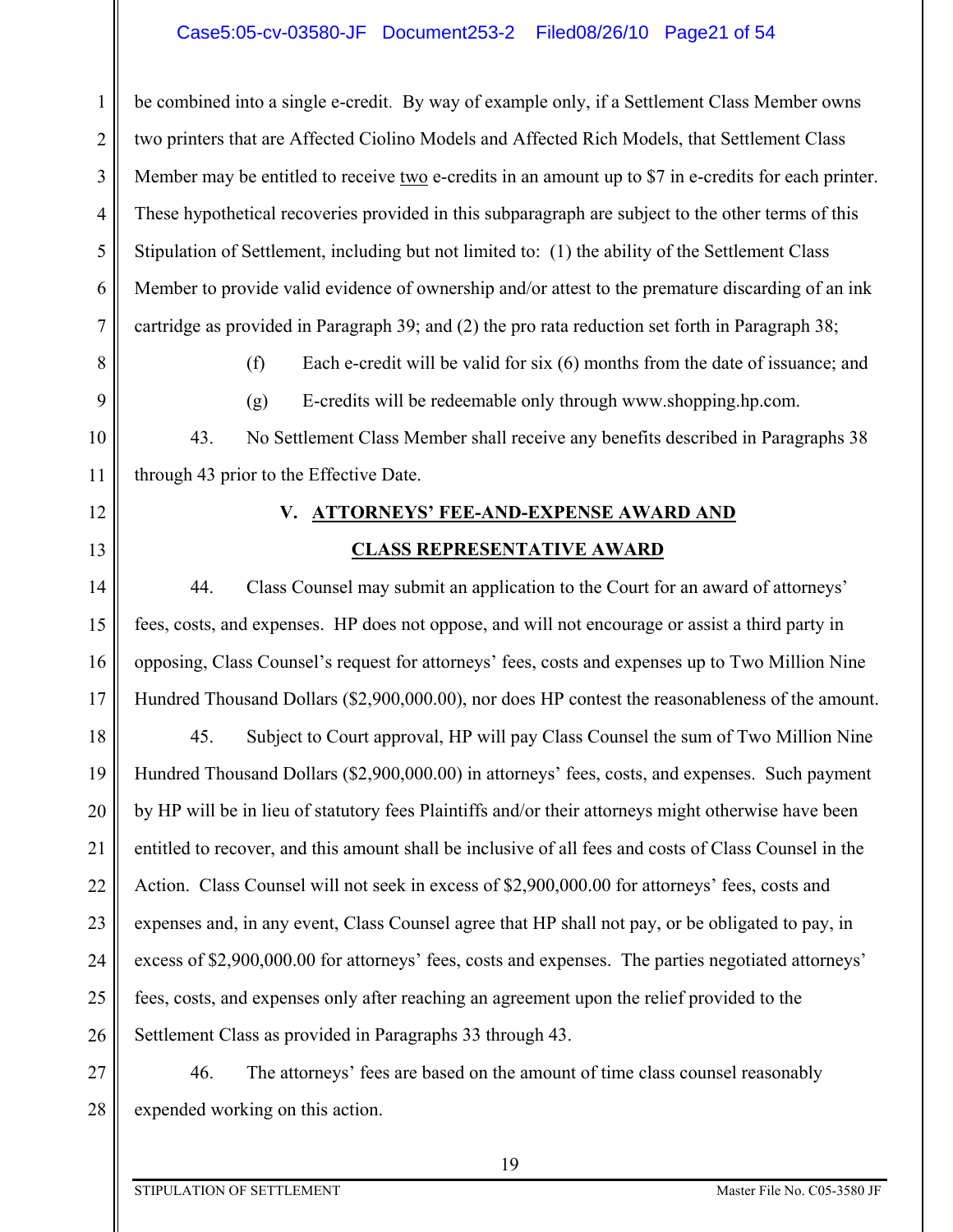1 2 3 4 5 6 7 8 47. In recognition of the time and effort the named Plaintiffs expended in pursuing this action and in fulfilling their obligations and responsibilities as class representatives, and of the benefits conferred on all Settlement Class Members by the Settlement, Class Counsel will ask the Court for the payment of a stipend from HP to each of the six named Plaintiffs not to exceed \$1,000 per named Plaintiff. HP does not oppose this request by Class Counsel for stipend payments. Class Counsel will not seek in excess of \$1,000 per named Plaintiff for stipends and, in any event, Class Counsel agrees that HP shall not pay, or be obligated to pay, in excess of \$1,000 per Plaintiff for stipends.

9 10 11 12 13 14 15 16 17 48. HP shall pay such attorneys' fees-and-expenses and class representative stipends as awarded by the Court by wire to a trust account to be jointly established by Class Counsel within thirty (30) days after the Effective Date, subject to compliance with the terms of the Stipulation of Settlement. Class Counsel shall have discretion to allocate the attorneys' fees amongst Class Counsel and any other attorneys for Plaintiffs as they may see fit subject to the applicable rules of professional responsibility. HP shall have no liability or other responsibility for allocation of any such attorneys' fees and costs awarded, and, in the event that any dispute arises relating to the allocation of fees, Class Counsel agree to hold HP harmless from any and all such liabilities, costs, and expenses of such dispute.

18 19 20 21 22 23 24 25 26 27 49. The procedure for and the allowance or disallowance by the Court of any application for attorneys' fees, costs, expenses, or reimbursement to be paid to Class Counsel are not part of the settlement of the Released Claims as set forth in this Stipulation of Settlement, and are to be considered by the Court separately from the Court's consideration of the fairness, reasonableness, and adequacy of the settlement of the Released Claims as set forth in this Stipulation of Settlement. Any such separate order, finding, ruling, holding, or proceeding relating to any such applications for attorneys' fees, or any separate appeal from any separate order, finding, ruling, holding, or proceeding relating to them or reversal or modification of them, shall not operate to terminate or cancel this Stipulation of Settlement or otherwise affect or delay the finality of the Final Order and Judgment or the Settlement.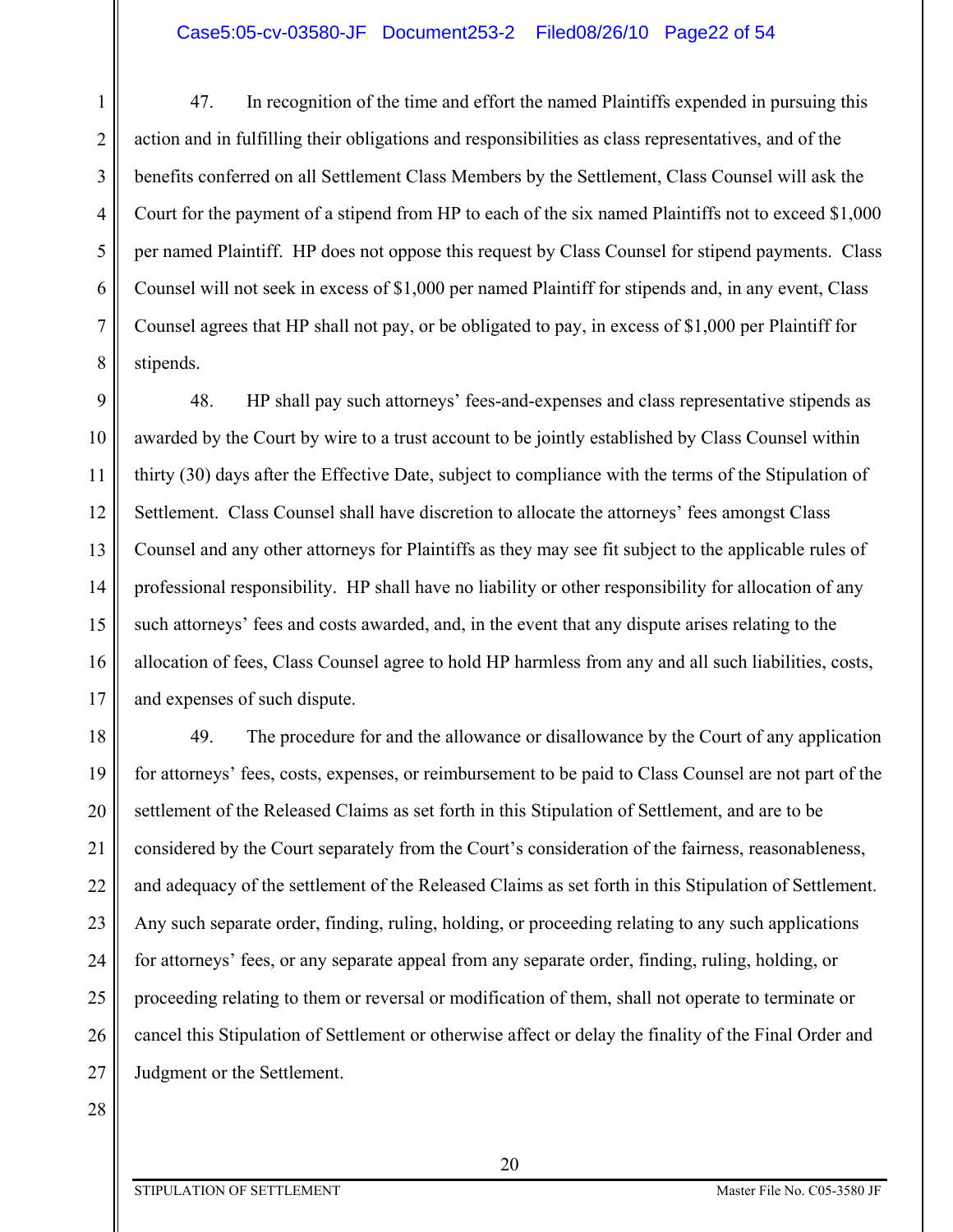## **VI. RELEASES AND DISMISSAL OF ACTION**

50. Upon the Effective Date, the Releasing Parties shall be deemed to have, and by operation of the Final Order and Judgment shall have, fully, finally and forever released, relinquished, and discharged all Released Claims against the Released Parties.

1

2

3

4

5

6

7

8

9

10

11

12

13

14

15

16

17

18

19

20

21

22

51. Members of the Settlement Class who have opted out of the Settlement by the date set by the Court do not release their claims and will not obtain any benefits of the Settlement.

52. The Released Claims include known and unknown claims relating to the Action, and this Stipulation of Settlement is expressly intended to cover and include all such injuries or damages, including all rights of action thereunder. Settlement Class Members hereby expressly, knowingly, and voluntarily waive the provisions of Section 1542 of the California Civil Code, which provides as follows:

> A GENERAL RELEASE DOES NOT EXTEND TO CLAIMS WHICH THE CREDITOR DOES NOT KNOW OR SUSPECT TO EXIST IN HIS OR HER FAVOR AT THE TIME OF EXECUTING THE RELEASE, WHICH IF KNOWN BY HIM OR HER MUST HAVE MATERIALLY AFFECTED HIS OR HER SETTLEMENT WITH THE DEBTOR.

Settlement Class Members expressly waive and relinquish any and all rights and benefits that they may have under, or that may be conferred upon them by, the provisions of Section 1542 of the California Civil Code, or any other law of any state or territory that is similar, comparable, or equivalent to Section 1542, to the fullest extent that they may lawfully waive such rights or benefits pertaining to the Released Claims. In connection with such waiver and relinquishment, the Settlement Class Members hereby acknowledge that they are aware that they or their attorneys may hereafter discover claims or facts in addition to or different from those that they now know or believe exist with respect to Released Claims, but that it is their intention to hereby fully, finally, and forever settle and release all of the Released Claims known or unknown, suspected or unsuspected, that they have against the Released Parties. In furtherance of such intention, the release herein given by the Settlement Class Members to the Released Parties shall be and remain in effect as a full and complete general release notwithstanding the discovery or existence of any such additional different claims or facts. Each of the parties expressly acknowledges that it has been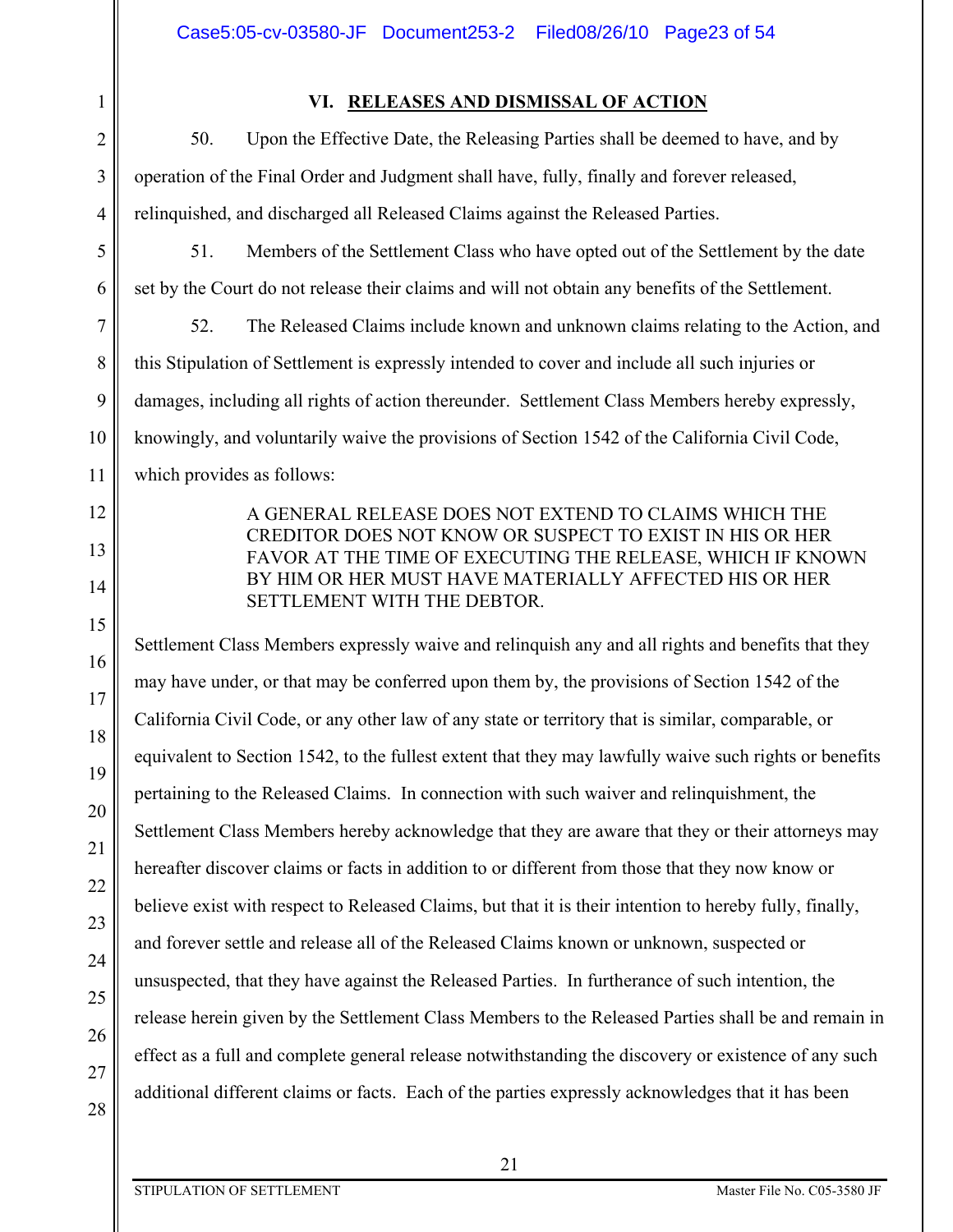## Case5:05-cv-03580-JF Document253-2 Filed08/26/10 Page24 of 54

1 2 3 4 5 6 7 advised by its attorney of the contents and effect of Section 1542, and with knowledge, each of the parties hereby expressly waives whatever benefits it may have had pursuant to such section. Settlement Class Members are not releasing any claims for personal injury or any claims for repair or service of Affected Models that are, at the time of the Effective Date, covered by any express product warranty by HP. Plaintiffs acknowledge, and the Settlement Class Members shall be deemed by operation of the Final Judgment to have acknowledged, that the foregoing waiver was separately bargained for and a material element of the Settlement of which this release is a part.

53. Upon the Effective Date, the Action shall be dismissed with prejudice. Class Counsel shall have the responsibility for ensuring that the Action is dismissed with prejudice in accordance with the terms of this Stipulation of Settlement.

54. The Court shall retain jurisdiction over the parties to this Stipulation of Settlement with respect to the future performance of the terms of this Stipulation of Settlement. In the event that any applications for relief are made, such applications shall be made to the Court.

14 15 16 17 55. Upon the Effective Date: (a) the Stipulation of Settlement shall be the exclusive remedy for any and all Released Claims of Settlement Class Members; and (b) the Settlement Class Members shall be permanently barred and enjoined from initiating, asserting, or prosecuting against the Released Parties in any federal or state court or tribunal any and all Released Claims.

18

8

9

10

11

12

13

## **VII. ADMINISTRATION OF THE SETTLEMENT**

19 20 21 22 23 56. Within thirty (30) days after the entry of the Preliminary Approval Order, HP will coordinate with the Settlement Administrator to provide notice to the Settlement Class as provided in this Stipulation of Settlement. HP will use information from its Registration Database reflecting the names and e-mail addresses of the Settlement Class, to the extent such information is available, for purposes of providing e-mail notice pursuant to the Settlement.

24 25 26 27 28 57. Because the names, e-mail addresses, and other personal information about Settlement Class Members will be provided to the Settlement Administrator for purposes of providing e-credits and processing opt out requests, the Settlement Administrator will execute a non-disclosure agreement with HP and will take all reasonable steps to ensure that any information provided to it by Settlement Class Members will be used solely for the purpose of effecting this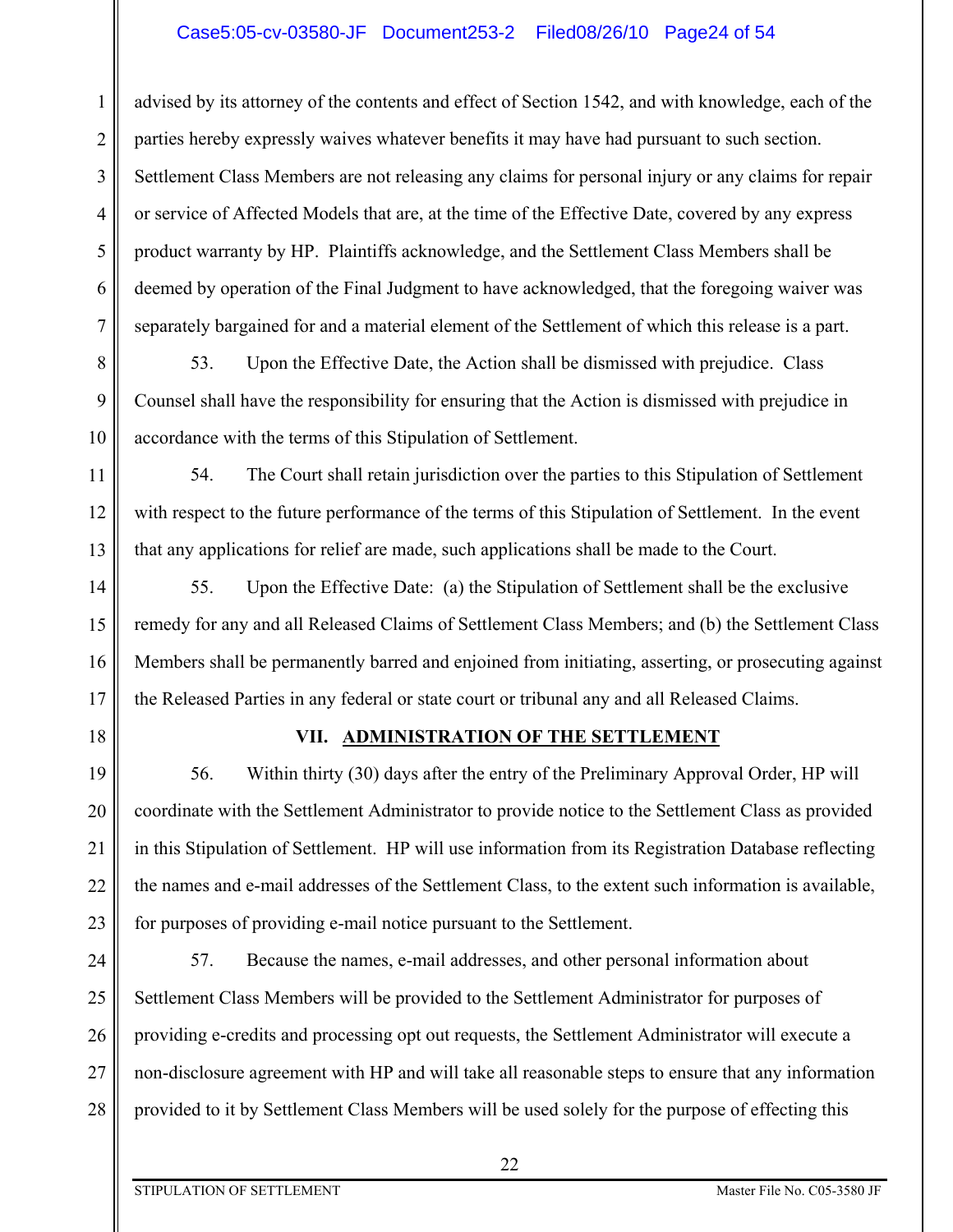## Case5:05-cv-03580-JF Document253-2 Filed08/26/10 Page25 of 54

1 2 3 4 5 6 Settlement. Any such information provided to the Settlement Administrator will not be provided to Plaintiffs or Class Counsel; however, Class Counsel will designate one attorney as its representative who may inspect such information upon his or her execution of, and subject to, the terms of the non-disclosure agreement. HP will not be obligated to send e-mails to those Settlement Class Members who have expressly indicated to HP that they do not consent to being contacted by HP via e-mail.

7 8

58. The Settlement Administrator shall administer the Settlement in accordance with the terms of this Stipulation of Settlement and, without limiting the foregoing, shall:

9 10 11 12 (a) Treat any and all documents, communications and other information and materials received in connection with the administration of the Settlement as confidential and shall not disclose any or all such documents, communications or other information to any person or entity except as provided for in this Stipulation of Settlement or by court order;

13 14 15 16 17 18 (b) Receive opt out and other requests from members of the Settlement Class to exclude themselves from the Settlement and provide to Class Counsel and Defense Counsel a copy thereof within three (3) days of receipt. If the Settlement Administrator receives any exclusion forms or other requests from Settlement Class Members to exclude themselves from the Settlement after the deadline for the submission of such forms and requests, the Settlement Administrator shall promptly provide Class Counsel and Defense Counsel with copies thereof.

19 20 21 22 23 24 25 26 27 28 59. HP will reimburse the Settlement Administrator up to Nine-Hundred And Fifty Thousand Dollars (\$950,000.00) toward reasonable costs, fees, and expenses of providing notice to the Settlement Class and administering the Settlement in accordance with this Stipulation of Settlement. The parties specifically agree that HP shall not be liable for the costs, fees, and expenses of providing notice to the Settlement Class and administering the Settlement above and beyond Nine-Hundred And Fifty Thousand Dollars (\$950,000.00). Any costs, fees, and expenses associated with providing notice to the Settlement Class and administering the Settlement in accordance with this Stipulation of Settlement that exceed Nine-Hundred And Fifty Thousand Dollars (\$950,000.00) shall be the responsibility of Class Counsel, without prejudice to any agreement between Class Counsel and the Settlement Administrator regarding responsibility for the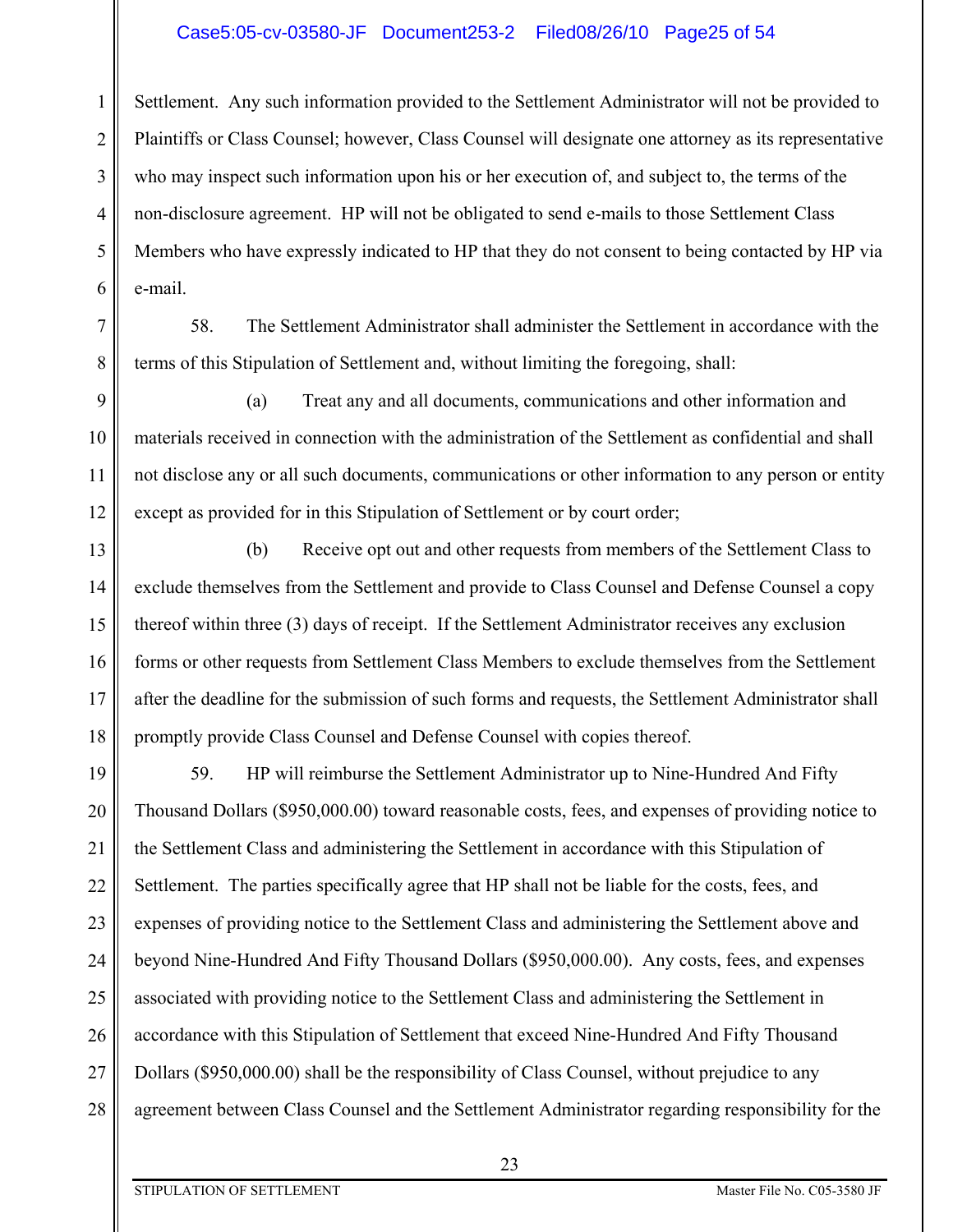## Case5:05-cv-03580-JF Document253-2 Filed08/26/10 Page26 of 54

1 2 3 costs, fees, and expenses associated with providing notice and administering the Settlement. Class Counsel shall make every effort to accomplish the notice required to implement and obtain Court approval for this Settlement.

60. Each Settlement Class Member shall submit a Claim Form listing each Affected Model unit. When requested in the Claim Form, the Claim Form shall be signed under penalty of perjury. Claim Forms will be: (a) included on the settlement website to be designed and administered by the Settlement Administrator; and (b) made readily available from the Settlement Administrator, as provided in the Preliminary Approval Order.

9 10 11 12 13 14 15 61. Any Settlement Class Member who, in accordance with the terms and conditions of this Stipulation of Settlement, neither seeks exclusion from the Settlement Class nor files a Claim Form will not be entitled to receive any e-credit, benefit, or any other relief pursuant to this Stipulation of Settlement, but will be bound together with all Settlement Class Members by all of the terms of this Stipulation of Settlement, including the terms of the Final Order and Judgment to be entered in the Action and the releases provided for herein, and will be barred from bringing any action against any of the Released Parties concerning the Released Claims.

16 17 18 19 62. Claim Forms that do not meet the requirements set forth in this Stipulation of Settlement and in the Claim Form instructions shall be rejected. Where a good faith basis exists, the Settlement Administrator may reject a Settlement Class Member's Claim Form for, among other reasons, the following:

20 21 (a) The Settlement Class Member seeks e-credits for printers that are not covered by the terms of this Stipulation of Settlement;

22

23

4

5

6

7

8

(b) Failure to fully complete and/or sign the Claim Form;

(c) Illegible Claim Form;

24 25 26 (d) The Settlement Class Member's HP printer is not reasonably identifiable from the serial number, proof of purchase, or other supporting documentation submitted by the Settlement Class Member;

27

28

(e) Failure to provide adequate proof of purchase if the same is required;

(f) The Claim Form is fraudulent;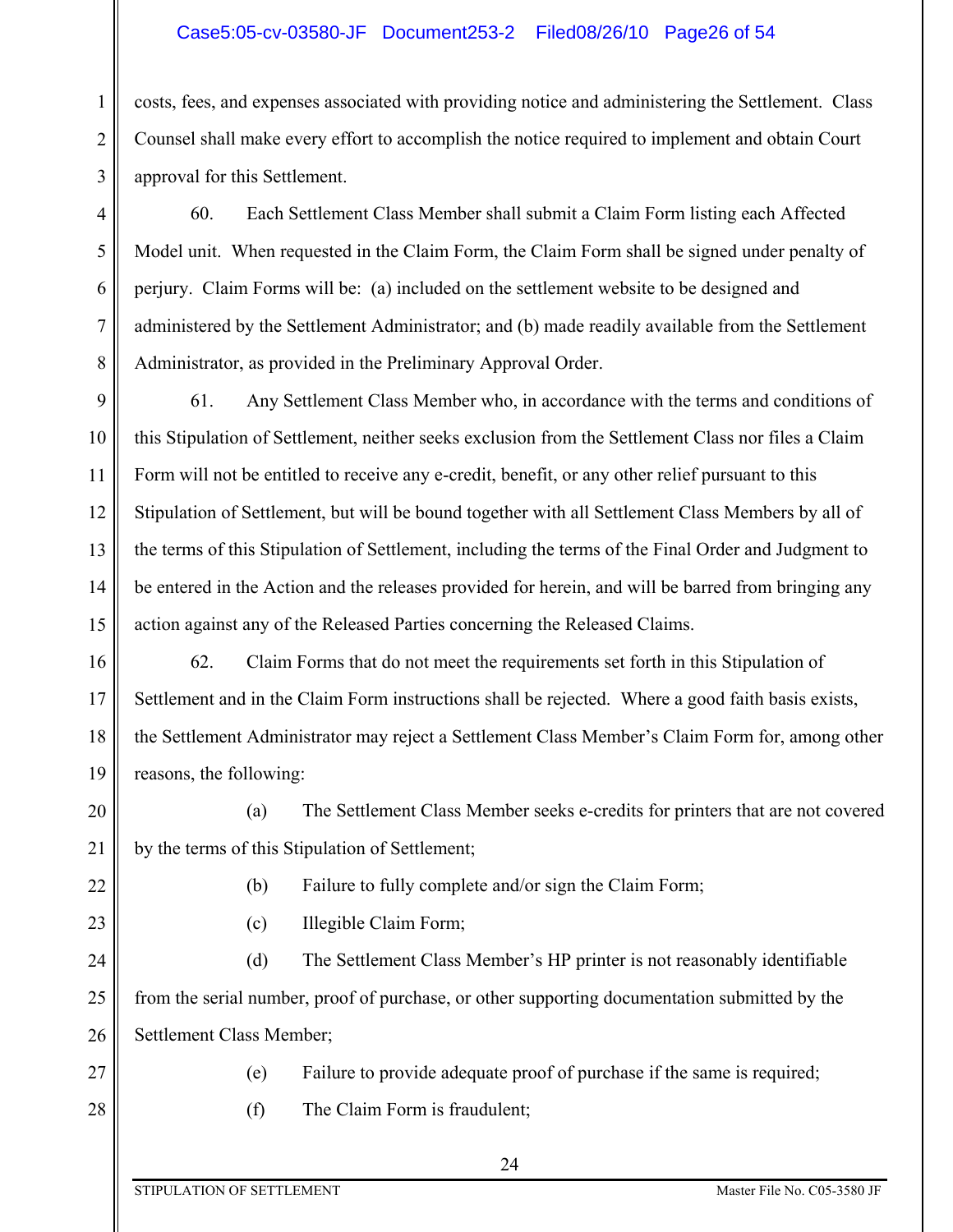1

2

3

4

5

(g) The Claim Form is duplicative of another Claim Form;

(h) The person submitting the Claim Form is not a Settlement Class Member;

(i) Failure to submit a Claim Form by the Bar Date; and/or

(j) The Claim Form otherwise does not meet the requirements of this Stipulation of Settlement.

6 7 8 9 10 11 12 13 14 63. The Settlement Administrator shall determine whether a Claim Form meets the requirements set forth in this Stipulation of Settlement. Each Claim Form shall be submitted to and reviewed by the Settlement Administrator, who shall determine in accordance with the terms and conditions of this Stipulation of Settlement the extent, if any, to which each claim shall be allowed. The Settlement Administrator shall use all reasonable efforts and means to identify and reject duplicate and/or fraudulent claims, including, without limitation, indexing all e-credits provided to Settlement Class Members by unique control number determined and marked on each e-credit by the Settlement Administrator, and the name of the Settlement Class Member to whom each e-credit has been provided.

15 16 17 18 19 20 21 22 23 24 25 26 27 28 64. Claim Forms that do not meet the terms and conditions of this Stipulation of Settlement shall be promptly rejected by the Settlement Administrator. The Settlement Administrator shall have thirty (30) days from the end of the Claim Period to exercise the right of rejection. The Settlement Administrator shall notify the Settlement Class Member through the email address provided in the Claim Form of the rejection. Class Counsel and Defense Counsel shall be provided with copies of all such notifications to Settlement Class Members. If any claimant whose Claim Form has been rejected, in whole or in part, desires to contest such rejection, the claimant must, within ten (10) business days from receipt of the rejection, transmit to the Settlement Administrator by e-mail or U.S. mail a notice and statement of reasons indicating the claimant's grounds for contesting the rejection, along with any supporting documentation, and requesting further review by the Settlement Administrator, in consultation with Class Counsel and Defense Counsel, of the denial of the claim. If Class Counsel and Defense Counsel cannot agree on a resolution of claimant's notice contesting the rejection, the disputed claim shall be presented to the Court or a referee appointed by the Court for summary and non-appealable resolution.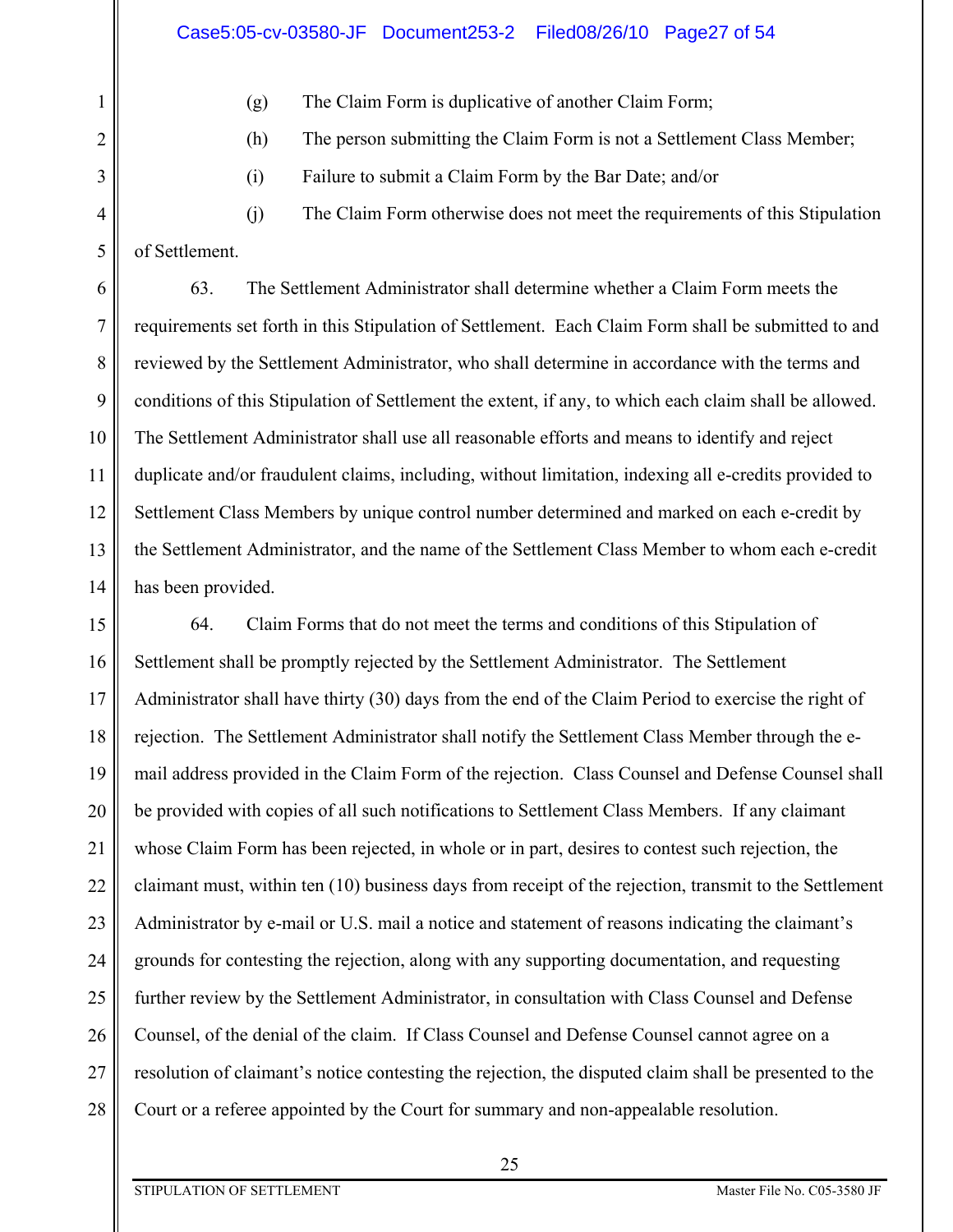### Case5:05-cv-03580-JF Document253-2 Filed08/26/10 Page28 of 54

1 2 3 4 5 65. No person shall have any claim against HP, Defense Counsel, Plaintiffs, Plaintiffs' counsel, the Settlement Class, Class Counsel, and/or the Settlement Administrator based on any eligibility determinations, distributions, or e-credit awards made in accordance with this Stipulation of Settlement. This provision does not affect or limit in any way the right of review by the Court or referee of any disputed Claim Forms as provided in this Stipulation of Settlement.

6 7 8 9 10 11 12 13 14 15 16 17 18 66. Any Settlement Class Member who fails to submit a Claim Form by the Bar Date shall be forever barred from receiving any benefit pursuant to this Stipulation of Settlement, but shall in all other respects be bound by all of the terms of this Stipulation of Settlement including the terms of the Final Order and Judgment to be entered in the Action and the releases provided for herein, and will be barred from bringing any action against any of the Released Parties concerning any of the Released Claims. A Claim Form shall be submitted electronically at the settlement website to be designed and administered by the Settlement Administrator. Where an attestation form and/or proof of purchase is required to be submitted as part of the Claim Form, the Claim Form will be deemed to have been submitted when the attestation form and/or proof of purchase are posted, if received with a postmark, or equivalent mark by a courier company indicated on the envelope or mailer and if mailed with pre-paid postage and addressed in accordance with the instructions set out in the Claim Form. In all other cases, the Claim Form shall be deemed to have been submitted when it is actually received by the Settlement Administrator.

19 20 21 67. Class Counsel and Defense Counsel shall have the right to inspect the Claim Forms and supporting documentation received by the Settlement Administrator at any time upon reasonable notice.

22 23 68. The Settlement Administrator shall distribute benefits to eligible Settlement Class Members on a date that occurs only after the Effective Date.

69. If the Settlement is not approved or for any reason the Effective Date does not occur, no payments or distributions of any kind shall be made pursuant to this Stipulation of Settlement.

26 27 70. All notification duties imposed by 28 U.S.C. § 1715, including the corresponding expenses, shall be separate and in addition to any other obligation imposed herein.

28

24

25

71. HP and the Released Parties are not and will not be obligated to compute, estimate,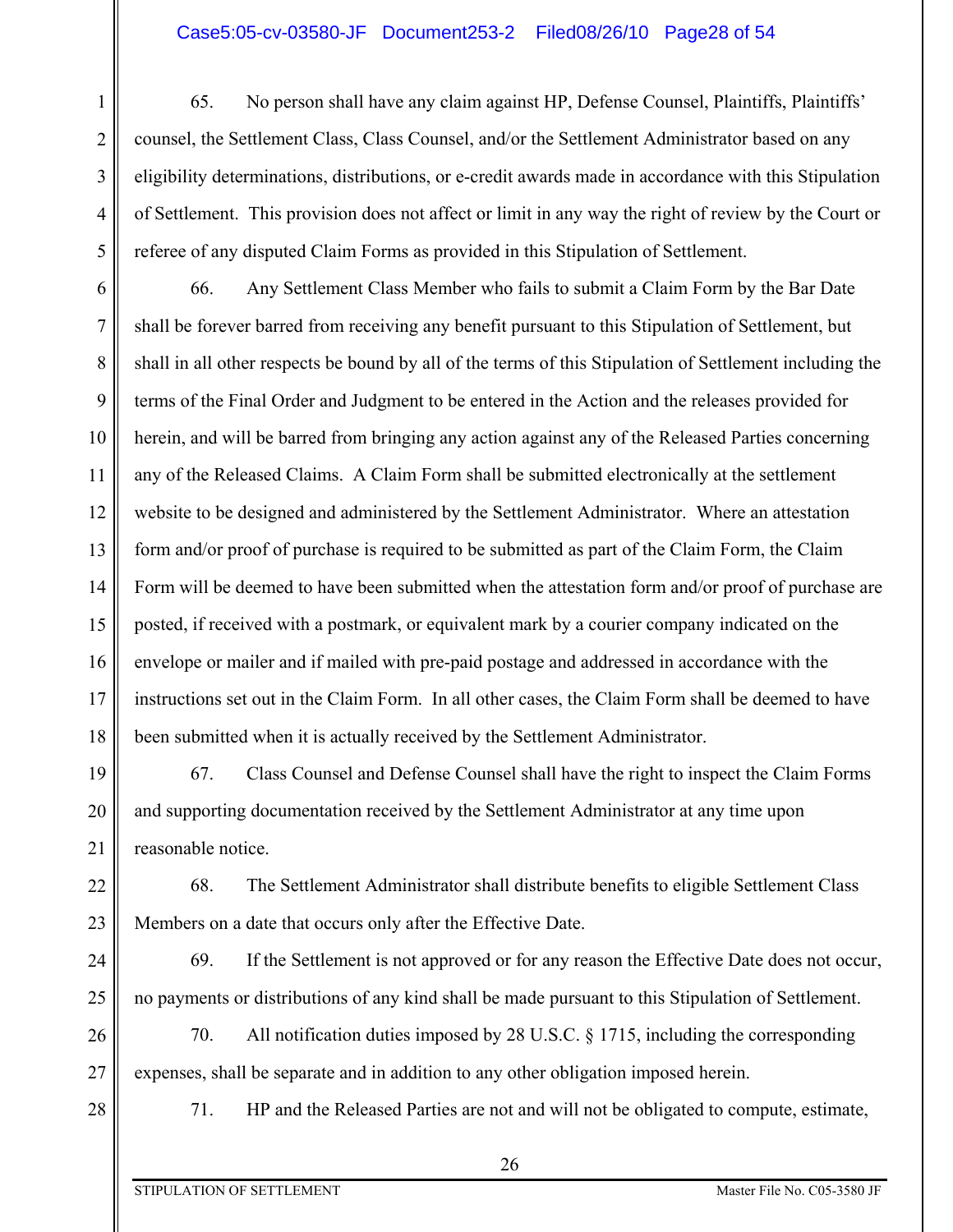or pay any taxes on behalf of any Plaintiff, any Settlement Class Member, Plaintiffs' counsel, Class Counsel, and/or the Settlement Administrator.

3

1

2

## **VIII. OBJECTIONS AND OPT-OUTS BY SETTLEMENT CLASS MEMBERS**

| $\overline{4}$ | Any Settlement Class Member who intends to object to the fairness, reasonableness,<br>72.             |
|----------------|-------------------------------------------------------------------------------------------------------|
| 5              | and/or adequacy of the Settlement must send a written objection by fax, U.S. mail, or e-mail to the   |
| 6              | Settlement Administrator and send by U.S. mail or e-mail a copy to Class Counsel and Defense          |
| 7              | Counsel at the address set forth below postmarked no later than the date specified in the Preliminary |
| $8\,$          | Approval Order. Settlement Class Members who object must set forth their full name, current           |
| 9              | address, and telephone number. Objections must be served:                                             |
| 10             | Upon Class Counsel at:                                                                                |
| 11             | NIALL P. McCARTHY                                                                                     |
| 12             | <b>JUSTIN T. BERGER</b>                                                                               |
|                | COTCHETT, PITRE & McCARTHY                                                                            |
| 13             | San Francisco Airport Office Center                                                                   |
| 14             | 840 Malcolm Road, Suite 200<br>Burlingame, California 94010                                           |
|                | Telephone: (650) 697-6000                                                                             |
| 15             | Facsimile: (650) 692-3606                                                                             |
| 16             | E-mail: jberger@cpmlegal.com                                                                          |
| 17             | <b>BRIAN S. KABATECK</b>                                                                              |
|                | RICHARD L. KELLNER                                                                                    |
| 18             | <b>ALFREDO TORRIJOS</b>                                                                               |
| 19             | KABATECK BROWN KELLNER LLP                                                                            |
|                | 644 South Figueroa Street                                                                             |
| 20             | Los Angeles, California 90017                                                                         |
|                | Telephone: (213) 217-5000                                                                             |
| 21             | Facsimile: (213) 217-5010                                                                             |
| 22             | E-mail: at@kbklawyers.com                                                                             |
|                | Upon HP at:                                                                                           |
| 23             |                                                                                                       |
|                | Samuel G. Liversidge                                                                                  |
| 24             | Christopher Chorba                                                                                    |
| 25             | Dhananjay S. Manthripragada<br>GIBSON, DUNN & CRUTCHER LLP                                            |
|                | 333 South Grand Avenue                                                                                |
| 26             | Los Angeles, California 90071                                                                         |
| 27             | Facsimile: (213) 229-7520<br>E-mail: DManthripragada@gibsondunn.com                                   |
| 28             | 73.<br>Objecting class members must state in writing all objections and the reasons for each          |
|                | າາ                                                                                                    |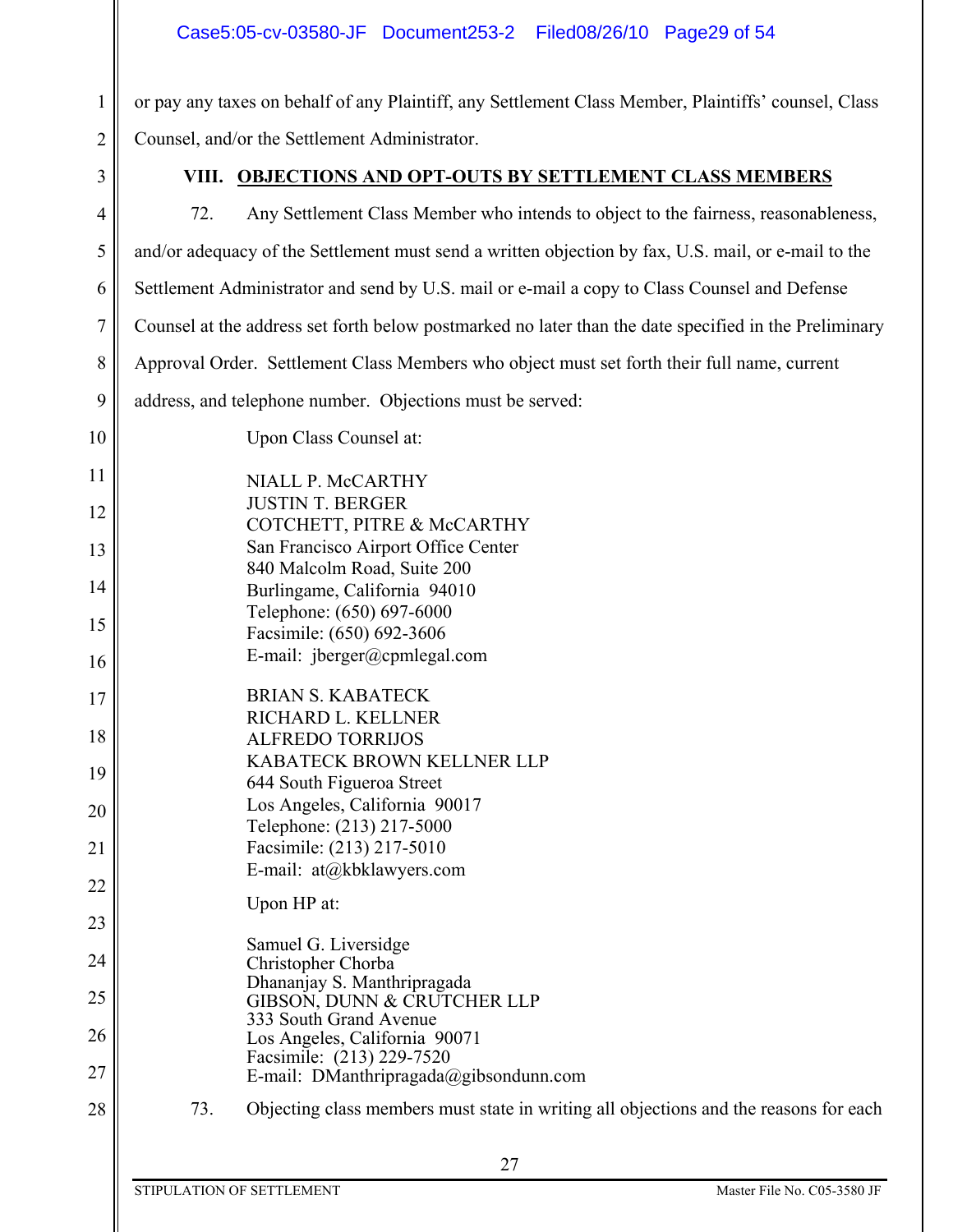## Case5:05-cv-03580-JF Document253-2 Filed08/26/10 Page30 of 54

1 2 3 4 5 6 7 8 9 10 11 objection, and state whether the objecting class member intends to appear at the Fairness Hearing either with or without separate counsel. No member of the Settlement Class shall be entitled to be heard at the Fairness Hearing (whether individually or through separate counsel) or to object to the Settlement, and no written objections or briefs submitted by any member of the Settlement Class shall be received or considered by the Court at the Fairness Hearing, unless written notice of the objecting class member's intention to appear at the Fairness Hearing and copies of any written objections and/or briefs shall have been filed with the Court and served on Class Counsel and Defense Counsel on or before the date specified in the Preliminary Approval Order. Members of the Settlement Class who fail to file and serve timely written objections in the manner specified above shall be deemed to have waived all objections and shall be foreclosed from making any objection (whether by appeal or otherwise) to the Settlement.

12 13 14 15 16 17 18 19 20 21 22 23 24 25 74. Members of the Settlement Class may elect to opt out of the settlement, relinquishing their rights to benefits hereunder. Members of the Settlement Class who opt out of the Settlement will not release their claims pursuant to this Stipulation of Settlement. Putative class members wishing to opt out of the Settlement must send to the Settlement Administrator by fax, U.S. Mail, or e-mail a letter including their name, address, and telephone number and providing a clear statement communicating that they elect to be excluded from the Settlement Class, do not wish to be a Settlement Class Member, and elect to be excluded from any judgment entered pursuant to the Settlement. Any request for exclusion or opt out must be postmarked on or before the opt out deadline provided in the Court's Preliminary Approval Order. The date of the postmark on the return mailing envelope shall be the exclusive means used to determine whether a request for exclusion has been timely submitted. Members of the Settlement Class who fail to submit a valid and timely request for exclusion on or before the date specified in the Court's Preliminary Approval Order shall be bound by all terms of this Stipulation of Settlement and the Final Order and Judgment, regardless of whether they have requested exclusion from the Settlement.

26 27 28 75. Any member of the Settlement Class who submits a timely request for exclusion or opt out may not file an objection to the Settlement and shall be deemed to have waived any rights or benefits under this Stipulation of Settlement.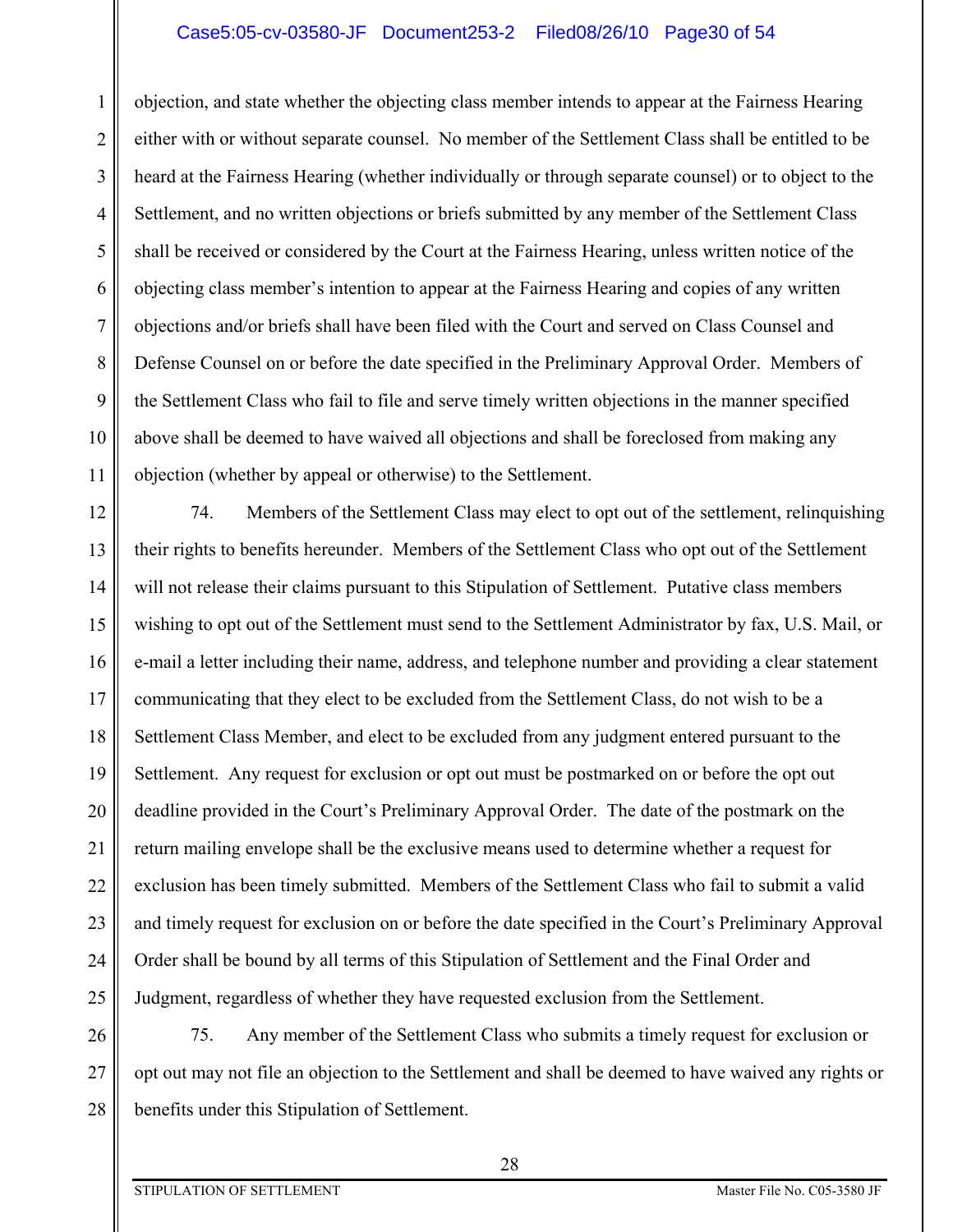1 2 3 4 5 6 7 8 9 10 76. Not later than three (3) business days after the deadline for submission of requests for exclusion or opt out, the Settlement Administrator shall provide to Class Counsel and Defense Counsel a complete opt out list together with copies of the opt out requests. Notwithstanding any other provision of this Stipulation of Settlement, if more than one-thousand (1,000) members of the Settlement Class opt out of the Settlement, HP, in its sole discretion, may rescind and revoke the entire Settlement and this Stipulation of Settlement, thereby rendering the Settlement null and void in its entirety, by sending written notice that HP revokes the settlement pursuant to this paragraph to Class Counsel within ten (10) business days following the date the Settlement Administrator informs HP of the number of Settlement Class members who have requested to opt out of the Settlement pursuant to the provisions set forth above.

11 12 13 14 15 77. On the date set forth in the Preliminary Approval Order, a Fairness Hearing shall be conducted to determine final approval of the Settlement. Upon final approval of the Settlement by the Court at or after the Fairness Hearing, the parties shall present the Final Order and Judgment, substantially in the form attached to this Stipulation of Settlement as Exhibit "A," to the Court for approval and entry.

### 16

17

18

19

20

21

## **IX. SCOPE AND EFFECT OF CERTIFICATION OF THE SETTLEMENT CLASS**

78. For purposes of settlement only, the parties and their counsel agree that the Court should make preliminary findings and enter the Preliminary Approval Order (substantially in the form attached at Exhibit "C") granting provisional certification of the Settlement Class subject to final findings and ratification in the Final Order and Judgment, and appointing Plaintiffs as the representatives of the Settlement Class and Class Counsel as counsel for the Settlement Class.

22 23 24 25 26 27 28 79. HP does not consent to certification of the Settlement Class for any purpose other than to effectuate the Settlement of the Action. If this Stipulation of Settlement is terminated pursuant to its terms, or the Effective Date for any reason does not occur, the order certifying the Settlement Class for purposes of effectuating this Stipulation of Settlement, and all preliminary and/or final findings regarding that class certification order, shall be automatically vacated upon notice of the same to the Court, the Action shall proceed as though the Settlement Class had never been certified pursuant to this Stipulation of Settlement and such findings had never been made, and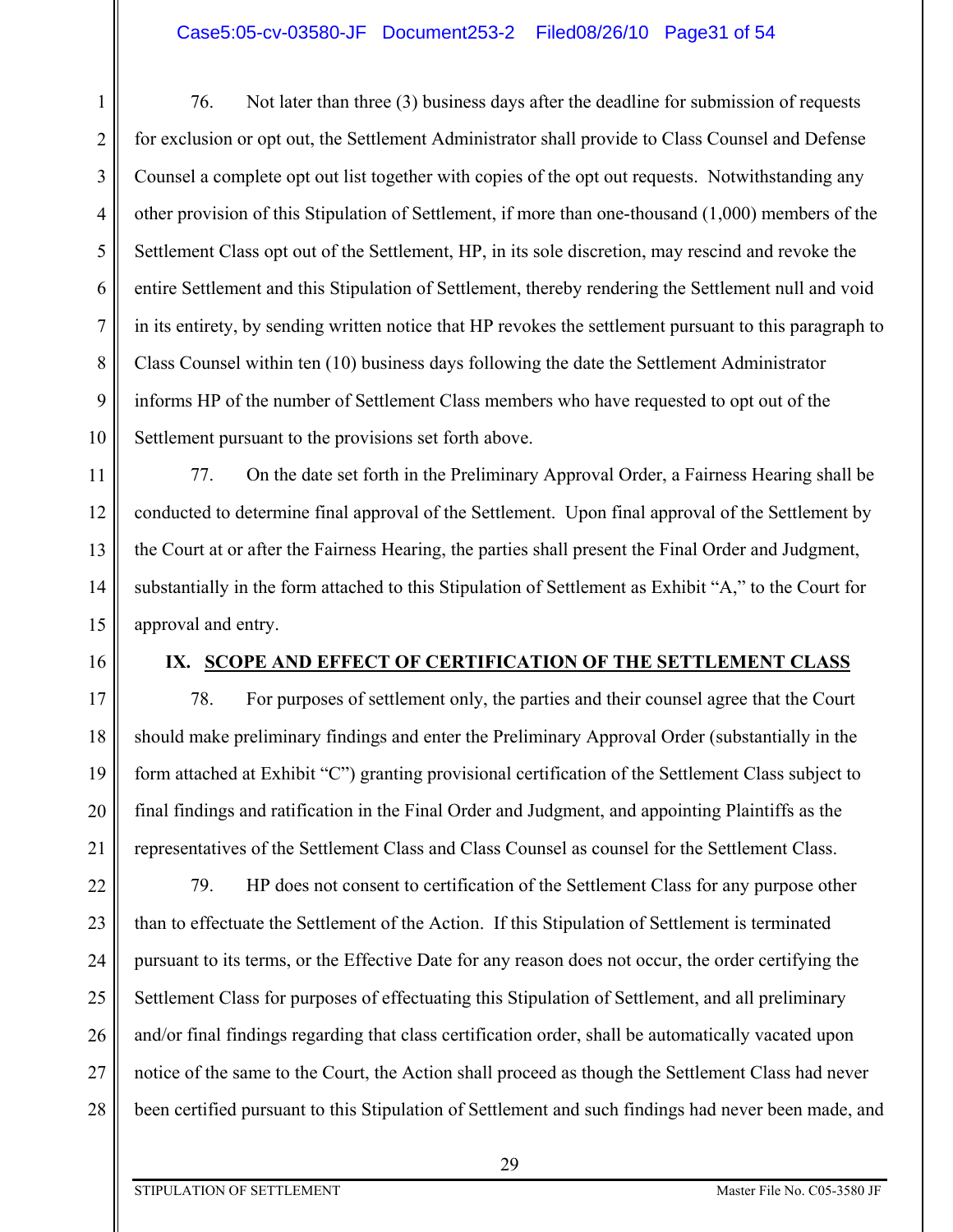the Action shall return to the procedural status quo in accordance with this Paragraph.

5 7 8 9 80. In the event the terms or conditions of this Stipulation of Settlement, other than terms pertaining to attorneys' fees, costs, expenses, and/or stipend payments, are materially modified by any court, either party in its sole discretion to be exercised within fourteen (14) days after such a material modification may declare this Stipulation of Settlement null and void. For purposes of this paragraph, material modifications include but are not limited to any modifications to the definitions of the Settlement Class, Settlement Class Members, or Released Claims, changes to the notice plan described in Paragraph 30, and/or any modifications to the terms of the settlement consideration described in Paragraphs 33 through 43.

10

1

2

3

4

6

#### **X. SETTLEMENT NOT EVIDENCE AGAINST PARTIES**

11 12 13 14 15 16 17 18 19 81. The provisions contained in this Stipulation of Settlement are not and shall not be deemed a presumption, concession or admission by HP of any default, liability or wrongdoing as to any facts or claims alleged or asserted in the Action, or in any actions or proceedings, nor shall they be interpreted, construed, deemed, invoked, offered, or received in evidence or otherwise used by any person in the Action, or in any other action or proceeding, whether civil, criminal or administrative. HP does not admit that it or any of the Released Parties has engaged in any illegal or wrongful activity or that any person has sustained any damage by reason of any of the facts complained of in the Action. HP does not consent to certification of the Settlement Class for any purpose other than to effectuate the Settlement of the Action.

20

### **XI. BEST EFFORTS**

21 22 23 24 25 26 27 28 82. Class Counsel shall take all necessary actions to accomplish approval of the Settlement, notice, and dismissal of the Action. The parties and their counsel agree to cooperate fully with one another and to use their best efforts to effectuate the Settlement, including without limitation in seeking preliminary and final Court approval of the Stipulation of Settlement and the Settlement embodied herein, carrying out the terms of this Stipulation of Settlement, and promptly agreeing upon and executing all such other documentation as may be reasonably required to obtain final approval by the Court of the Settlement. In the event that the Court fails to approve the Settlement or fails to issue the Final Order and Judgment, the parties agree to use all reasonable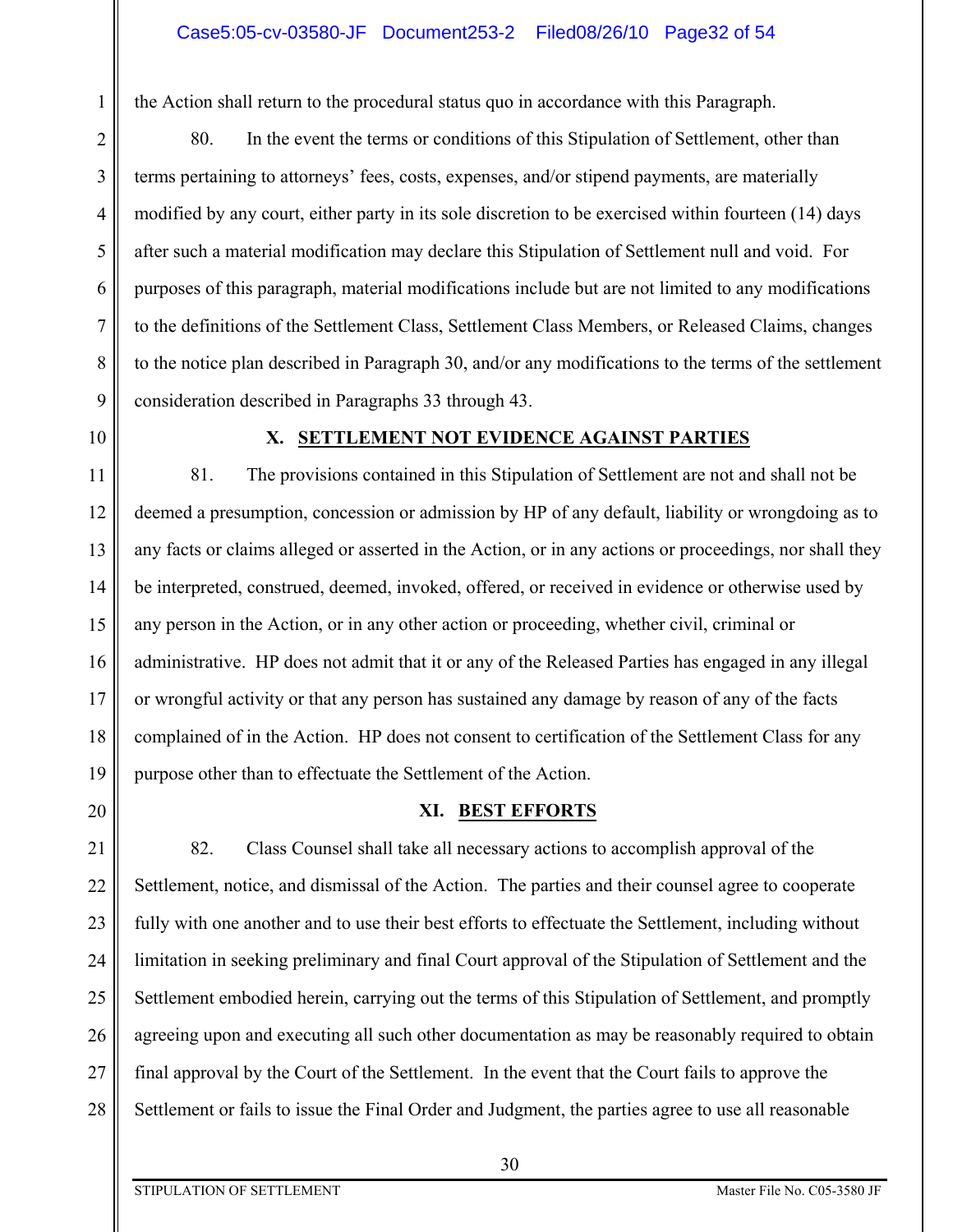1 2 efforts, consistent with this Stipulation of Settlement and subject to Paragraph 80, to cure any defect identified by the Court.

83. Each party will cooperate with the other party in connection with effectuating the Settlement or the administration of claims thereunder. Any requests for cooperation shall be narrowly tailored and reasonably necessary for the requesting party to recommend the Settlement to the Court, and to carry out its terms.

6 7

3

4

5

## **XII. RELATION AND CONSOLIDATION**

8 9 10 11 12 13 84. The parties and their counsel agree that, for purposes of effectuating the Settlement embodied herein and providing notice to Settlement Class Members, the Ciolino, Rich, and Blennis actions should be related pursuant to Local Civil Rule 3-12(a) and consolidated pursuant to Rule 42(a) of the Federal Rules of Civil Procedure. For purposes of relating and consolidating these actions, the parties agree to the entry of an order substantially in the form attached hereto as Exhibit "C."

14 15 16 85. Upon entry of an order relating and consolidating the Ciolino, Rich, and Blennis actions, the Action shall bear the following caption on all documents to be filed with the Court going forward:

In re: HP INKJET PRINTER LITIGATION Case No. C05-3580 JF

19 20 21 22 23 24 25 HP does not consent to the relation and/or consolidation of the Ciolino, Rich, and Blennis actions for any purpose other than to effectuate the Settlement embodied herein and to provide notice. In the event the Stipulation of Settlement is terminated pursuant to its terms, or the Effective Date for any reason does not occur, any order consolidating the Ciolino, Rich, and Blennis actions shall be automatically vacated upon notice of the same to the Court, and all three cases will proceed independently before Judge Fogel, and will return to the procedural status quo that existed prior to the entry of any order consolidating the cases for purposes of settlement.

26

17

18

27

## **XIII. MISCELLANEOUS PROVISIONS**

28 86. The parties agree that the recitals are contractual in nature and form a material part of this Stipulation of Settlement.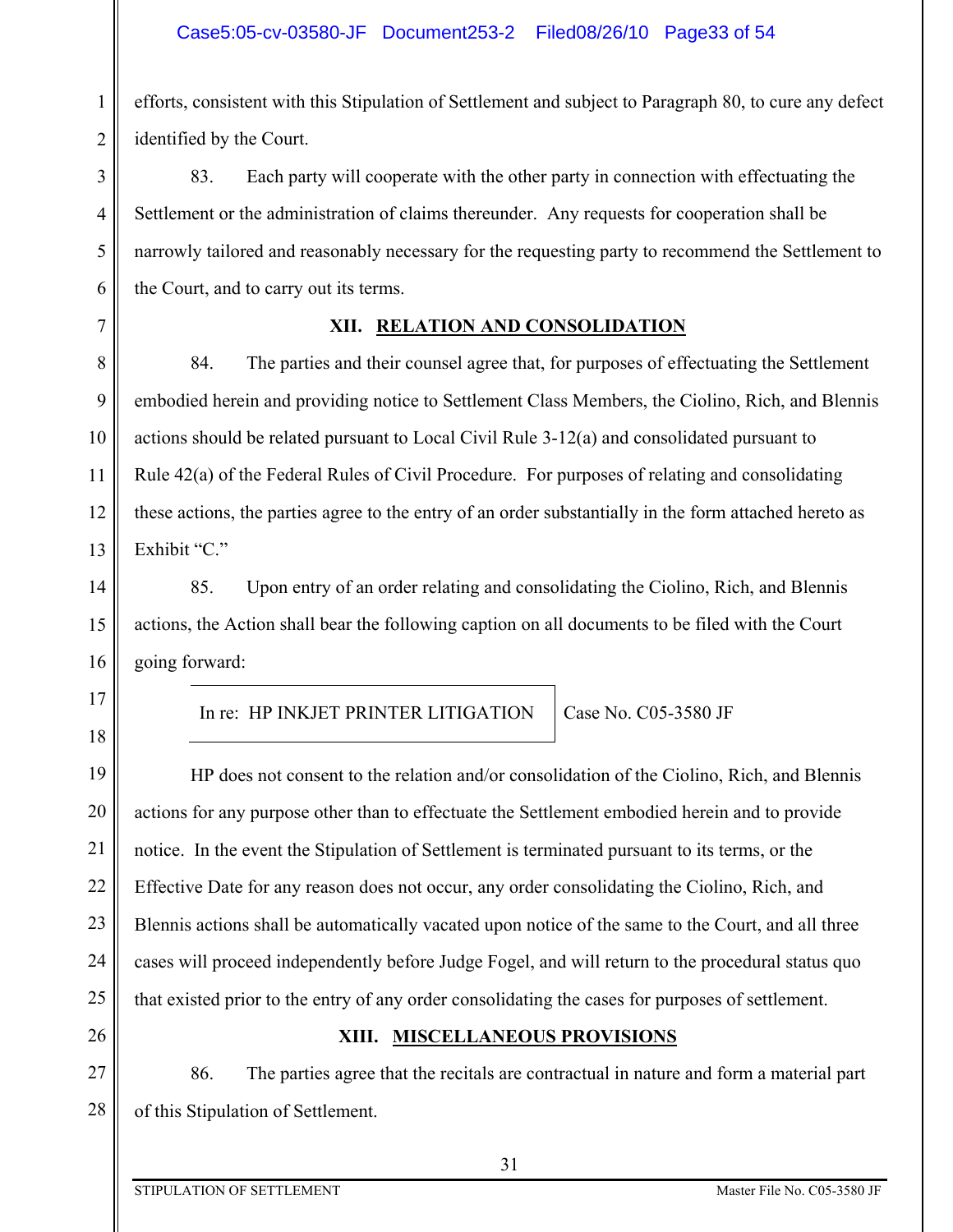## Case5:05-cv-03580-JF Document253-2 Filed08/26/10 Page34 of 54

1 2 3 4 5 87. This Stipulation of Settlement and its accompanying Exhibits set forth the entire understanding of the parties. No change or termination of this Stipulation of Settlement shall be effective unless in writing and signed by Class Counsel and Defense Counsel. Any and all previous agreements and understandings between or among the parties regarding the subject matter of this Stipulation of Settlement, whether written or oral, are superseded by this Stipulation of Settlement.

88. This Stipulation of Settlement and the Settlement contemplated herein shall be governed by, and construed in accordance with, the laws of the State of California, without regard to conflict of laws principles.

9 10 11 12 13 89. All of the parties warrant and represent that they are agreeing to the terms of this Stipulation of Settlement based upon the legal advice of their respective attorneys, that they have been afforded the opportunity to discuss the contents of this Stipulation of Settlement with their attorneys and that the terms and conditions of this document are fully understood and voluntarily accepted.

14 15 16 17 90. The waiver by any party of a breach of any term of this Stipulation of Settlement shall not operate or be construed as a waiver of any subsequent breach by any party. The failure of a party to insist upon strict adherence to any provision of the Stipulation of Settlement shall not constitute a waiver or thereafter deprive such party of the right to insist upon strict adherence.

18 19 91. The headings in this Stipulation of Settlement are inserted merely for the purpose of convenience and shall not affect the meaning or interpretation of this document.

20 21 22 23 92. This Stipulation of Settlement may be executed in counterparts, each of which shall be deemed an original and all of which, when taken together, shall constitute one and the same instrument. The date of execution shall be the latest date on which any party signs the Stipulation of Settlement.

24 25 26 27 28 93. This Stipulation of Settlement has been negotiated among and drafted by Class Counsel and Defense Counsel. To the extent there is any uncertainty or ambiguity in this Stipulation of Settlement, none of the parties will be deemed to have caused any such uncertainty or ambiguity. Accordingly, this Stipulation of Settlement should not be construed favor of or against one party as to the drafter, and the parties agree that the provisions of California Civil Code § 1654

6

7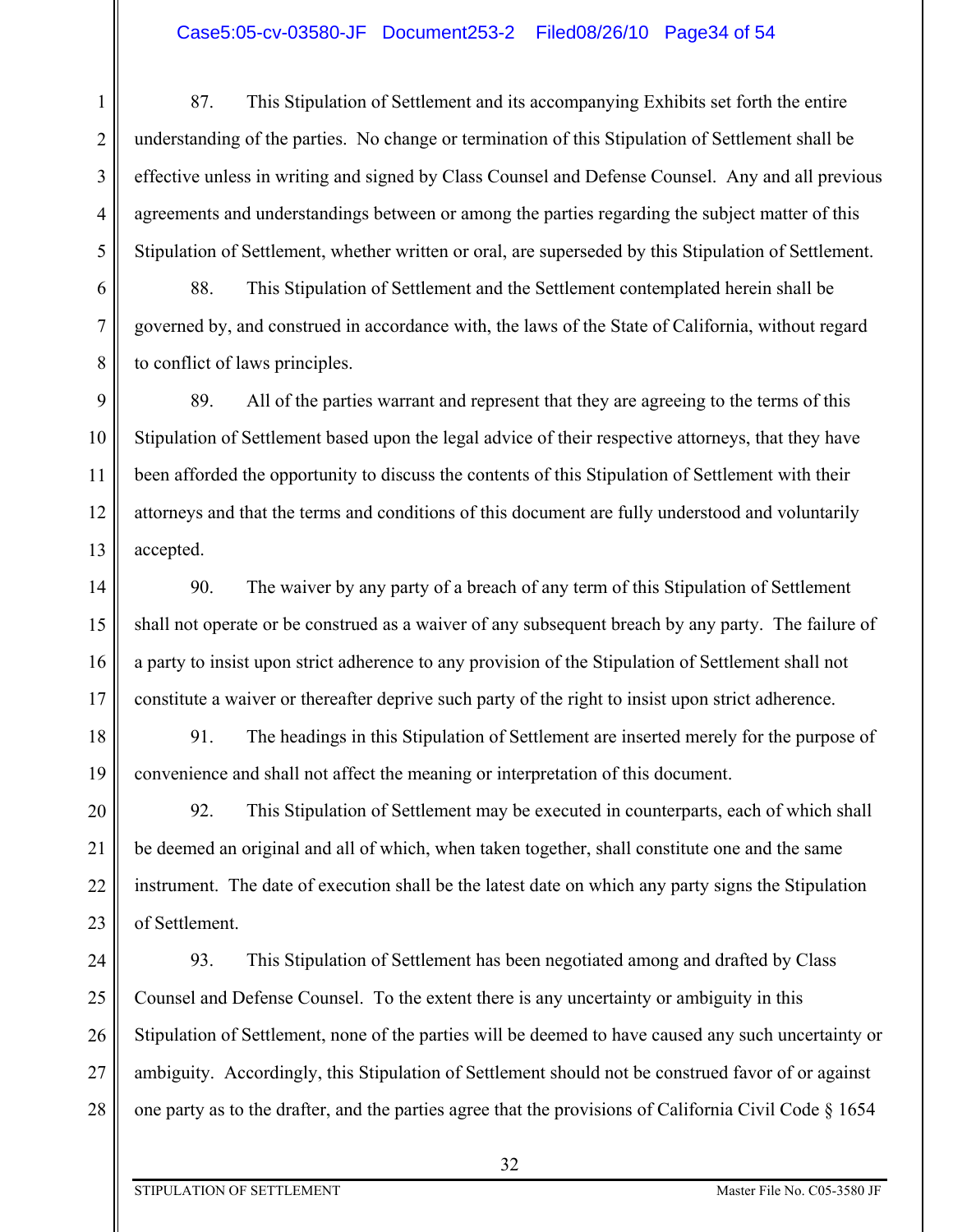## Case5:05-cv-03580-JF Document253-2 Filed08/26/10 Page35 of 54

| 1  | and common law principles of construing ambiguities against the drafter shall have no application.     |
|----|--------------------------------------------------------------------------------------------------------|
| 2  | Except as specifically provided in this Stipulation of Settlement, the parties and/or<br>94.           |
| 3  | their counsel will not issue any press releases or make other public statements regarding the          |
| 4  | Settlement or the Action without prior approval of all parties. If the parties are ever asked by third |
| 5  | parties (excluding their counsel or tax advisors (only to the extent that it is required for the       |
| 6  | rendering of professional services), or as required by any governmental agency or to comply with a     |
| 7  | lawfully-issued subpoena or court order) about the resolution of this matter, they may only say, in    |
| 8  | words or substance, that the Action "has been resolved" or "is over."                                  |
| 9  | 95.<br>The parties believe that this Stipulation of Settlement is a fair, adequate, and                |
| 10 | reasonable settlement of the Action, and they have arrived at this Settlement through arms'-length     |
| 11 | negotiations, taking into account all relevant factors, present and potential.                         |
| 12 | IN WITNESS WHEREOF, the parties hereto, by and through their respective attorneys, and                 |
| 13 | intending to be legally bound hereby, have duly executed this Stipulation of Settlement as of the      |
| 14 | date set forth below.                                                                                  |
| 15 |                                                                                                        |
| 16 | Dated: August , 2010                                                                                   |
| 17 | Daniel Feder<br>Plaintiff in Ciolino Action                                                            |
| 18 |                                                                                                        |
| 19 | Dated: August __, 2010                                                                                 |
| 20 | Nicklos Ciolino<br>Plaintiff in Ciolino Action                                                         |
| 21 |                                                                                                        |
| 22 | Dated: August , 2010<br>Carl K. Rich                                                                   |
| 23 | Plaintiff in Rich Action                                                                               |
| 24 |                                                                                                        |
| 25 | Dated: August , 2010<br>David Duran                                                                    |
| 26 | Plaintiff in Rich Action                                                                               |
| 27 |                                                                                                        |
| 28 |                                                                                                        |
|    | 33                                                                                                     |
|    | STIPULATION OF SETTLEMENT<br>Master File No. C05-3580 JF                                               |

 $\parallel$ 

 $\mathbb{I}$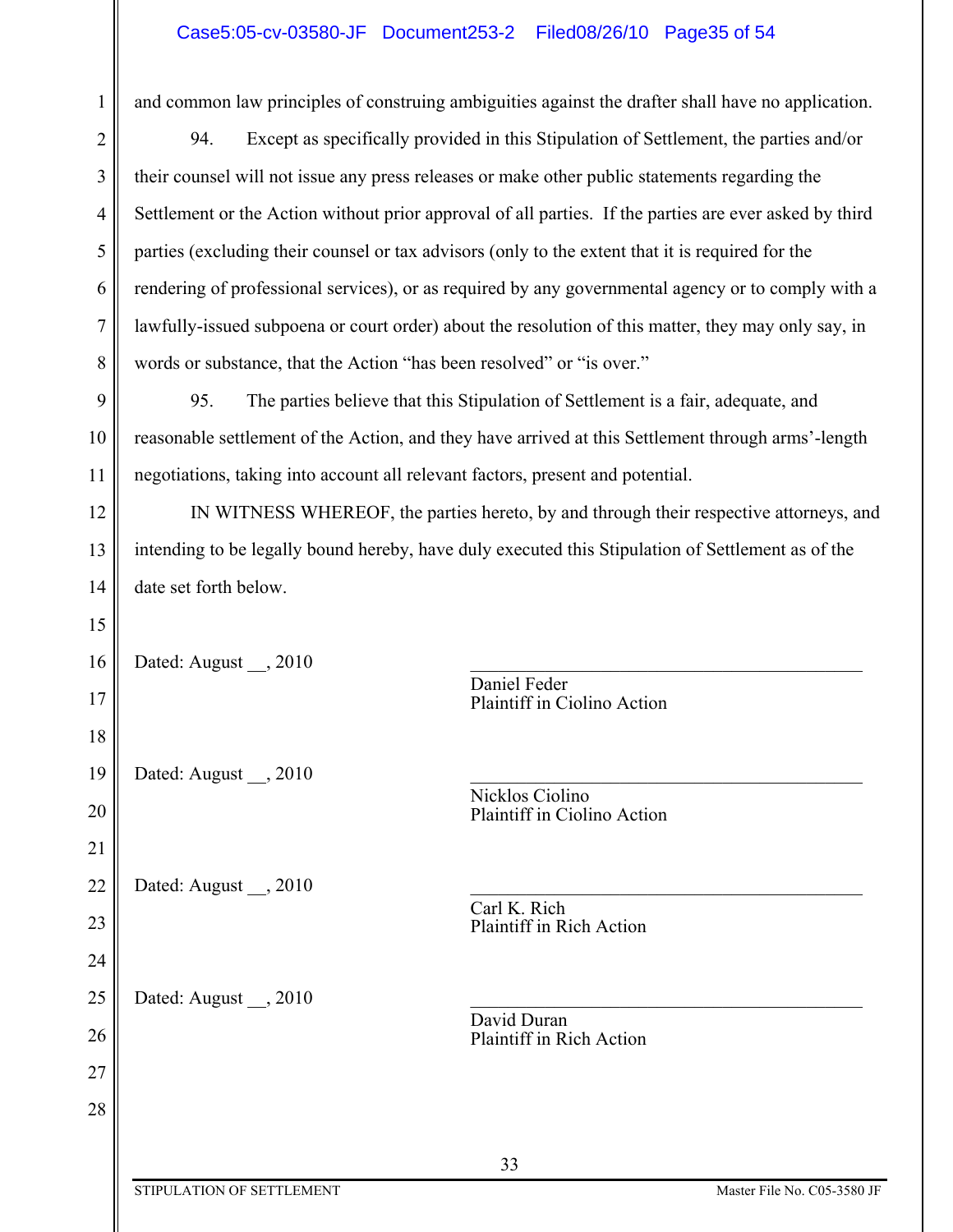94. Except as specifically provided in this Stipulation of Settlement, the parties and/or their counsel will not issue any press releases or make other public statements regarding the Settlement or the Action without prior approval of all parties. If the parties are ever asked by third parties (excluding their counsel or tax advisors (only to the extent that it is required for the rendering of professional services), or as required by any governmental agency or to comply with a lawfully-issued subpoena or court order) about the resolution of this matter, they may only say, in words or substance, that the Action "has been resolved" or "is over."

95. . The parties believe that this Stipulation of Settlement is a fair, adequate, and reasonable settlement of the Action, and they have arrived at this Settlement through arms'-length negotiations, taking into account all relevant factors, present and potential.

.IN WITNESS WHEREOF, the parties hereto, by and through their respective attorneys, and intending to be legally bound hereby, have duly executed this Stipulation of Settlement as of the date set forth below.

Daniel Feder

15 16 17 18 Dated: August $/9$ , 2010 Dated: August \_\_, 2010 19 20 21 Dated: August\_, 2010 22 23 24 | Dated: August \_\_, 2010 25 26 27 || Dated: August , 2010

1

2

3

4

5

6

7

8

.9

10

11

12

13

14

28

Plaintiff in Ciolino Action

 $9.7$ 

Nicklos Ciolino .Plaintiff'in Ciolino Action

.Carl K. Rich Plaintiff in Rich Action

David Duran Plaintiff in Rich Action

Jackie Blennis Plaintiff in Blennis Action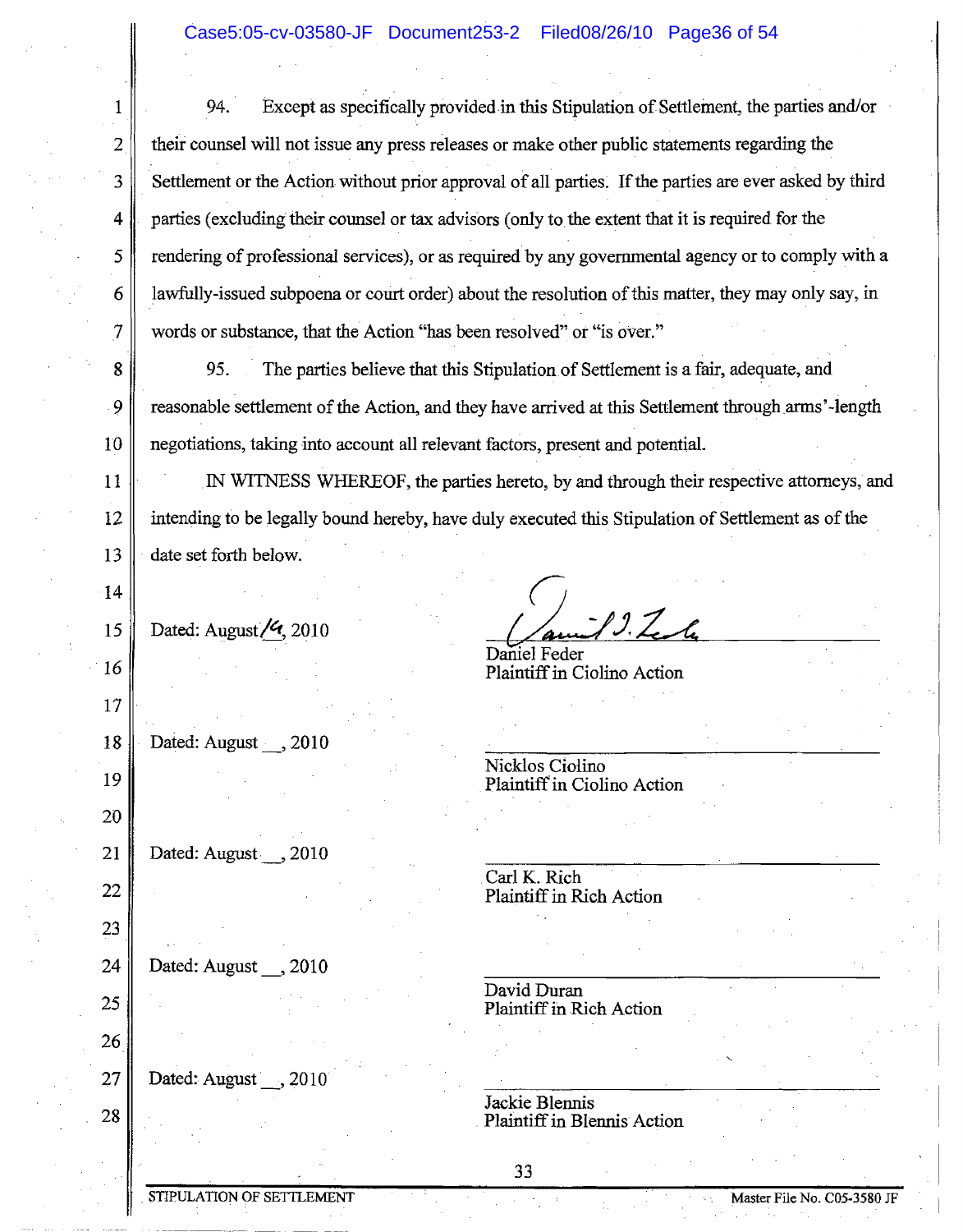attorneys. and intending to be legally bound hereby. have dulyexecuted this Stipulation of Settlement as of the date set forth below.

Dated: August \_\_ , 2010

Daniel Feder . Plaintiffin Ciolino Action

Dated: August  $11,2010$ 

Nicklos & Ciolina

Nicklos Ciolino Plaintiff in Ciolino Action

Dated: August \_\_ 2010

Carl K. Rich Plaintiff in Rich Action

Dated: August \_\_ , 2010

David Duran Plaintiff in Rich Action

Dated: August \_\_ 2010

Jackie Blennis Plaintiff in Blennis Action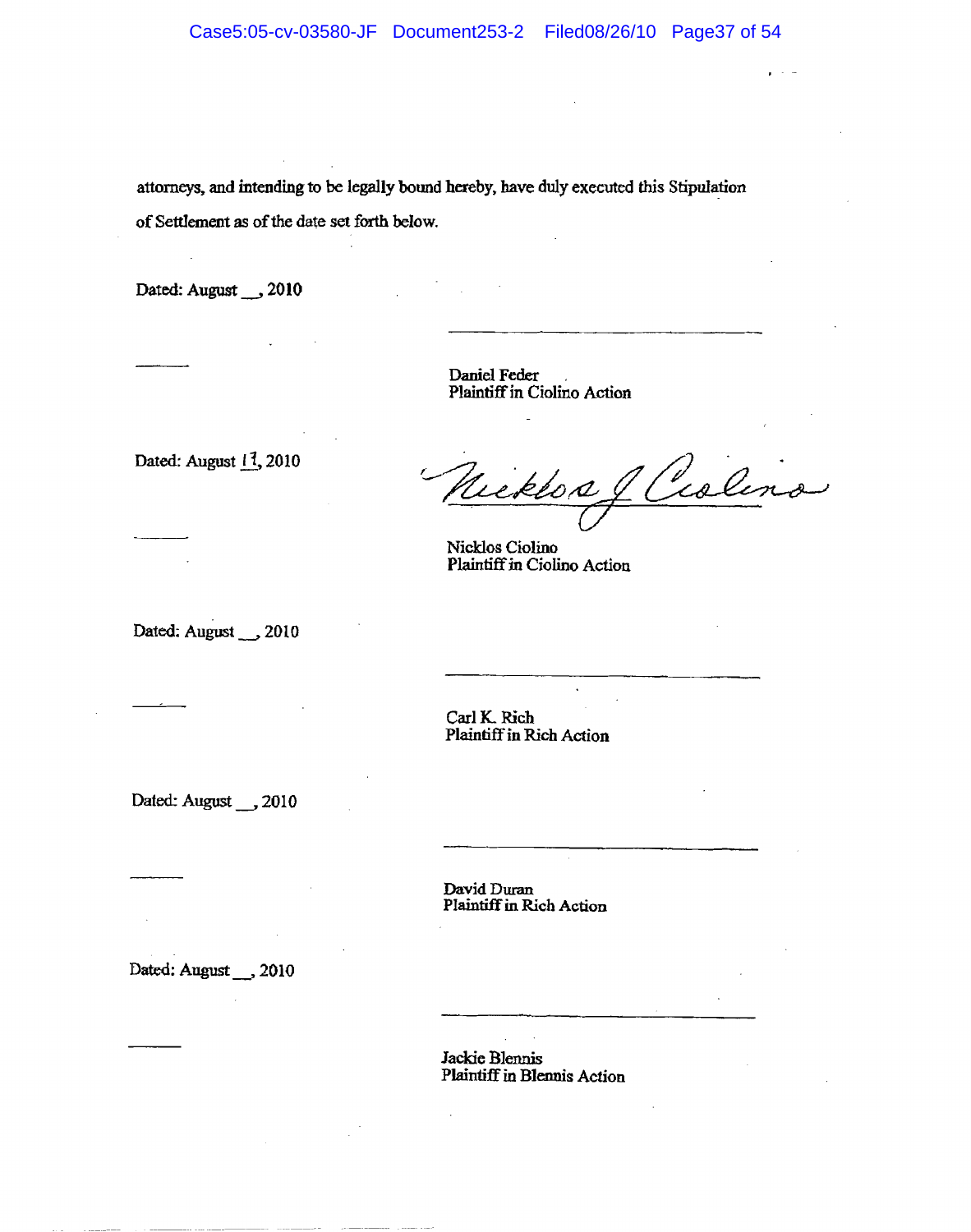$\sim$ 

 $\mathcal{L}_{\mathcal{A}}$ 

 $\sim 10^7$ 

| ı  | and common law principles of construing ambiguities against the drafter shall have no application.     |                             |
|----|--------------------------------------------------------------------------------------------------------|-----------------------------|
| 2  | 94.<br>Except as specifically provided in this Stipulation of Settlement, the parties and/or           |                             |
| 3  | their counsel will not issue any press releases or make other public statements regarding the          |                             |
| 4  | Settlement or the Action without prior approval of all parties. If the parties are ever asked by third |                             |
| 5  | parties (excluding their counsel or tax advisors (only to the extent that it is required for the       |                             |
| 6  | rendering of professional services), or as required by any governmental agency or to comply with a     |                             |
| 7  | lawfully-issued subpoena or court order) about the resolution of this matter, they may only say, in    |                             |
| 8  | words or substance, that the Action "has been resolved" or "is over."                                  |                             |
| 9  | 95.<br>The parties believe that this Stipulation of Settlement is a fair, adequate, and                |                             |
| 10 | reasonable settlement of the Action, and they have arrived at this Settlement through arms'-length     |                             |
| 11 | negotiations, taking into account all relevant factors, present and potential.                         |                             |
| 12 | IN WITNESS WHEREOF, the parties hereto, by and through their respective attorneys, and                 |                             |
| 13 | intending to be legally bound hereby, have duly executed this Stipulation of Settlement as of the      |                             |
| 14 | date set forth below.                                                                                  |                             |
| 15 |                                                                                                        |                             |
| 16 | Dated: August __ , 2010                                                                                |                             |
| 17 | Daniel Feder<br>Plaintiff in Ciolino Action                                                            |                             |
| 18 |                                                                                                        |                             |
| 19 | Dated: August __ , 2010                                                                                |                             |
| 20 | Nicklos Ciolino<br>Plaintiff in Ciolino Action                                                         |                             |
| 21 |                                                                                                        |                             |
| 22 | Dated: August $2\frac{5}{3}$ 2010<br>Carl K. Rich                                                      |                             |
| 23 | Plaintiff in Rich Action                                                                               |                             |
| 24 |                                                                                                        |                             |
| 25 | Dated: August __ , 2010<br>David Duran                                                                 |                             |
| 26 | Plaintiff in Rich Action                                                                               |                             |
| 27 |                                                                                                        |                             |
| 28 |                                                                                                        | V                           |
|    | 33                                                                                                     |                             |
|    | STIPULATION OF SETTLEMENT                                                                              | Master File No. C05-3580 JF |
|    |                                                                                                        |                             |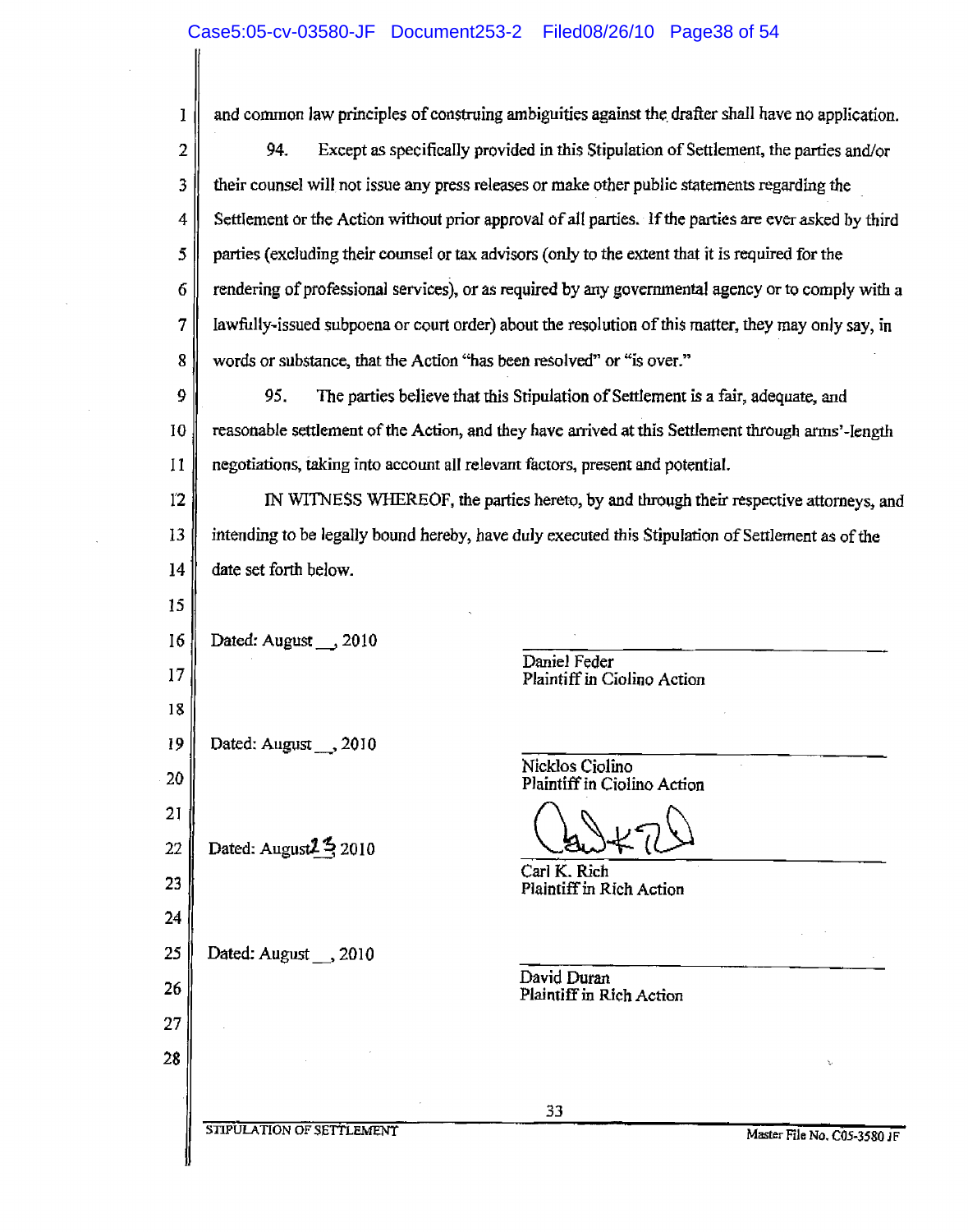and common law principles of construing ambiguities against the drafter shall have no application.

5 2 I 3 4  $\overline{\phantom{a}}$ 6 7 I 8  $\overline{\phantom{a}}$ 94. Except as specifically provided in this Stipulation of Settlement, the parties and/or their counsel will not issue any press releases or make other public statements regarding the Settlement or the Action without prior approval of all parties. If the parties are ever asked by third parties (excluding their counsel or tax advisors (only to the extent that it is required for the rendering of professional services), or as required by any governmental agency or to comply with a lawfully-issued subpoena or court order) about the resolution of this matter, they may only say, in words or substance, that the Action "has been resolved" or "is over."

10 9 1 11 95. The parties believe that this Stipulation of Settlement is a fair, adequate, and reasonable settlementof the Action, and they have arrived at this Settlement through arms'-length negotiations, taking into account all relevant factors, present and potential,

12 Ì ]3 I 14 Į IN WITNESS WHEREOF, the parties hereto, by and through their respective attorneys, and intending to be legally bound hereby, have duly executed this Stipulation of Settlement as of the date set forth below.

20 16 l<br>I 17 l 18 19  $\overline{\phantom{a}}$ 21  $\Big\}$ 22 ľ 23  $\overline{\phantom{a}}$ Dated: August , 2010 Dated: August , 2010 Dated: August<sub>1</sub>, 2010

15

1

25

26 I

27 I

28 ļ

24 I Daniel Feder Plaintiff in Ciolino Action

Nicklas Ciolino Plaintiff in Ciolino Action

Carl K.Rich Plaintiff in Rich Action

David Duran Plaintiff in Rich Action

STIPULATION OF SETTLEMENT Master File No. C05-3580 JF

Dated: August $\frac{2}{3}$ , 2010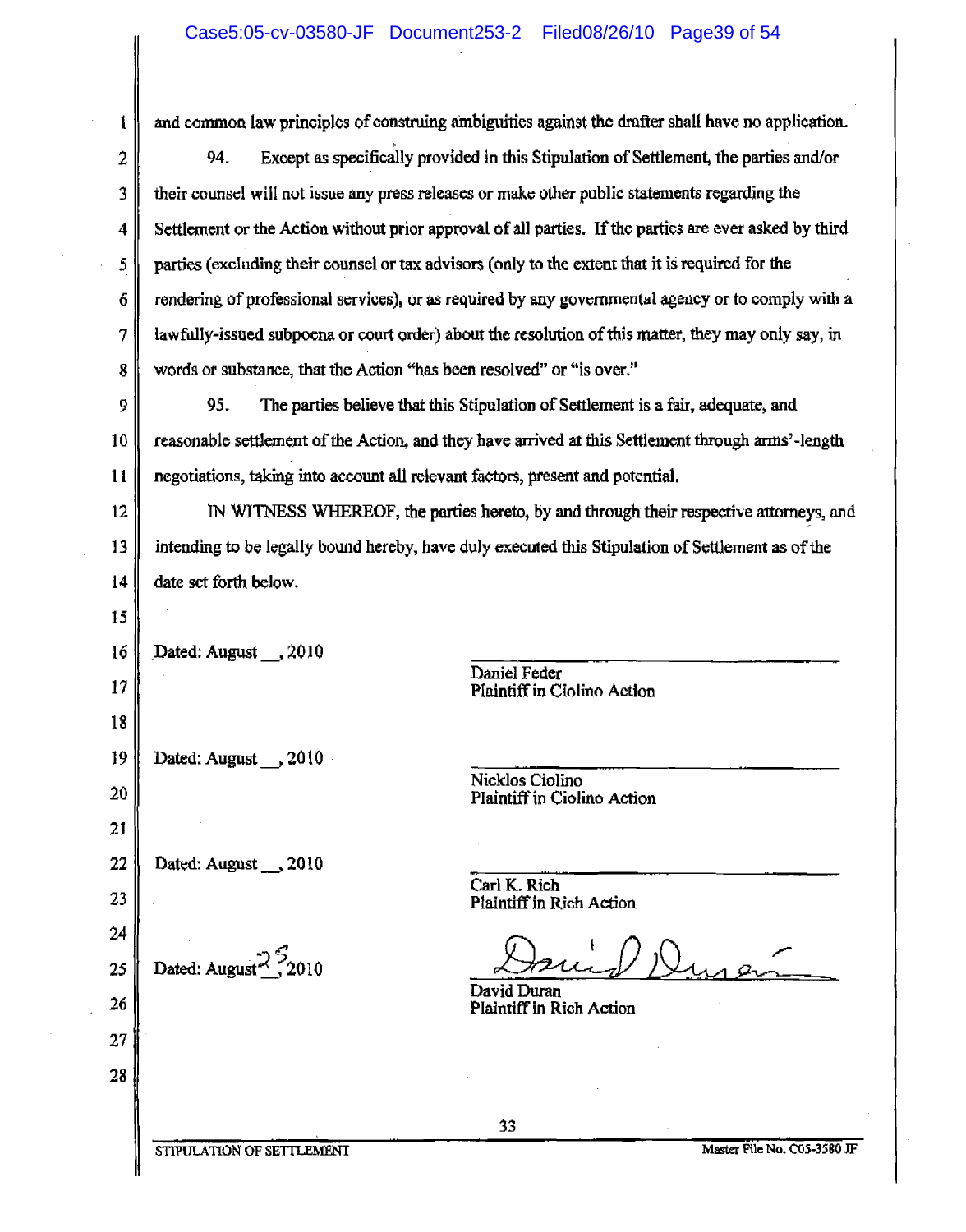|                      |                                         | Case5:05-cv-03580-JF Document253-2 Filed08/26/10 Page40 of 54                      |
|----------------------|-----------------------------------------|------------------------------------------------------------------------------------|
| 1<br>2               | Dated: August $\frac{\sqrt{3}}{2}$ 2010 | re Blennis<br>Jackie Blennis<br><b>Plaintiff in Blennis Action</b>                 |
| 3<br>4<br>5<br>6     | Dated: August , 2010                    | David Brickner<br>Plaintiff in Blennis Action                                      |
| 7<br>8<br>9          | Dated: August __ , 2010                 | Cotchett, Pitre & McCarthy<br>Attorneys for Plaintiffs and the Settlement Class    |
| 10<br>11<br>12       | Dated: August __, 2010                  | Kabateck Brown Kellner, LLP<br>Attorneys for Plaintiffs and the Settlement Class   |
| 13<br>14<br>15       | Dated: August __, 2010                  | <b>Berk Law PLLC</b><br>Attorneys for Plaintiffs and the Settlement Class          |
| 16<br>17<br>18       | Dated: August __, 2010                  | Chavez & Gertler LLP<br>Attorneys for Plaintiffs and the Settlement Class          |
| 19<br>20<br>21       | Dated: August __, 2010                  | Cuneo, Waldman & Gilbert, LLC<br>Attorneys for Plaintiffs and the Settlement Class |
| 22<br>23<br>24       | Dated: August __, 2010                  | Edelson & Associates, LLC<br>Attorneys for Plaintiffs and the Settlement Class     |
| 25<br>26<br>27<br>28 | Dated: August , 2010                    | The Garcia Law Firm<br>Attorneys for Plaintiffs and the Settlement Class           |
|                      |                                         | 34                                                                                 |
|                      | STIPULATION OF SETTLEMENT               | Master File No. C05-3580 JF                                                        |

J.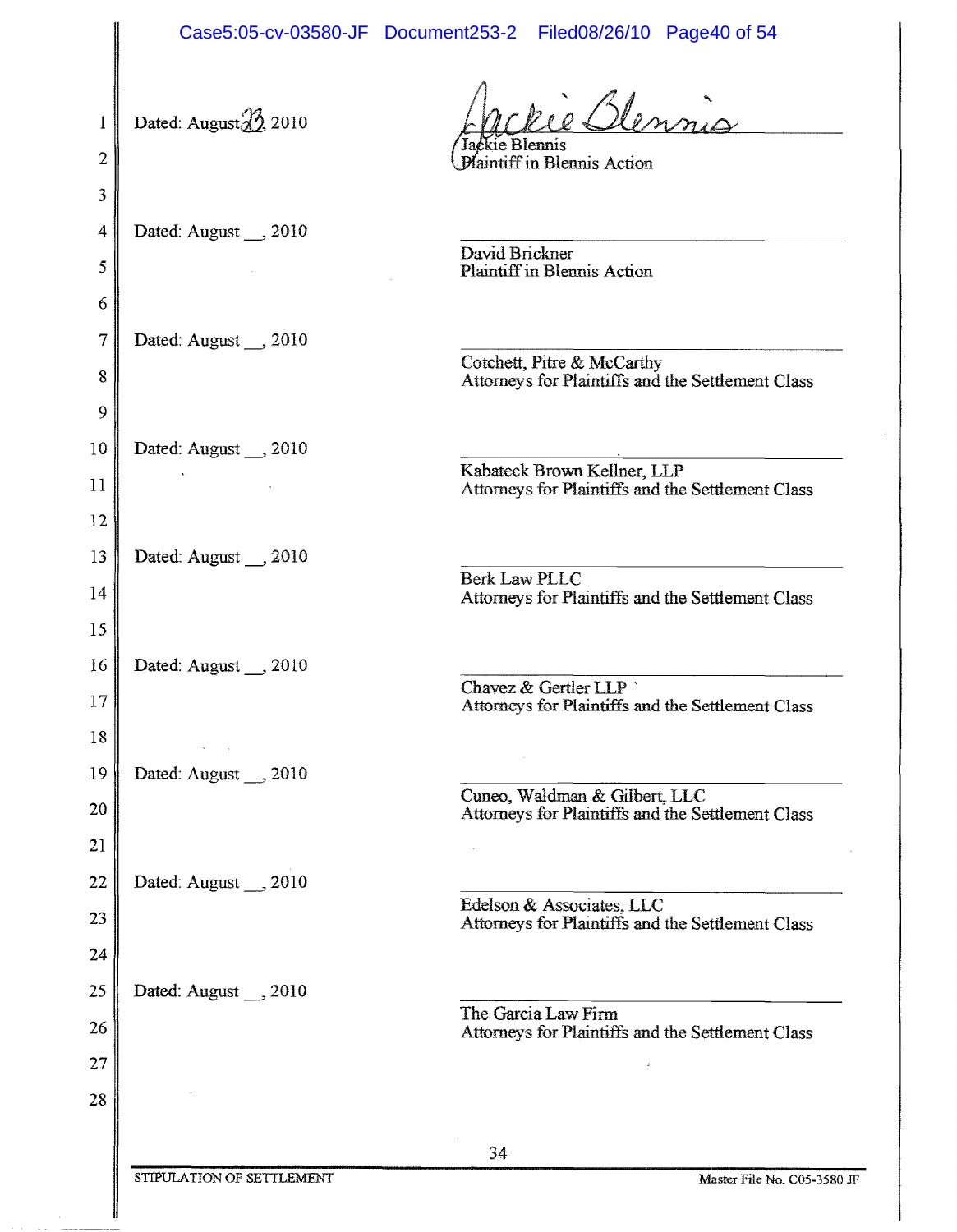1 Dated: August<sub>3</sub>, 2010 Jackie Blennis Plaintiff in Blennis Action 2 t 3 4 | Dated: August  $\angle 3$ , 2010 David Brickner 5 Plaintiff in Blennis Action 6 7 | Dated: August \_\_, 2010 Cotchett, Pitre & McCarthy Attorneys for Plaintiffs and the Settlement Class 8 9 10 Dated: August<sub>3</sub> 2010 Kabateck Brown Kellner, LLP Attomeys for Plaintiffs and the Settlement Class 11 12 13 Dated: August , 2010 Berk Law PLLC Attorneys for Plaintiffs and the Settlement Class 14 15 16 || Dated: August , 2010 Chavez & Gertler LLP 17 Attorneys for Plaintiffs and the Settlement Class 18 19 Dated: August , 2010 Cuneo, Waldman & Gilbert, LLC 20 Attorneys for Plaintiffs and the Settlement Class 21 22 Dated: August  $\ldots$ , 2010 Edelson & Associates, LLC 23 Attorneys for Plaintiffs and the Settlement Class 24 25 Dated: August \_,2010 The Garcia Law Finn 26 Attorneys for Plaintiffs and the Settlement Class 27 28 34 STIPULATION OF SETTLEMENT MASTER OF STIPULATION OF SETTLEMENT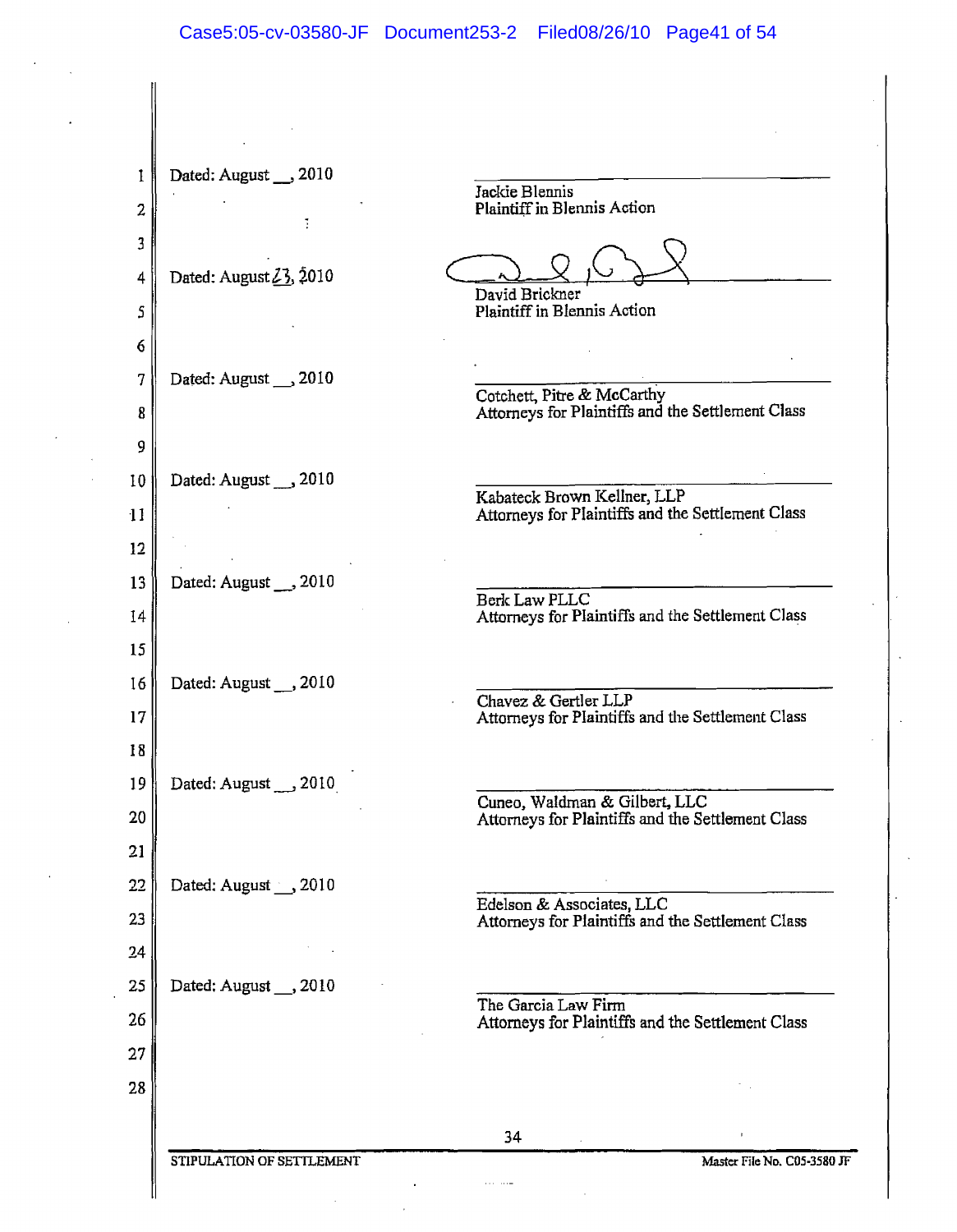|        |                         | Case5:05-cv-03580-JF Document253-2 Filed08/26/10 Page42 of 54                    |
|--------|-------------------------|----------------------------------------------------------------------------------|
| 1      | Dated: August , 2010    |                                                                                  |
| 2      |                         | Jackie Blennis<br>Plaintiff in Blennis Action                                    |
| 3      |                         |                                                                                  |
| 4      | Dated: August __, 2010  |                                                                                  |
| 5      |                         | David Brickner<br>Plaintiff in Blennis Action                                    |
| 6      |                         |                                                                                  |
| 7      | Dated: August           |                                                                                  |
| 8      |                         | Cotchett, Pitre & McCarthy<br>Attorneys for Plaintiffs and the Settlement Class  |
| 9      |                         |                                                                                  |
| 10     | Dated: August __, 2010  |                                                                                  |
| 11     |                         | Kabateck Brown Kellner, LLP<br>Attorneys for Plaintiffs and the Settlement Class |
| 12     |                         |                                                                                  |
| 13     | Dated: August __ , 2010 |                                                                                  |
| 14     |                         | Berk Law PLLC<br>Attorneys for Plaintiffs and the Settlement Class               |
| 15     |                         |                                                                                  |
| 16     | Dated: August __, 2010  | Chavez & Gertler LLP                                                             |
| $17\,$ |                         | Attorneys for Plaintiffs and the Settlement Class                                |
| 18     |                         |                                                                                  |
| 19     | Dated: August , 2010    | Cuneo, Waldman & Gilbert, LLC                                                    |
| 20     |                         | Attorneys for Plaintiffs and the Settlement Class                                |
| 21     |                         |                                                                                  |
| 22     | Dated: August __, 2010  | Edelson & Associates, LLC                                                        |
| 23     |                         | Attorneys for Plaintiffs and the Settlement Class                                |
| 24     |                         |                                                                                  |
| 25     | Dated: August __, 2010  | The Garcia Law Firm                                                              |
| 26     |                         | Attorneys for Plaintiffs and the Settlement Class                                |
| 27     |                         |                                                                                  |
| 28     |                         |                                                                                  |
|        |                         | 34                                                                               |

 $\parallel$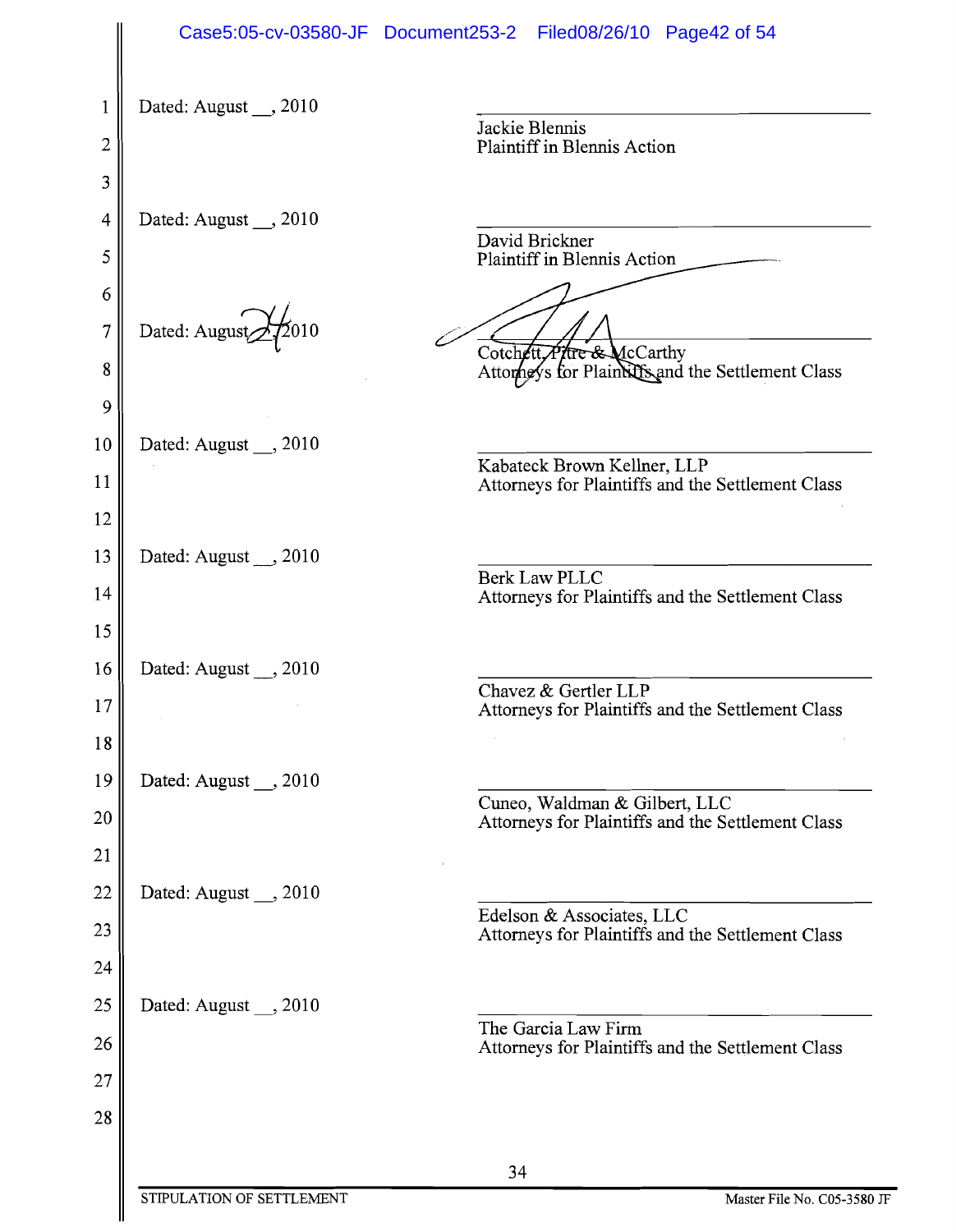|         |                           | Case5:05-cv-03580-JF Document253-2 Filed08/26/10 Page43 of 54                      |
|---------|---------------------------|------------------------------------------------------------------------------------|
|         |                           |                                                                                    |
|         | Dated: August _, 2010     |                                                                                    |
| 2       |                           | Jackie Blennis<br>Plaintiff in Blennis Action                                      |
| 3       |                           |                                                                                    |
| 4       | Dated: August __, 2010    |                                                                                    |
| 5       |                           | David Brickner<br>Plaintiff in Blennis Action                                      |
| 6       |                           |                                                                                    |
| 7       | Dated: August , 2010      |                                                                                    |
| 8       |                           | Cotchett, Pitre & McCarthy<br>Attorneys for Plaintiffs and the Settlement Class    |
| 9<br>10 | Dated: August 2\\$2010    |                                                                                    |
| 11      |                           | Kabateck Brown Kellner, LLP<br>Attorneys for Plaintiffs and the Settlement Class   |
| 12      |                           |                                                                                    |
| 13      | Dated: August 3010        |                                                                                    |
| 14      |                           | <b>Berk Law PLLC</b><br>Attorneys for Plaintiffs and the Settlement Class          |
| 15      |                           |                                                                                    |
| 16      | Dated: August , 2010      |                                                                                    |
| $17\,$  |                           | Chavez & Gertler LLP<br>Attorneys for Plaintiffs and the Settlement Class          |
| 18      |                           |                                                                                    |
| 19      | Dated: August , 2010      |                                                                                    |
| 20      |                           | Cuneo, Waldman & Gilbert, LLC<br>Attorneys for Plaintiffs and the Settlement Class |
| 21      |                           |                                                                                    |
| 22      | Dated: August __, 2010    |                                                                                    |
| 23      |                           | Edelson & Associates, LLC<br>Attorneys for Plaintiffs and the Settlement Class     |
| 24      |                           |                                                                                    |
| 25      | Dated: August __, 2010    | The Garcia Law Firm                                                                |
| 26      |                           | Attorneys for Plaintiffs and the Settlement Class                                  |
| 27      |                           |                                                                                    |
| 28      |                           |                                                                                    |
|         |                           | 34                                                                                 |
|         | STIPULATION OF SETTLEMENT | Master File No. C05-3580 JF                                                        |
|         |                           |                                                                                    |

 $\sim$   $\sim$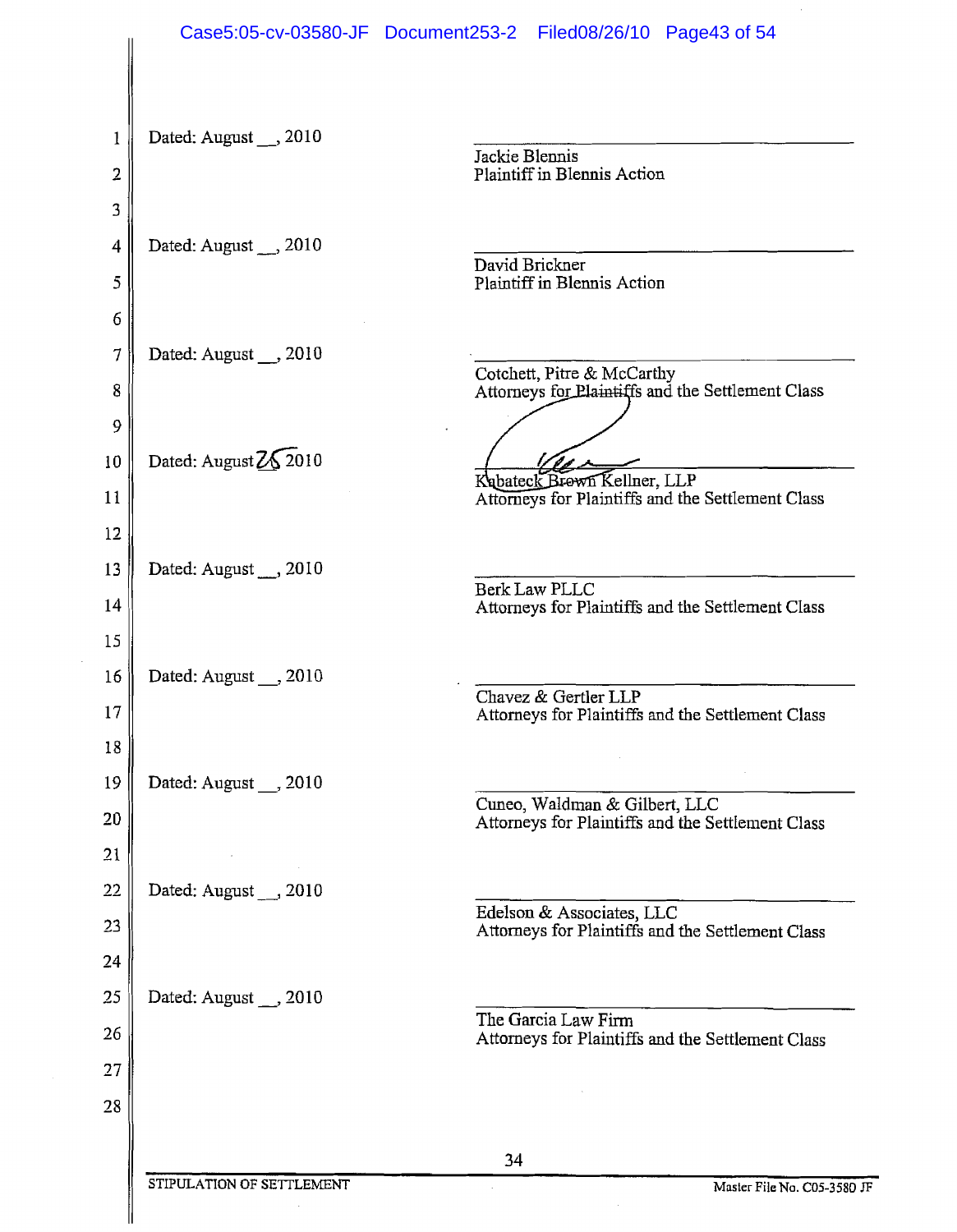|                             |                                    | Case5:05-cv-03580-JF Document253-2 Filed08/26/10 Page44 of 54                                          |
|-----------------------------|------------------------------------|--------------------------------------------------------------------------------------------------------|
| 1<br>$\overline{2}$         | Dated: August __, 2010             | <b>Jackie Blennis</b><br><b>Plaintiff in Blennis Action</b>                                            |
| 3<br>4<br>5                 | Dated: August __ , 2010            | David Brickner<br><b>Plaintiff in Blennis Action</b>                                                   |
| 6<br>7<br>8                 | Dated: August , 2010               | Cotchett, Pitre & McCarthy<br>Attorneys for Plaintiffs and the Settlement Class                        |
| 9<br>10<br>11               | Dated: August __, 2010             | Kabateck Brown Kellner, LLP<br>Attorneys for Plaintiffs and the Settlement Class                       |
| 12<br>13<br>14              | Dated: August $\frac{3}{3}$ , 2010 | Berk Law PLLC<br>Attorneys for Plaintiffs and the Settlement Class                                     |
| 15<br>16<br>$\overline{17}$ | Dated: August __, 2010             | Chavez & Gertler LLP<br>Attorneys for Plaintiffs and the Settlement Class                              |
| 18<br>19<br>20<br>21        | Dated: August $23$ , 2010          | <u>eures brø</u><br>Cunco, Waldman & Gilbert, LLC<br>Attorneys for Plaintiffs and the Settlement Class |
| 22<br>23<br>24              | Dated: August __, 2010             | Edelson & Associates, LLC<br>Attorneys for Plaintiffs and the Settlement Class                         |
| 25<br>26<br>27              | Dated: August __, 2010             | The Garcia Law Firm<br>Attorneys for Plaintiffs and the Settlement Class                               |
| 28                          | STIPULATION OF SETTLEMENT          | 34                                                                                                     |

 $\beta$  , and a second comparison of  $\alpha$ 

Master File No. C05-3580 JF

-----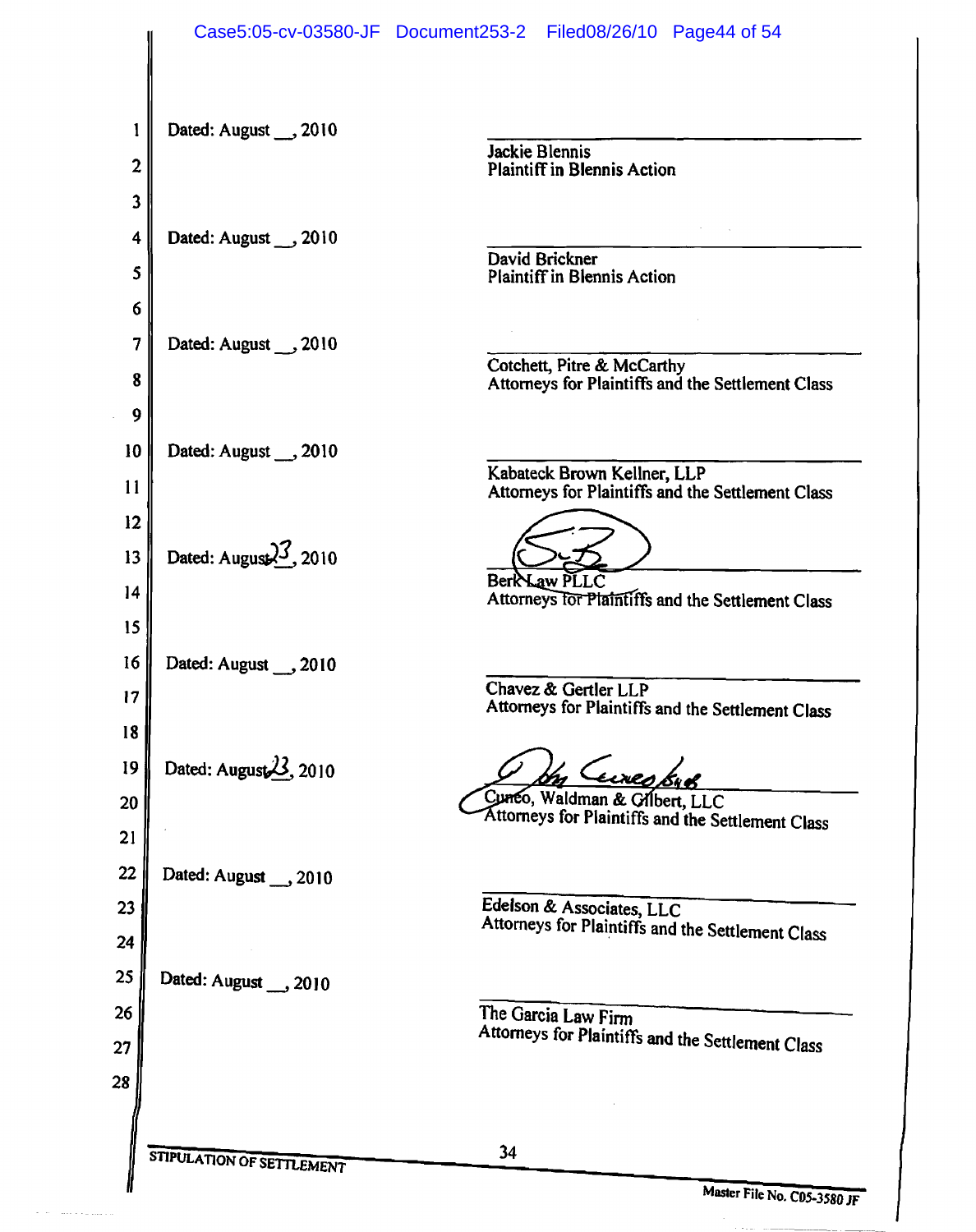|    |                                  | Case5:05-cv-03580-JF Document253-2 Filed08/26/10 Page45 of 54                    |
|----|----------------------------------|----------------------------------------------------------------------------------|
|    | Dated: August __ , 2010          |                                                                                  |
| 2  |                                  | Cotchett, Pitre & McCarthy<br>Attorneys for Plaintiffs and the Settlement Class  |
| 3  |                                  |                                                                                  |
| 4  | Dated: August , 2010             |                                                                                  |
| 5  |                                  | Kabateck Brown Kellner, LLP<br>Attorneys for Plaintiffs and the Settlement Class |
| 6  |                                  |                                                                                  |
| 7  | Dated: August , 2010             | <b>Berk Law PLLC</b>                                                             |
| 8  |                                  | Attorneys for Plaintiffs and the Settlement Class                                |
| 9  |                                  |                                                                                  |
| 10 | Dated: August <sup>5</sup> >2010 | Chavez & Gertler LLP                                                             |
| 11 |                                  | Attorneys for Plaintiffs and the Settlement Classy                               |
| 12 |                                  |                                                                                  |
| 13 | Dated: August , 2010             | Cuneo, Waldman & Gilbert, LLC                                                    |
| 14 |                                  | Attorneys for Plaintiffs and the Settlement Class                                |
| 15 |                                  |                                                                                  |
| 16 | Dated: August , 2010             | Edelson & Associates, LLC                                                        |
| 17 |                                  | Attorneys for Plaintiffs and the Settlement Class                                |
| 18 |                                  |                                                                                  |
| 19 | Dated: August , 2010             | The Garcia Law Firm                                                              |
| 20 |                                  | Attorneys for Plaintiffs and the Settlement Class                                |
| 21 |                                  |                                                                                  |
| 22 | Dated: August , 2010             | Law Offices of Michael D. Liberty                                                |
| 23 |                                  | Attorneys for Plaintiffs and the Settlement Class                                |
| 24 |                                  |                                                                                  |
| 25 | Dated: August , 2010             | Law Offices of Scott E. Shapiro, P.C.                                            |
| 26 |                                  | Attorneys for Plaintiffs and the Settlement Class                                |
| 27 |                                  |                                                                                  |
| 28 |                                  |                                                                                  |
|    |                                  | 34                                                                               |

 $\sim$ 

 $\sim$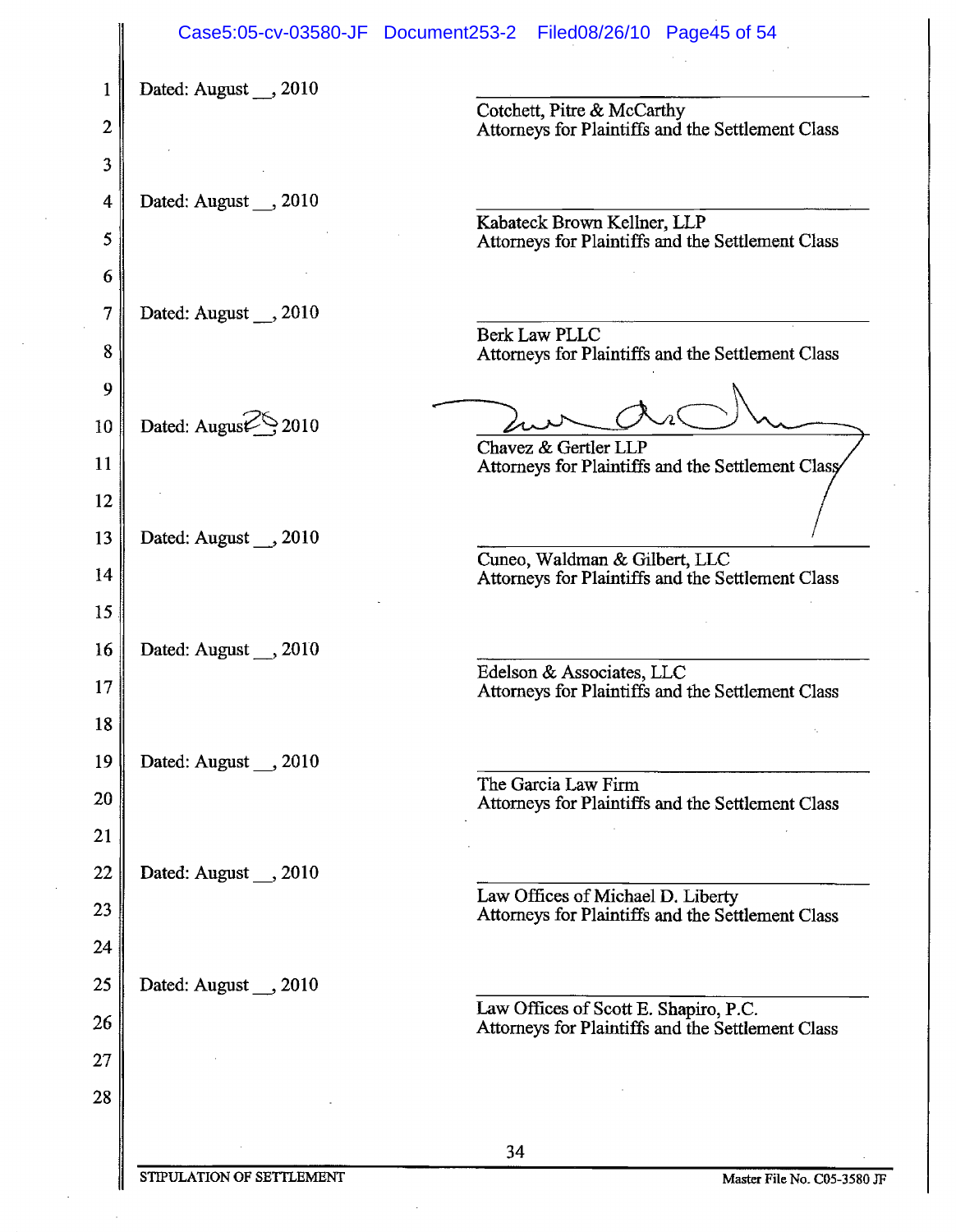|                  |                                    | Case5:05-cv-03580-JF Document253-2 Filed08/26/10 Page46 of 54                      |
|------------------|------------------------------------|------------------------------------------------------------------------------------|
| 1<br>$\mathbf 2$ | Dated: August __, 2010             | Jackie Blennis                                                                     |
|                  |                                    | <b>Plaintiff in Blennis Action</b>                                                 |
| 3                |                                    |                                                                                    |
| 4                | Dated: August , 2010               | David Brickner                                                                     |
| 5                |                                    | <b>Plaintiff in Blennis Action</b>                                                 |
| 6                |                                    |                                                                                    |
| 7                | Dated: August __ ,2010             |                                                                                    |
| 8<br>9           |                                    | Cotchett, Pitre & McCarthy<br>Attorneys for Plaintiffs and the Settlement Class    |
| 10               | Dated: August __, 2010             |                                                                                    |
| 11               |                                    | Kabateck Brown Kellner, LLP                                                        |
| 12               |                                    | Attorneys for Plaintiffs and the Settlement Class                                  |
| 13               | Dated: August $\frac{3}{5}$ , 2010 |                                                                                    |
|                  |                                    | Berk Law PLLC                                                                      |
| 14               |                                    | Attorneys for Plaintiffs and the Settlement Class                                  |
| 15               |                                    |                                                                                    |
| 16               | Dated: August __, 2010             | Chavez & Gertler LLP                                                               |
| 17               |                                    | Attorneys for Plaintiffs and the Settlement Class                                  |
| 18               |                                    |                                                                                    |
| 19               | Dated: August $23$ , 2010          | <u>Eureo bro</u>                                                                   |
| 20               |                                    | Cuneo, Waldman & Gilbert, LLC<br>Attorneys for Plaintiffs and the Settlement Class |
| 21               |                                    |                                                                                    |
| 22               | Dated: August __, 2010             |                                                                                    |
| 23               |                                    | Edelson & Associates, LLC                                                          |
| 24               |                                    | Attorneys for Plaintiffs and the Settlement Class                                  |
| 25               | Dated: August __, 2010             |                                                                                    |
| 26               |                                    | The Garcia Law Firm                                                                |
| 27               |                                    | Attorneys for Plaintiffs and the Settlement Class                                  |
| 28               |                                    |                                                                                    |
|                  |                                    |                                                                                    |
|                  |                                    | 34                                                                                 |
|                  | STIPULATION OF SETTLEMENT          | Master File Me Cose                                                                |

Master File No. C05-3580 JF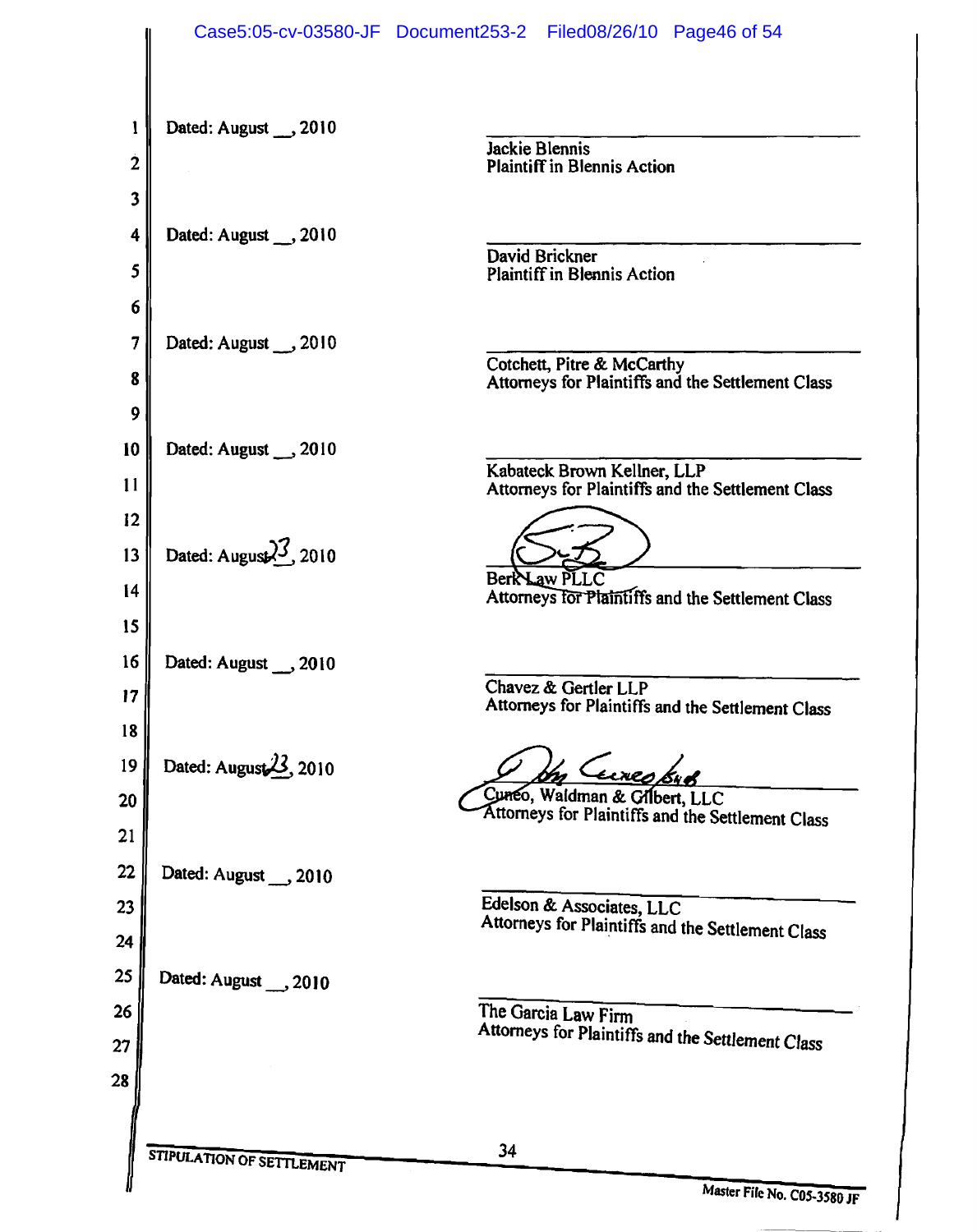|                  |                                   | Case5:05-cv-03580-JF Document253-2 Filed08/26/10 Page47 of 54                      |
|------------------|-----------------------------------|------------------------------------------------------------------------------------|
| 1<br>2           | Dated: August , 2010              | Jackie Blennis<br>Plaintiff in Blennis Action                                      |
| 3<br>4<br>5      | Dated: August __, 2010            | David Brickner<br>Plaintiff in Blennis Action                                      |
| 6<br>7<br>8<br>9 | Dated: August __, 2010            | Cotchett, Pitre & McCarthy<br>Attorneys for Plaintiffs and the Settlement Class    |
| 10<br>11<br>12   | Dated: August , 2010              | Kabateck Brown Kellner, LLP<br>Attorneys for Plaintiffs and the Settlement Class   |
| 13<br>14<br>15   | Dated: August __, 2010            | Berk Law PLLC<br>Attorneys for Plaintiffs and the Settlement Class                 |
| 16<br>17<br>18   | Dated: August , 2010              | Chavez & Gertler LLP<br>Attorneys for Plaintiffs and the Settlement Class          |
| 19<br>20<br>21   | Dated: August , 2010              | Cuneo, Waldman & Gilbert, LLC<br>Attorneys for Plaintiffs and the Settlement Class |
| 22<br>23<br>24   | Dated: August $2\frac{9}{1}$ 2010 | Edelson & Associates, LLC<br>Attorneys for Plaintiffs and the Settlement Class     |
| 25<br>26<br>27   | Dated: August , 2010              | The Garcia Law Firm<br>Attorneys for Plaintiffs and the Settlement Class           |
| 28               |                                   | 34                                                                                 |
|                  | STIPULATION OF SETTLEMENT         | Master File No. C05-3580 JF                                                        |

 $\mathcal{A}_{\mathcal{A}}$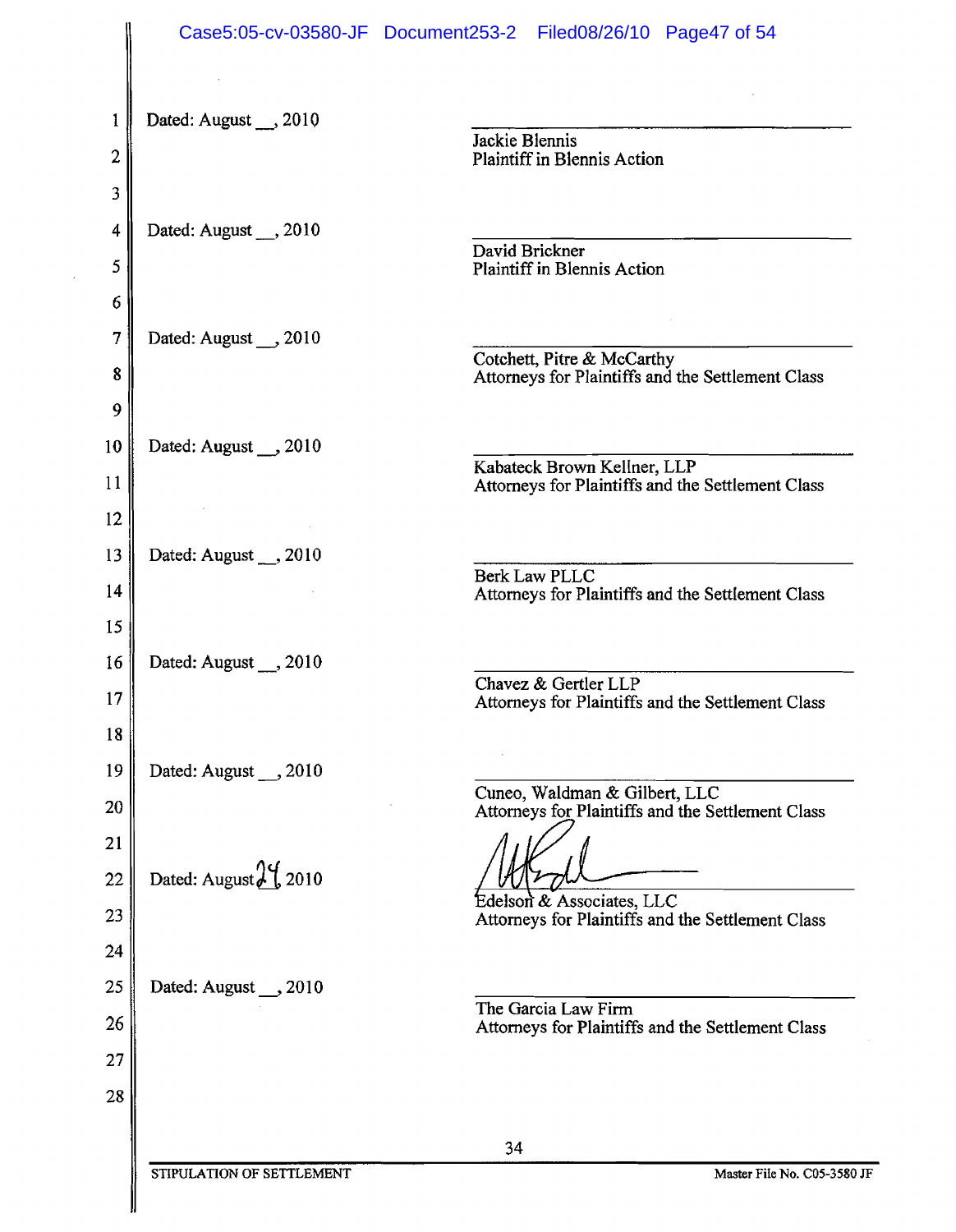|                   |                                               | Case5:05-cv-03580-JF Document253-2 Filed08/26/10 Page48 of 54                      |
|-------------------|-----------------------------------------------|------------------------------------------------------------------------------------|
| 1<br>$\mathbf{2}$ | Dated: August , 2010                          | Jackie Blennis<br><b>Plaintiff in Blennis Action</b>                               |
| 3                 |                                               |                                                                                    |
| 4                 |                                               |                                                                                    |
|                   | Dated: August __, 2010                        | David Brickner                                                                     |
| 5                 |                                               | <b>Plaintiff in Blennis Action</b>                                                 |
| 6                 |                                               |                                                                                    |
| $\tau$            | Dated: August __, 2010                        | Cotchett, Pitre & McCarthy                                                         |
| 8                 |                                               | Attorneys for Plaintiffs and the Settlement Class                                  |
| 9                 |                                               |                                                                                    |
| 10                | Dated: August , 2010                          | Kabateck Brown Kellner, LLP                                                        |
| 11                |                                               | Attorneys for Plaintiffs and the Settlement Class                                  |
| 12                |                                               |                                                                                    |
| 13                | Dated: August __, 2010                        | <b>Berk Law PLLC</b>                                                               |
| 14                |                                               | Attorneys for Plaintiffs and the Settlement Class                                  |
| 15                |                                               |                                                                                    |
| 16                | Dated: August __, 2010                        | Chavez & Gertler LLP                                                               |
| 17                |                                               | Attorneys for Plaintiffs and the Settlement Class                                  |
| 18                |                                               |                                                                                    |
| 19                | Dated: August , 2010                          |                                                                                    |
| 20                |                                               | Cuneo, Waldman & Gilbert, LLC<br>Attorneys for Plaintiffs and the Settlement Class |
| 21                |                                               |                                                                                    |
| 22                | Dated: August $\overline{\phantom{0}}$ , 2010 |                                                                                    |
| 23                |                                               | Edelson & Associates, LLC<br>Attorneys for Plaintiffs and the Settlement Class     |
| 24                |                                               |                                                                                    |
| 25                | Dated: August $2\frac{9}{2010}$               |                                                                                    |
| 26                |                                               | The Garcia Law Firm<br>Attorneys for Plaintiffs and the Settlement Class           |
| 27                |                                               |                                                                                    |
| 28                |                                               |                                                                                    |
|                   |                                               | 34                                                                                 |
|                   | STIPULATION OF SETTLEMENT                     | Master File No. C05-3580 JF                                                        |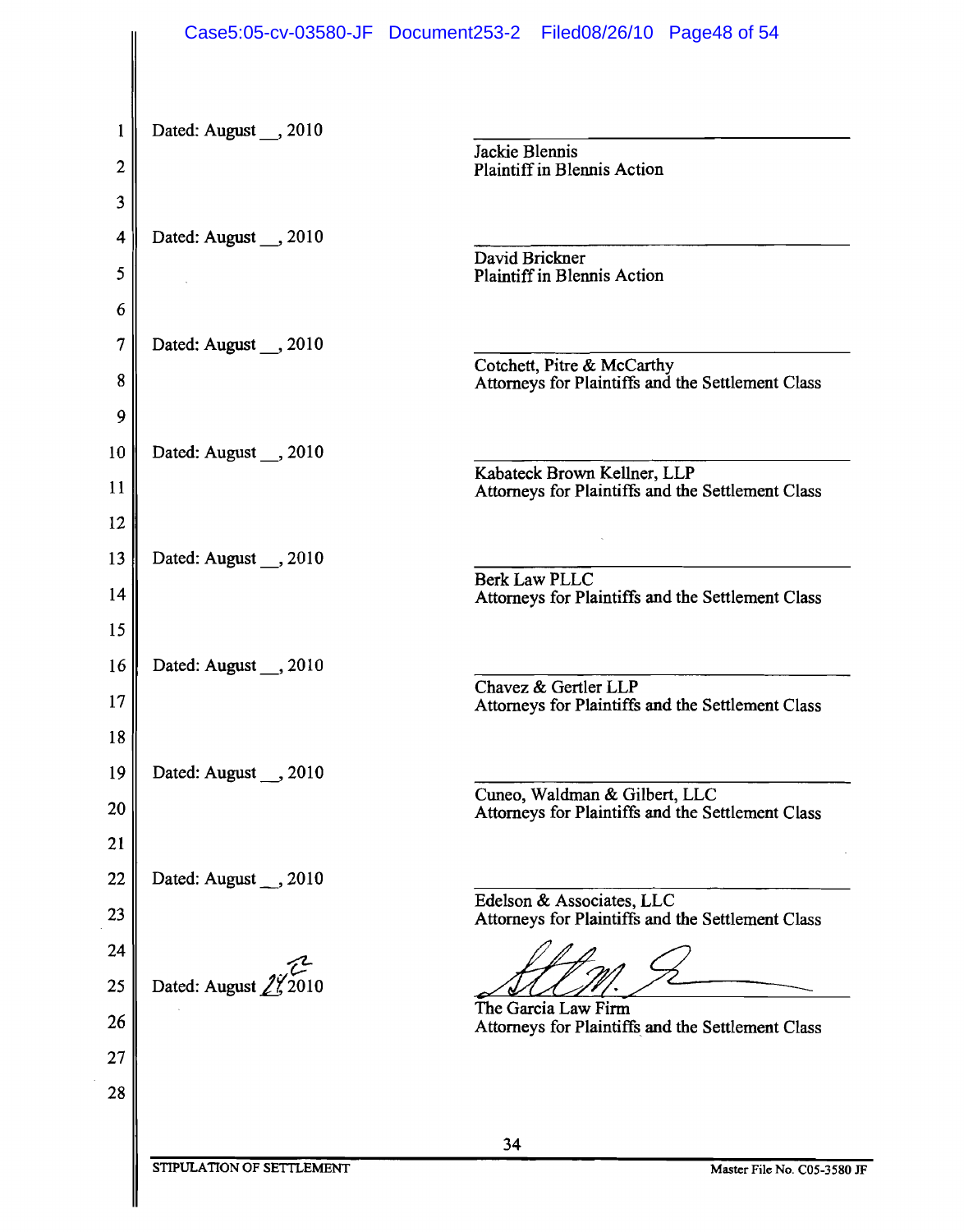|          |                                     | Case5:05-cv-03580-JF Document253-2 Filed08/26/10 Page49 of 54                              |
|----------|-------------------------------------|--------------------------------------------------------------------------------------------|
| 1        | Dated: August , 2010                |                                                                                            |
| 2        |                                     | Cotchett, Pitre & McCarthy<br>Attorneys for Plaintiffs and the Settlement Class            |
| 3        |                                     |                                                                                            |
| 4        | Dated: August __, 2010              |                                                                                            |
| 5        |                                     | Kabateck Brown Kellner, LLP<br>Attorneys for Plaintiffs and the Settlement Class           |
| 6        |                                     |                                                                                            |
| 7        | Dated: August __, 2010              | <b>Berk Law PLLC</b>                                                                       |
| 8        |                                     | Attorneys for Plaintiffs and the Settlement Class                                          |
| 9        |                                     |                                                                                            |
| 10       | Dated: August __, 2010              | Chavez & Gertler LLP                                                                       |
| 11<br>12 |                                     | Attorneys for Plaintiffs and the Settlement Class                                          |
| 13       | Dated: August , 2010                |                                                                                            |
| 14       |                                     | Cuneo, Waldman & Gilbert, LLC<br>Attorneys for Plaintiffs and the Settlement Class         |
| 15       |                                     |                                                                                            |
| 16       | Dated: August 3010                  |                                                                                            |
| 17       |                                     | Edelson & Associates, LLC<br>Attorneys for Plaintiffs and the Settlement Class             |
| 18       |                                     |                                                                                            |
| 19       | Dated: August __, 2010              | The Garcia Law Firm                                                                        |
| 20       |                                     | Attorneys for Plaintiffs and the Settlement Class                                          |
| 21       |                                     |                                                                                            |
| 22<br>23 | Dated: August $\binom{9}{1}$ , 2010 | Law Offices of Michael D. Liberty                                                          |
| 24       |                                     | Attorneys for Plaintiffs and the Settlement Class                                          |
| 25       | Dated: August __ , 2010             |                                                                                            |
| 26       |                                     | Law Offices of Scott E. Shapiro, P.C.<br>Attorneys for Plaintiffs and the Settlement Class |
| 27       |                                     |                                                                                            |
| 28       |                                     |                                                                                            |
|          |                                     | 34                                                                                         |
|          | STIPULATION OF SETTLEMENT           | Master File No. C05-3580 JF                                                                |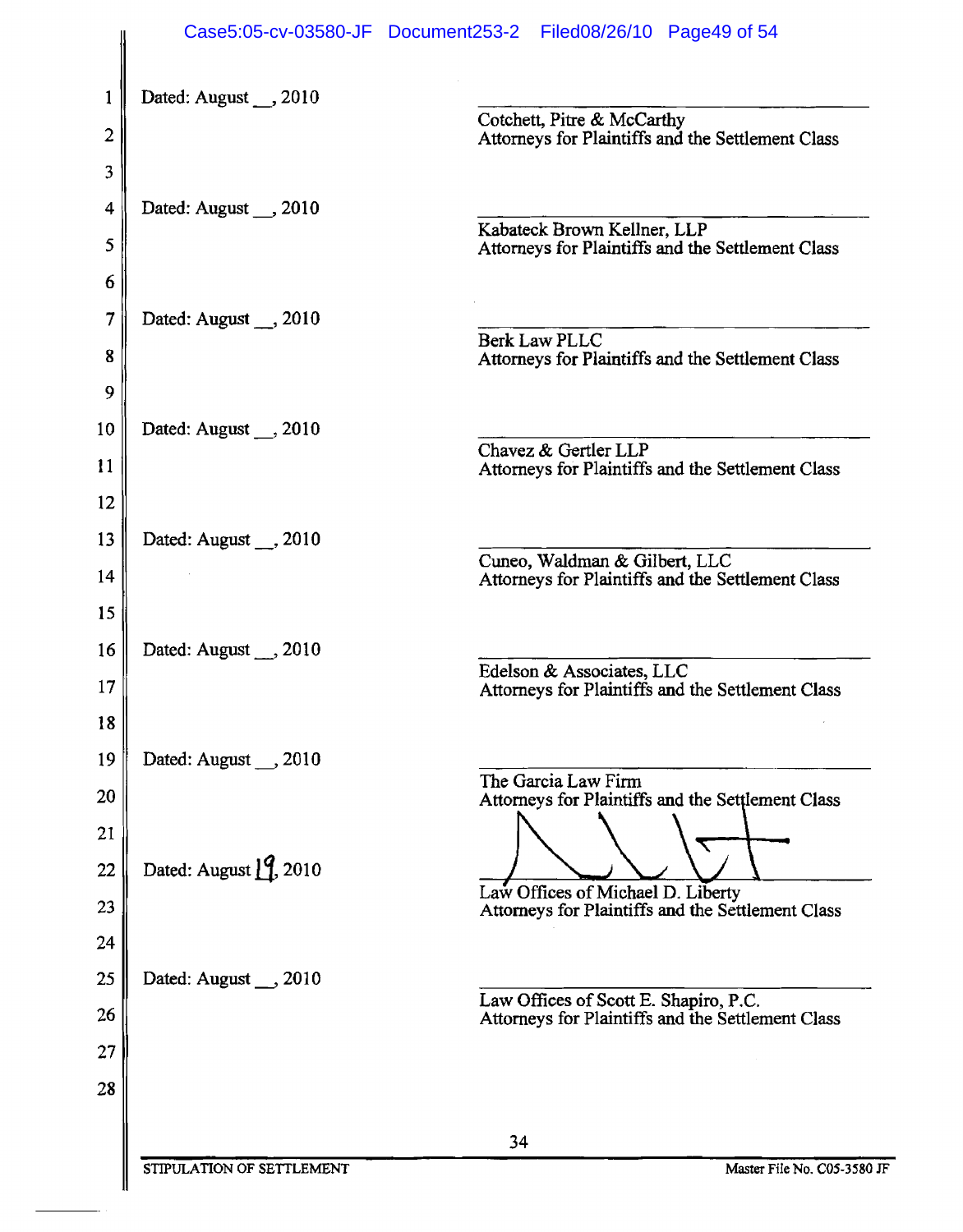|                  |                           | Case5:05-cv-03580-JF Document253-2 Filed08/26/10 Page50 of 54                                    |
|------------------|---------------------------|--------------------------------------------------------------------------------------------------|
|                  |                           |                                                                                                  |
| 1                | Dated: August __, 2010    | Law Offices of Michael D. Liberty                                                                |
| $\boldsymbol{2}$ |                           | Attorneys for Plaintiffs and the Settlement Class                                                |
| 3                | Dated: August 23 2010     |                                                                                                  |
| 4                |                           | Law Offices of Scott E. Shapiro, P.C.<br>Attorneys for Plaintiffs and the Settlement Class       |
| 5<br>6           |                           |                                                                                                  |
| $\overline{7}$   | Dated: August __, 2010    |                                                                                                  |
| 8                |                           | McNicholas & McNicholas, LLP<br>Attorneys for Plaintiffs and the Settlement Class                |
| 9                |                           |                                                                                                  |
| 10               | Dated: August , 2010      |                                                                                                  |
| 11               |                           | Pearson, Simon, Soter, Warshaw & Penny, LLP<br>Attorneys for Plaintiffs and the Settlement Class |
| 12               |                           |                                                                                                  |
| 13               | Dated: August __, 2010    |                                                                                                  |
| 14               |                           | Seeger Weiss, LLP<br>Attorneys for Plaintiffs and the Settlement Class                           |
| 15               |                           |                                                                                                  |
| 16               | Dated: August __, 2010    | Robert A. Particelli III                                                                         |
| 17 <sup>1</sup>  |                           | Hewlett-Packard Company                                                                          |
| 18               |                           |                                                                                                  |
| 19<br>20         | Dated: August , 2010      | Gibson, Dunn & Crutcher LLP                                                                      |
| 21               |                           | Attorneys for Hewlett-Packard Company                                                            |
| 22               | Dated: August , 2010      |                                                                                                  |
| 23               |                           | Morgan, Lewis & Bockius LLP<br>Attorneys for Hewlett-Packard Company                             |
| 24               | 100842164_27.DOC          |                                                                                                  |
| 25               |                           |                                                                                                  |
| 26               |                           |                                                                                                  |
| 27               |                           |                                                                                                  |
| 28               |                           |                                                                                                  |
|                  |                           | 35                                                                                               |
|                  | STIPULATION OF SETTLEMENT | Master File No. C05-3580 JF                                                                      |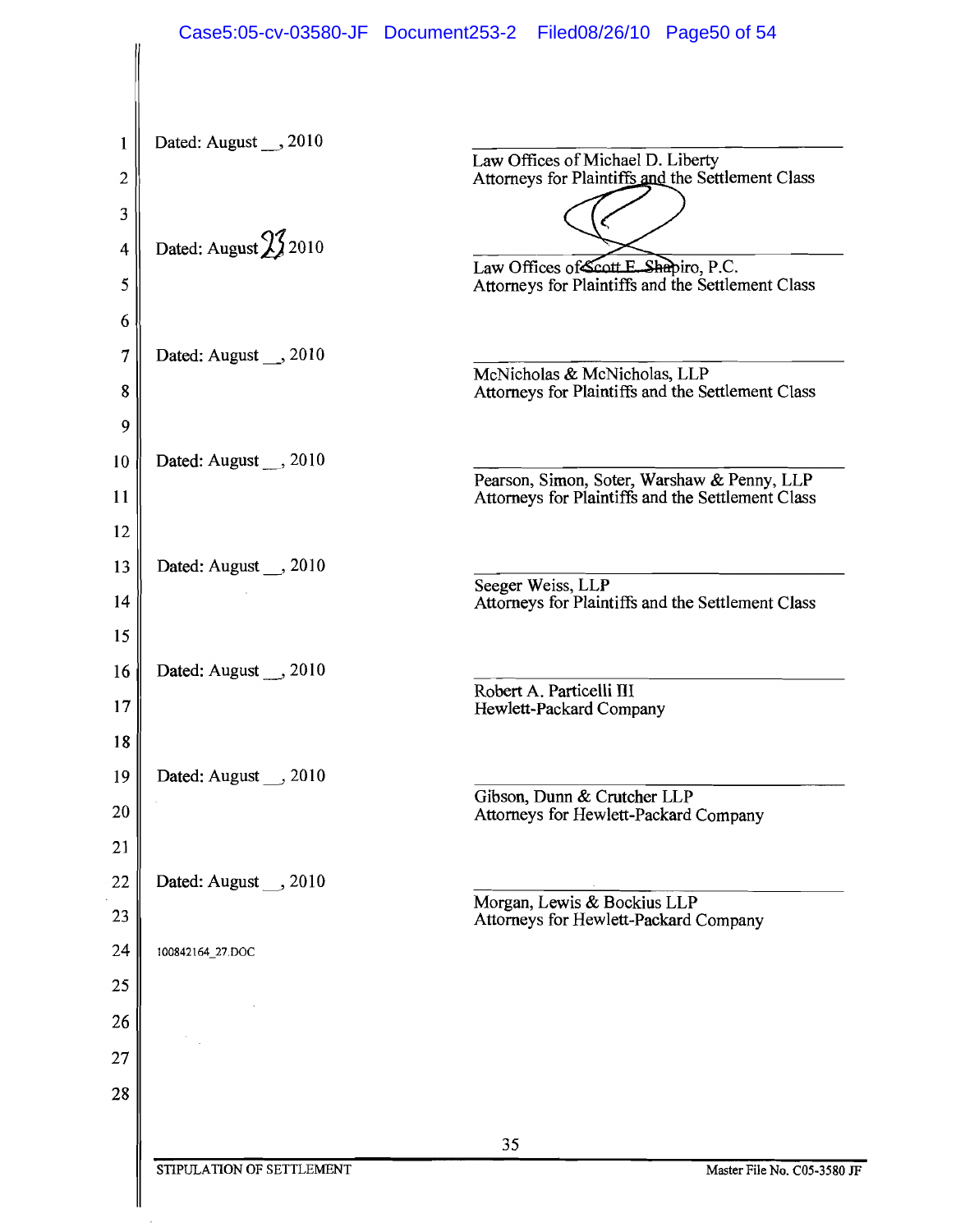|            | Case5:05-cv-03580-JF Document253-2 | Filed08/26/10 Page51 of 54                                                                       |
|------------|------------------------------------|--------------------------------------------------------------------------------------------------|
| 1          | Dated: August __, 2010             |                                                                                                  |
| 2          |                                    | Law Offices of Michael D. Liberty<br>Attorneys for Plaintiffs and the Settlement Class           |
| 3          |                                    |                                                                                                  |
| $\ddot{4}$ | Dated: August __, 2010             | Law Offices of Scott E. Shapiro, P.C.                                                            |
| 5          |                                    | Attorneys for Plaintiffs and the Settlement Class                                                |
| 6          | Dated: August 25 2010              |                                                                                                  |
| 7<br>8     |                                    | McNicholas & McNicholas, LLP<br>Attorneys for Plaintiffs and the Settlement Class                |
| 9          |                                    |                                                                                                  |
| 10         | Dated: August $\ldots$ , 2010      |                                                                                                  |
| 11         |                                    | Pearson, Simon, Soter, Warshaw & Penny, LLP<br>Attorneys for Plaintiffs and the Settlement Class |
| 12         |                                    |                                                                                                  |
| 13         | Dated: August __, 2010             |                                                                                                  |
| 14         |                                    | Seeger Weiss, LLP<br>Attorneys for Plaintiffs and the Settlement Class                           |
| 15         |                                    |                                                                                                  |
| 16         | Dated: August __, 2010             | Robert A. Particelli III<br>$\epsilon$                                                           |
| 17         |                                    | Hewlett-Packard Company                                                                          |
| 18         |                                    |                                                                                                  |
| 19<br>20   | Dated: August __, 2010             | Gibson, Dunn & Crutcher LLP                                                                      |
| 21         |                                    | Attorneys for Hewlett-Packard Company                                                            |
| 22         | Dated: August __ , 2010            |                                                                                                  |
| 23         |                                    | Morgan, Lewis & Bockius LLP<br>Attorneys for Hewlett-Packard Company                             |
| 24         | 100842164_27.DOC                   |                                                                                                  |
| 25         |                                    |                                                                                                  |
| 26         |                                    |                                                                                                  |
| 27         |                                    |                                                                                                  |
| 28         |                                    |                                                                                                  |
|            |                                    | 35                                                                                               |
|            | STIPULATION OF SETTLEMENT          | Master File No. C05-3580 J                                                                       |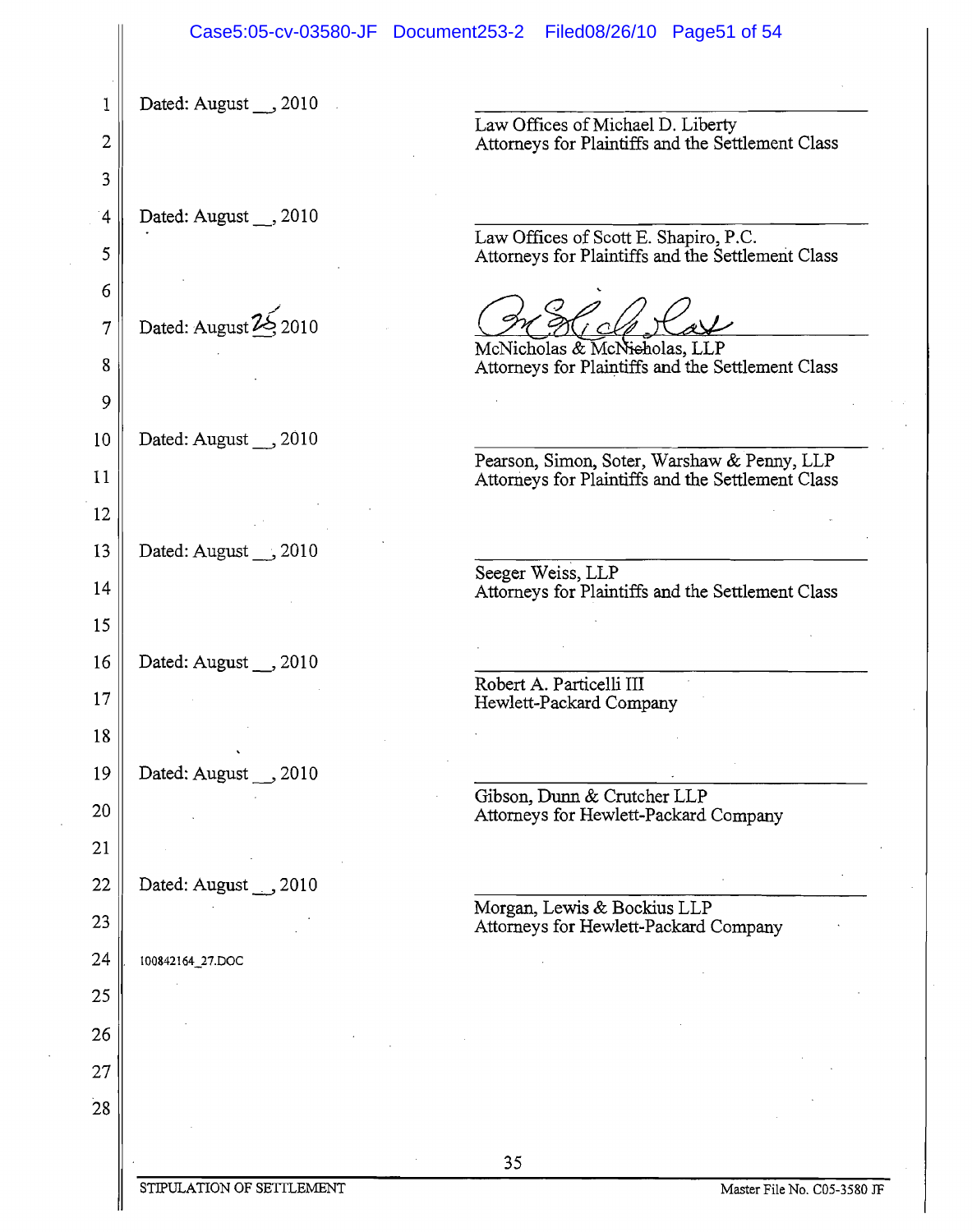|                         |                                                      | Case5:05-cv-03580-JF Document253-2 Filed08/26/10 Page52 of 54                                    |
|-------------------------|------------------------------------------------------|--------------------------------------------------------------------------------------------------|
| 1<br>2                  | Dated: August $\_\_$ , 2010                          | Law Offices of Michael D. Liberty<br>Attorneys for Plaintiffs and the Settlement Class           |
| 3<br>4<br>5             | Dated: August $\Box$ , 2010                          | Law Offices of Scott E. Shapiro, P.C.<br>Attorneys for Plaintiffs and the Settlement Class       |
| 6<br>7<br>8             | Dated: August , 2010                                 | McNicholas & McNicholas, LLP<br>Attorneys for Plaintiffs and the Settlement Class                |
| 9<br>10<br>$\mathbf{1}$ | Dated: August $\int$ $\frac{1}{2}$ $\frac{1}{2}$ 010 | Pearson, Simon, Soter, Warshaw & Penny, LLP<br>Attorneys for Plaintiffs and the Settlement Class |
| 12<br>13<br>14<br>15    | Dated: August __, 2010                               | Seeger Weiss, LLP<br>Attorneys for Plaintiffs and the Settlement Class                           |
| 16<br>17<br>18          | Dated: August __, 2010                               | Robert A. Particelli III<br>Hewlett-Packard Company                                              |
| 19<br>20<br>21          | Dated: August __, 2010                               | Gibson, Dunn & Crutcher LLP<br>Attorneys for Hewlett-Packard Company                             |
| 22<br>23                | Dated: August _, 2010                                | Morgan, Lewis & Bockius LLP<br>Attorneys for Hewlett-Packard Company                             |
| 24                      | 100842164.27 DOC                                     |                                                                                                  |
| 25<br>26                |                                                      |                                                                                                  |
| 27                      |                                                      |                                                                                                  |
| 28                      |                                                      |                                                                                                  |
|                         | STIPULATION OF SETTLEMENT                            | 35<br>Master File No. C05-3580 JF                                                                |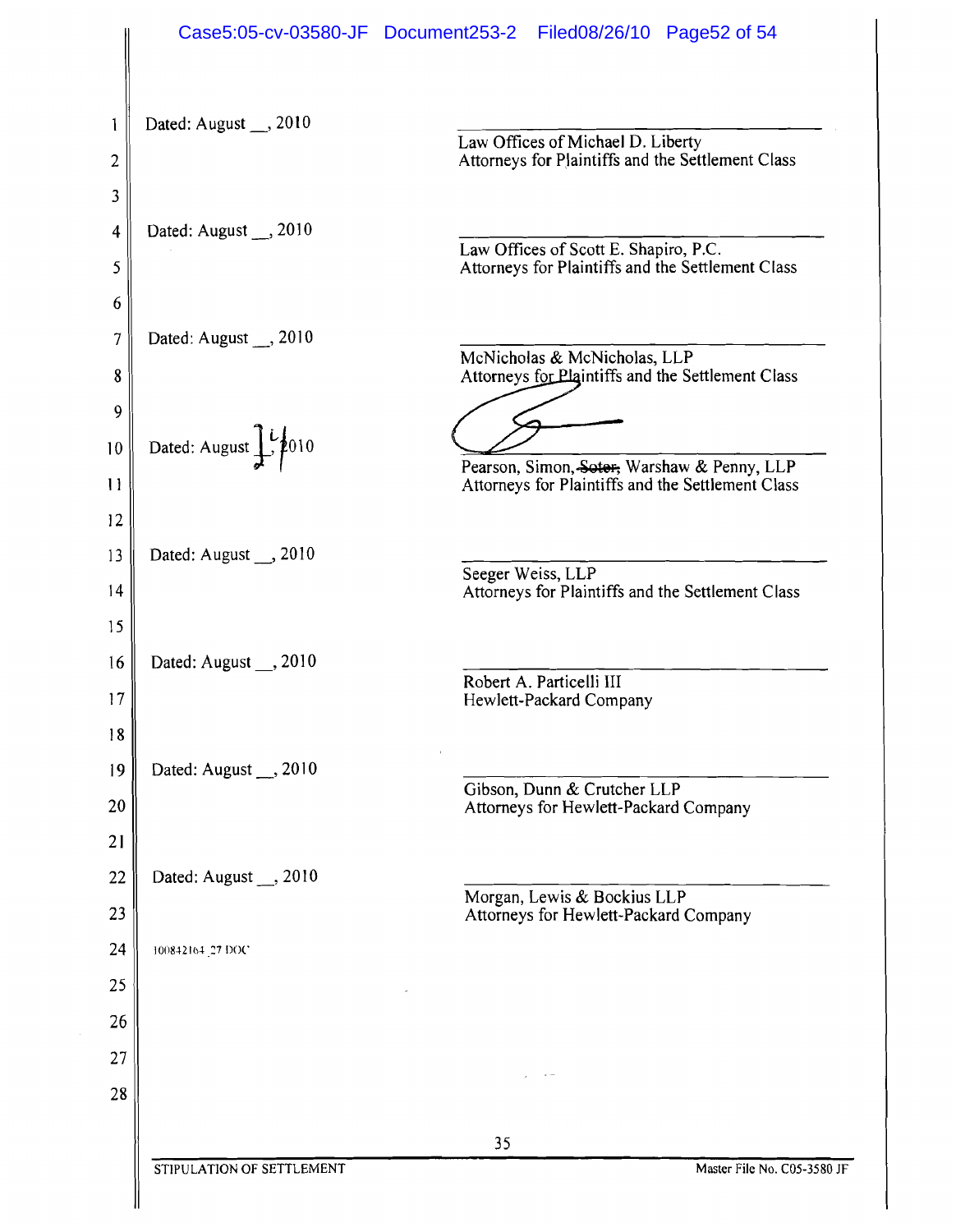|          |                                                     | Case5:05-cv-03580-JF Document253-2 Filed08/26/10 Page53 of 54                                    |
|----------|-----------------------------------------------------|--------------------------------------------------------------------------------------------------|
| 1        | Dated: August __, 2010                              |                                                                                                  |
| 2        |                                                     | McNicholas & McNicholas, LLP<br>Attorneys for Plaintiffs and the Settlement Class                |
| 3        |                                                     |                                                                                                  |
| 4        | Dated: August __, 2010                              |                                                                                                  |
| 5        |                                                     | Pearson, Simon, Soter, Warshaw & Penny, LLP<br>Attorneys for Plaintiffs and the Settlement Class |
| 6        |                                                     |                                                                                                  |
| 7        | Dated: August <sup><math>\gamma</math></sup> , 2010 |                                                                                                  |
| 8        |                                                     | Seeger Weirs, LLP<br>Attorneys for Plaintiffs and the Settlement Class                           |
| 9        |                                                     |                                                                                                  |
| 10       | Dated: August __, 2010                              | Robert A. Particelli III                                                                         |
| 11       |                                                     | Hewlett-Packard Company                                                                          |
| 12       |                                                     |                                                                                                  |
| 13       | Dated: August $\_, 2010$                            | Gibson, Dunn & Crutcher LLP                                                                      |
| 14       |                                                     | Attorneys for Hewlett-Packard Company                                                            |
| 15       |                                                     |                                                                                                  |
| 16<br>17 | Dated: August __, 2010                              | Morgan, Lewis & Bockius LLP                                                                      |
| 18       | 100842164_27.DOC                                    | Attorneys for Hewlett-Packard Company                                                            |
| 19       |                                                     |                                                                                                  |
| 20       |                                                     |                                                                                                  |
| 21       |                                                     |                                                                                                  |
| 22       |                                                     |                                                                                                  |
| 23       |                                                     |                                                                                                  |
| 24       |                                                     |                                                                                                  |
| 25       |                                                     |                                                                                                  |
| 26       |                                                     |                                                                                                  |
| 27       |                                                     |                                                                                                  |
| 28       |                                                     |                                                                                                  |
|          |                                                     | 35                                                                                               |
|          | STIPULATION OF SETTLEMENT                           | Master File No. C05-3580 JF                                                                      |